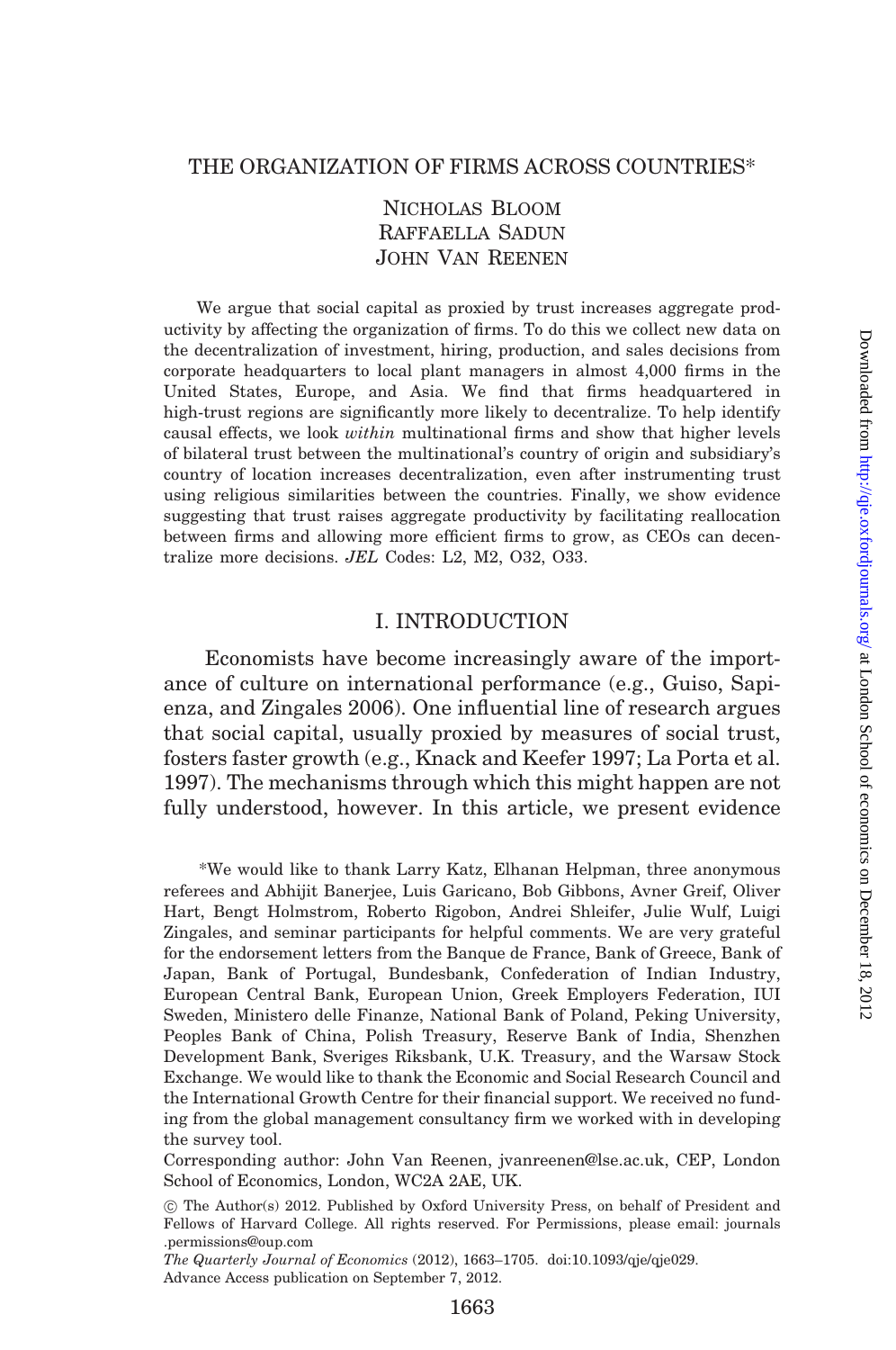that high social capital in an area increases decentralized decision making within firms, and this decentralization may improve productivity by supporting larger equilibrium firm size.

We develop a model building on [Garicano \(2000\)](#page-41-0) to analyze how trust affects the organization of firms. The CEO can either solve production problems directly or delegate these decisions to plant managers. When trust is high, plant managers tend to solve problems ''correctly'' (rather than, for example, stealing from the firm) so that CEOs are more likely to delegate. Furthermore, by delegating, the CEO can leverage his or her ability over a larger team, which leads to larger firm size. We take these predictions to the data and find support from the hypotheses that trust increases decentralization and raises firm size. Although other mechanisms, such as high-powered incentives or stricter monitoring, could also make it more likely for a plant manager to perform correct actions, trust may have an effect over and above these. This aspect of corporate culture is certainly emphasized by many social scientists as critical in fostering autonomy and productivity.

Our article subjects the "organizational" view of social capital to rigorous econometric investigation and concludes that trust is critical to the ability of a firm to decentralize. We show that trust in a region (even after controlling for country dummies and many other factors) is associated with much more decentralized decision making. To probe whether this effect is causal, we exploit the fact that some of our data are drawn from multinational subsidiaries. We find that the level of trust prevalent in the country where the multinational is headquartered has a strong positive correlation with decentralization in the affiliate's foreign location: for example, in California, a multinational affiliate from Sweden (a high-trust country) would typically be more decentralized than a multinational affiliate from France (a relatively low-trust country). We further show that this is driven by the level of bilateral trust between countries, which seems to affect not only flows of trade and investment between countries (as in [Guiso, Sapienza, and Zingales 2009](#page-41-0)) but also the internal organization of multinationals. Moreover, the effect of trust on decentralization is present even when we instrument bilateral trust with measures of religious similarity between countries, which are arguably exogenous to the firm.

Countries that find decentralization more costly may suffer lower welfare because it will be difficult for more efficient firms to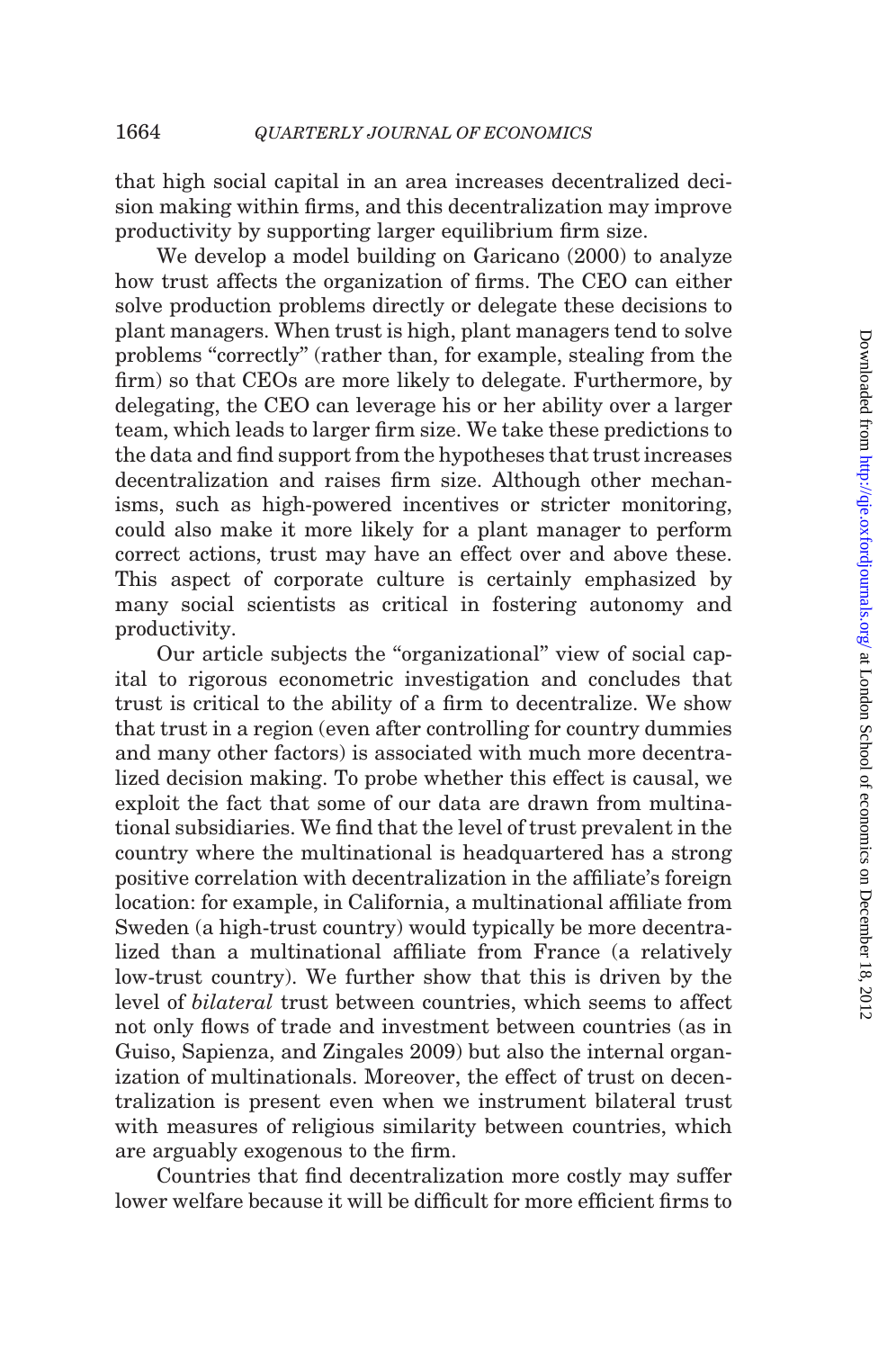grow large. [Penrose \(1959\)](#page-42-0) and [Chandler \(1962\)](#page-41-0) argued that decentralization was essential for the creation of large firms because CEOs are time constrained over the number of decisions they can make. As firms grow large and more complex, CEOs need to increasingly decentralize decision making power to their senior management. In our data, we find that larger firms are indeed significantly more decentralized and that high-trust regions are able to sustain firms of large equilibrium size. This is important because for capital and labor to be effectively reallocated across firms, productive firms need to grow large and take market share from unproductive firms. This reallocation is a major factor driving growth in developed countries like the United States.<sup>1</sup> But in emerging economies like India, where firms are typically quite centralized, average firm size is smaller, so that the more productive firms have a relatively smaller market share than in developed economies (see, for example, [Hsieh and Klenow 2009\)](#page-42-0).

Our analysis is focused on a novel international data set providing detailed information on the internal organization of firms. The economic theory of organization has made great strides in the past two decades in furthering our understanding of activities within the boundary of the firm (see [Gibbons and Roberts 2012\)](#page-41-0), but empirical research on this has lagged far behind because of a lack of organizational data. The few data sets that exist are either from a single industry or (at best) across many firms in a single country.<sup>2</sup> We address this lacuna by analyzing data on the organization of almost 4,000 firms across 12 countries in Europe, North America, and Asia. We designed and collected these data using a new survey tool, and we measure the decentralization of investment, hiring, production, and marketing decisions from the central headquarters (CHQ) to plant managers. These data reveal startling differences in the cross-country decentralization of

1. See, for example, [Foster, Haltiwanger, and Krizan \(2006\)](#page-41-0) and [Foster,](#page-41-0) [Haltiwanger and Syverson \(2008\),](#page-41-0) who show that about 50% of productivity growth in the manufacturing sector and about 90% in the retail sector comes from reallocation.

2. On single industry studies, see Baker and Hubbard ([2003](#page-40-0), [2004\)](#page-40-0) on trucks, [Garicano and Heaton \(2010\)](#page-41-0) on policing or [Garicano and Hubbard \(2007\)](#page-41-0) on legal services. For cross-industry studies of firms see, for example, [Acemoglu et al. \(2007\)](#page-40-0) on France and the United Kingdom; [Colombo and Delmastro \(2004\)](#page-41-0) and [Kastl,](#page-42-0) [Martimort, and Piccolo \(2008\)](#page-42-0) on Italy; [Marin and Verdier \(2008\)](#page-42-0) on Germany and Austria; and [Rajan and Wulf \(2006\)](#page-42-0) for the United States.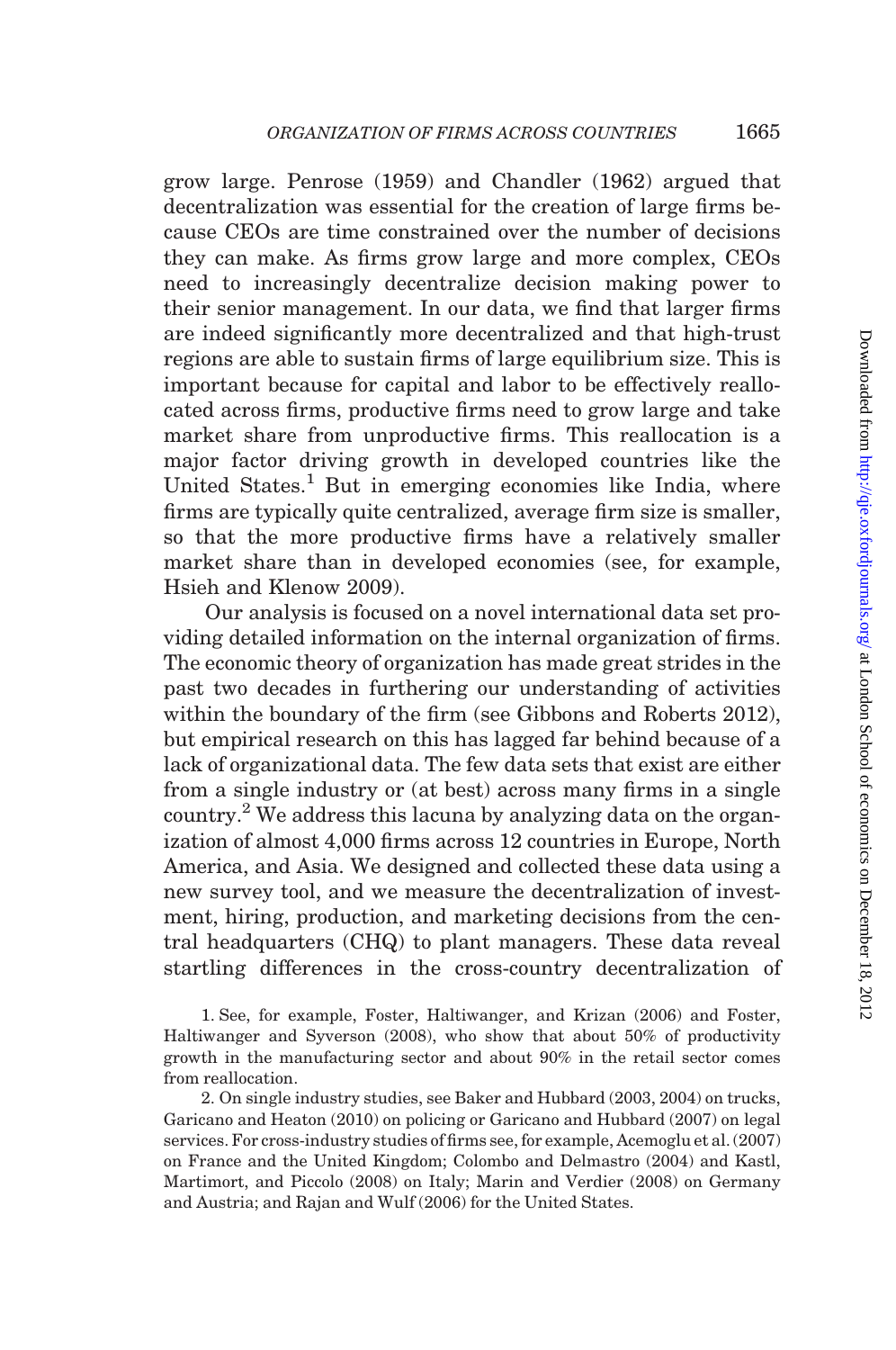firms: those in the United States and northern Europe appear to be the most decentralized, and those in southern Europe and Asia are the most centralized. The survey also includes detailed questions on management practices modeled as in [Bloom and Van](#page-40-0) [Reenen \(2007\)](#page-40-0), which enables us to control for managerial ability, a possible omitted variable that could be correlated with both greater decentralization and higher trust.

Our article links to several literatures. First, there are papers examining the impact of social capital. [La Porta et al.](#page-42-0) [\(1997\)](#page-42-0) found in cross-country regressions that the combined size of the largest 25 public quoted firms was positively correlated to trust. [Guiso, Sapienza, and Zingales \(2009\)](#page-41-0) examine the role of trust in explaining patterns of economic exchange (including foreign direct investment [FDI] flows) between countries. In a similar spirit, [Bottazzi, Da Rin, and Hellman \(2010\)](#page-40-0) study the importance of cultural factors in explaining flows of venture capital investments across countries. Although our work builds on this literature, a key distinction is the disaggregation of our analysis. To the best of our knowledge, this is the first article looking at the role of trust on the organizational structure of firms across multiple countries, as opposed to country-level relationships.

Second, our article links to an emerging literature in trade on multinationals and comparative advantage. [Helpman, Melitz,](#page-42-0) [and Yeaple \(2004\),](#page-42-0) [Burstein and Monge-Naranjo \(2009\),](#page-40-0) and [Antras, Garicano, and Rossi-Hansberg \(2008\)](#page-40-0) emphasize the importance of firm-level comparative advantage in multinationals. In these models, firms have some productivity advantage, typically deriving from a different managerial or organizational technology, which their multinationals transplant to their overseas affiliates. Our evidence on the transplanting of a multinational's domestic organizational practices abroad provides empirical support for this assumption.

Finally, we link to the literature on the "transportation" of culture by individuals across countries. For example, [Fisman and](#page-41-0) [Miguel \(2007\)](#page-41-0) show that the parking fine behavior of diplomats in New York is strongly predicted by indices of corruption in their home countries.<sup>3</sup> Our evidence suggests that firms also take part of their home country's ''culture'' abroad. Interestingly, this holds

<sup>3.</sup> In the social domain, [Fernandez and Fogli \(2009\)](#page-41-0) show that fertility rates among second-generation Americans are correlated with fertility in the countries of their parents.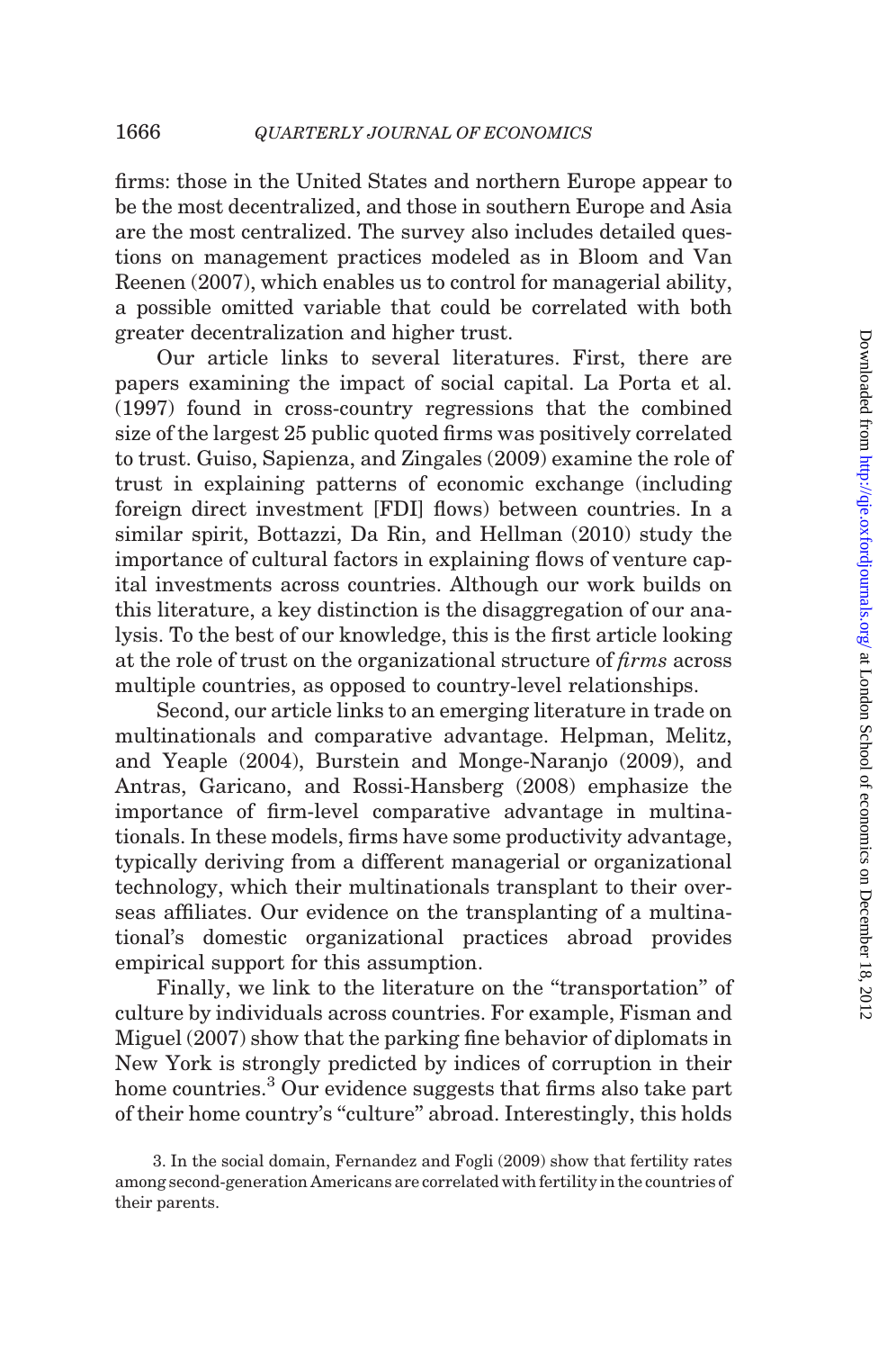even in multinationals when all the managers come from the country of location, suggesting that firms offer a mechanism for transporting culture across countries in addition to individual migration.

The article is organized as follows. Section II sketches a simple model of trust and organizational structure and its empirical implications. Section III details the data, and Section IV has some descriptive statistics. The empirical results on the effect of trust on decentralization (and firm size) are contained in Section V, and Section VI concludes.

## II. THEORY

## II.A. A Model of Trust and Decentralization

Our starting point is the models of [Garicano \(2000\)](#page-41-0) and [Garicano and Rossi-Hansberg \(2007\)](#page-41-0) on the hierarchical organization of expertise. Firms have to solve production decisions to generate output. Decisions are made at the lowest hierarchical level at which an agent is able to make them. In determining their hierarchical organization firms face a trade-off between information  $acquisition \ costs \ (a) \ and \ communication \ ("helping") \ costs \ (h).$ Making decisions at lower levels implies increasing the cognitive burden of agents at those levels. For example, decentralizing from the CEO to plant managers over the decision whether to invest in new equipment requires training plant managers to discount cash flows using the appropriate cost of capital to compare these to the cost of investment. To the extent that the plant manager is unable to make this decision, it will be passed up to the corporate headquarters. But this increases communication costs in the hierarchy because the plant manager will have to explain some of the details behind the potential investment project, and after solving the problem the CEO will have to explain what the manager must do. Thus, the extent of decentralization depends on the optimal trade-off between knowing versus asking for directions.

We extend the [Garicano \(2000\)](#page-41-0) model by adding the idea of trust. The CEO may not trust the manager's decision because of misaligned incentives—for example, she may worry about the plant manager taking bribes from equipment sellers.<sup>4</sup> If the

<sup>4.</sup> Alternatively, it may be more a question of ability—the plant manager may not be trusted to take the correct decision because even if he has acquired the formal knowledge to do the task (e.g., through training) he might still make a mistake.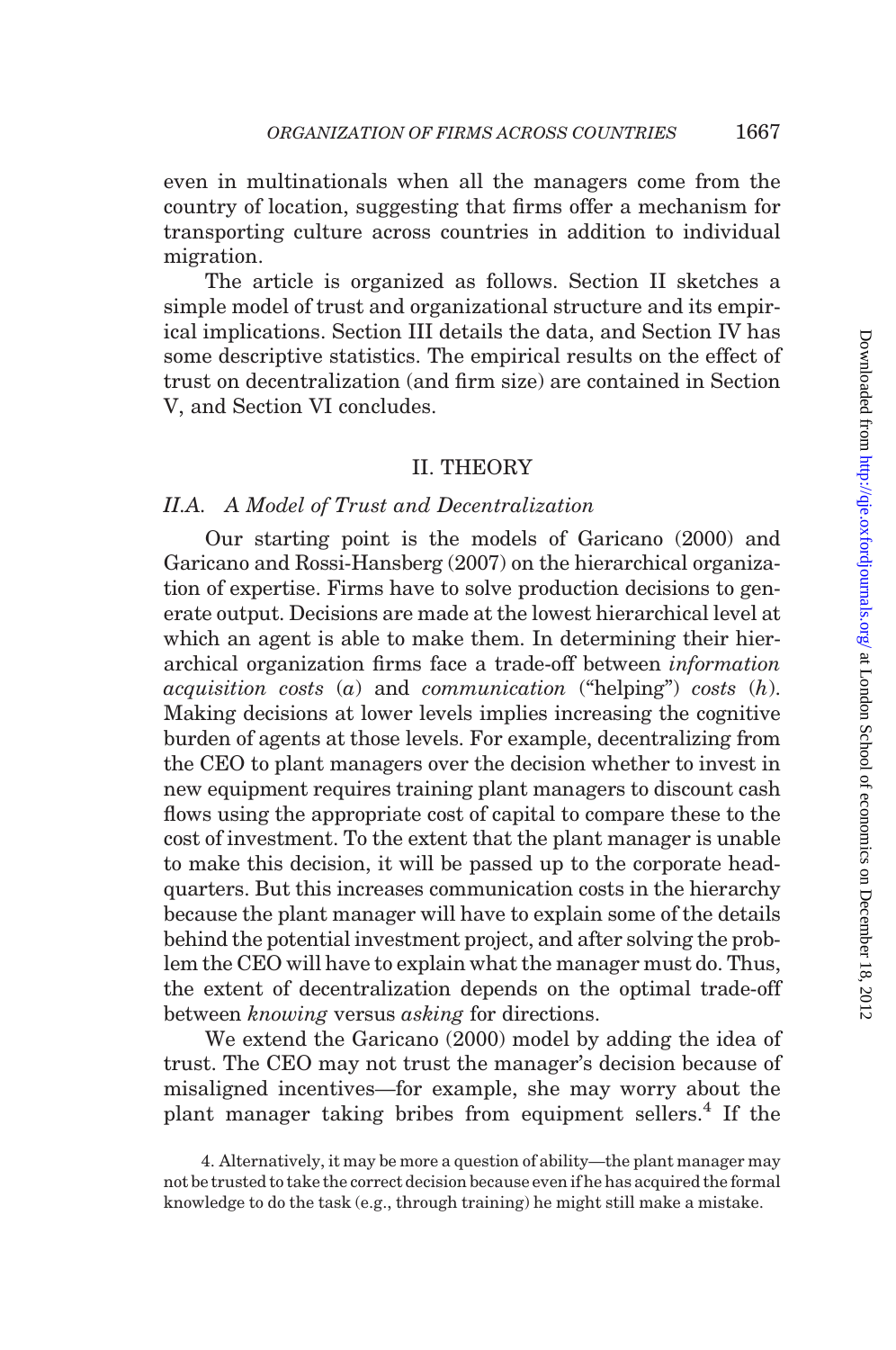CEO does not trust the plant manager to take the right action, there will be less decentralization. This allows us to analyze the effect of trust on firm size. We show that firm size is increasing in the CEO's trust in the plant manager because when she is able to delegate decision making, the CEO needs to spend less time helping any individual plant manager make decisions.<sup>5</sup>

Production. Firms are composed of a CEO and an endogenous set of production plants, each with a single plant manager. These production plants draw management problems z from the interval [0,1] each period. Production at each plant only takes place if all of these problems are solved, otherwise nothing is produced. We normalize to 1 the unit of output per plant per time period if production problems are solved. The frequency of these management problems is denoted by  $f(z)$  with a corresponding cumulative distribution of  $F(z)$ . Optimality requires that the plant managers learn the common problems and asks about the exceptions; we thus reverse sort the problems in frequency order, so  $f(z) < 0$ .

Managers. All managers have a priori the same cost of acquiring information,  $\alpha$ , which we label "management skill." So, for example, if the firm trains plant managers to solve  $z_M$  (where  $0 < z_M < 1$ ) management problems then this costs  $\alpha z_M$ . If a plant manager draws a problem he cannot solve, he passes it up to the CEO at a communication cost h per problem denoted in terms of management time. Total costs are reduced if employees are trained to deal with the common problems but pass up the rare problems. This is the ''management by exception'' model.

Trust. We also assume that even after acquiring formal knowledge plant managers only behave in the "correct way" to perform  $\lambda$  tasks ( $0 < \lambda \leq 1$ ) and fail to correctly perform ( $1 - \lambda$ ) tasks. Here  $\lambda$  reflects the fact that the plant manager may have private benefits from doing the ''wrong'' action. Empirically we use measures of trust to proxy shifts in the  $\lambda$  parameter. We view variations in  $\lambda$ across countries as reflecting CEO perceptions of differences in the preferences for taking appropriate actions. For example, we

<sup>5.</sup> [Garicano \(2000\)](#page-41-0) shows under general conditions a larger span between the CEO and plant manager will be replicated down the hierarchy, so firm size will be monotonically increasing in the number of plant managers per CEO.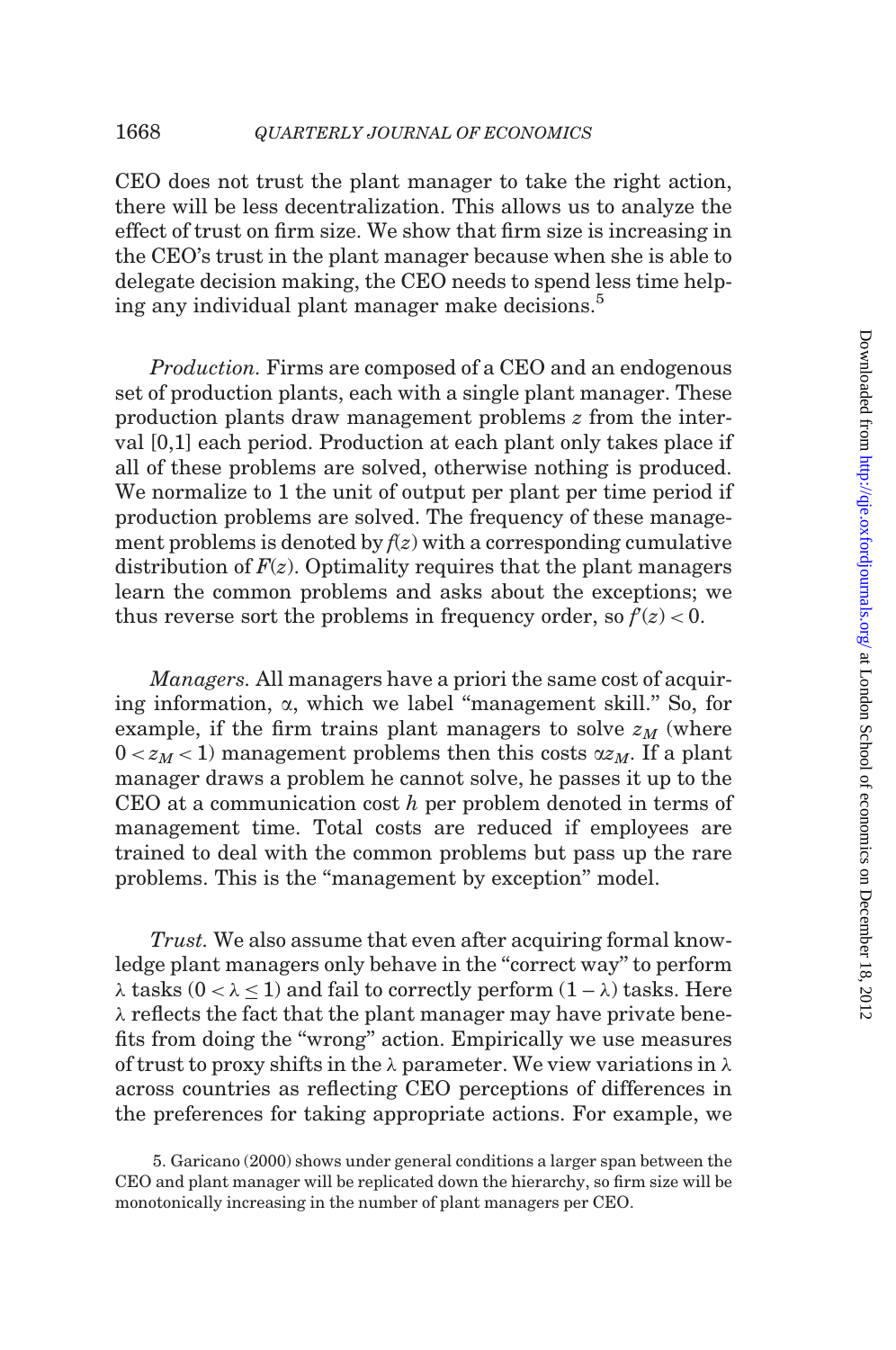<span id="page-6-0"></span>assume that CEOs believe that Swedish plant managers would be less likely to accept a bribe (Sweden is a high-trust country) to buy an overpriced piece of equipment than would Greek plant managers (Greece is a low-trust country). As such, the variations in  $\lambda$  reflect variations in beliefs over individual plant manager's utility functions arising from different levels of social capital.

Firm Organization. The principal hires some agents who must be trained to deal with tasks up to point  $z_M$  and pass the remaining (less frequently occurring) management problems up to the principal, which in this two-layer model is assumed to be the CEO. In each particular case, production per problem is as follows:

(1) 
$$
Production = F(z_M)\lambda + (1 - F(z_M)) = 1 - F(z_M)(1 - \lambda),
$$

where the term  $F(z_M) \lambda$  reflects the share of problems solved by the plant manager times the probability that he correctly solves them, and the term  $1 - F(z_M)$  reflects the share of problems passed up to the CEO (who we assume without loss of generality can correctly solve all problems). Thus if  $\lambda = 1$ , the plant manager can be trusted and production proceeds correctly with probability 1.

The CEO takes h units of time to communicate and solve each referred problem. The problem of the principal is to maximize the firm's profits, V, by choosing decentralization  $(z_M)$  and the number of plant managers  $(n)$ :

(2) 
$$
V = \max_{z_M, n} [(1 - F(z_M)(1 - \lambda))n - \alpha z_M n - \omega n]
$$

(3) 
$$
s.t. (1 - F(z_M))nh = 1,
$$

where the CEO is the residual claimant and receives the profits obtained after paying wage  $\omega$  to the plant managers—their outside utility. Equation (3) follows from the time constraint of the CEO, who has 1 unit of time in total to solve all the  $(1 - F(z_M))$ referred problems at a time cost of  $h$  per problem. The cost of delegating more problems is twofold: lower level managers need to be trusted, as they may not perform adequately, and they need to be trained to deal with more problems.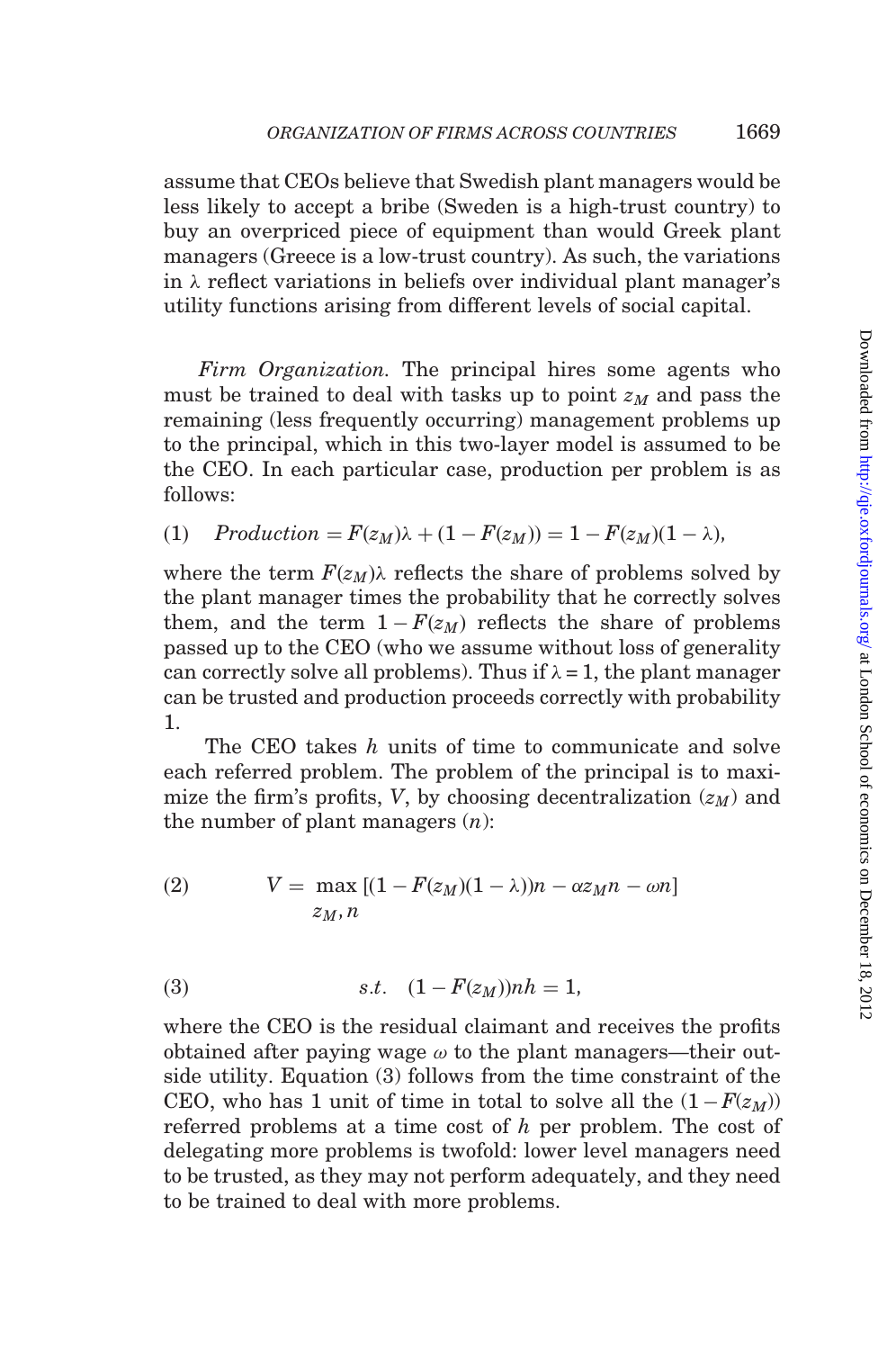## 1670 QUARTERLY JOURNAL OF ECONOMICS

Decentralization. Solving the constrained maximization problem gives an equation implicitly defining the optimal degree of decentralization (with \* denoting an optimized value):

(4) 
$$
\frac{(\lambda - \omega)}{\alpha} = z_M^* + \frac{(1 - F(z_M^*))}{f(z_M^*)}.
$$

From first-order condition (4), we derive the main prediction from our model.

PROPOSITION 1: Higher trust leads to more decentralization.

An increase in trust  $(\lambda$  rises) is associated with a higher degree of decentralization  $(z_M^*),$ 

$$
\frac{\partial z_M^*}{\partial \lambda} > 0,
$$

where the positive sign is because  $f'(z_M^*)$  $(z_M^*)$  < 0 due to tasks being sorted in reverse frequency order. The intuition for Proposition 1 is straightforward—if the CEO trusts plant managers, she believes that the marginal returns from letting them handle tasks is greater as more problems are solved correctly.

An interesting corollary of equation (4) is that higher plant manager skill (indexed by a lower value of  $\alpha$ , the cost of acquiring knowledge) leads to greater decentralization:

$$
\frac{\partial z_M^*}{\partial \alpha} < 0.
$$

The intuition here is that the more skilled the plant manager is at solving problems, the more decisions the CEO will delegate to him.<sup>6</sup> Although we have no formal test of equation  $(5)$  because we do not have an instrument for skill supply, this correlation is present in the data and we generally control for human capital in the estimation of the decentralization equation.

Size. The second key result relates to size. We derive the relationship between the number of plant managers that work with the CEO in equilibrium, which is from [equation \(3\):](#page-6-0)

$$
n^*=\frac{1}{[(1-F(z_M^*))h]}.
$$

6. The complementarity between skills and decentralization is broadly consistent with the findings of [Caroli and Van Reenen \(2001\)](#page-41-0) and [Bresnahan,](#page-40-0) [Brynjolfsson, and Hitt \(2002\).](#page-40-0)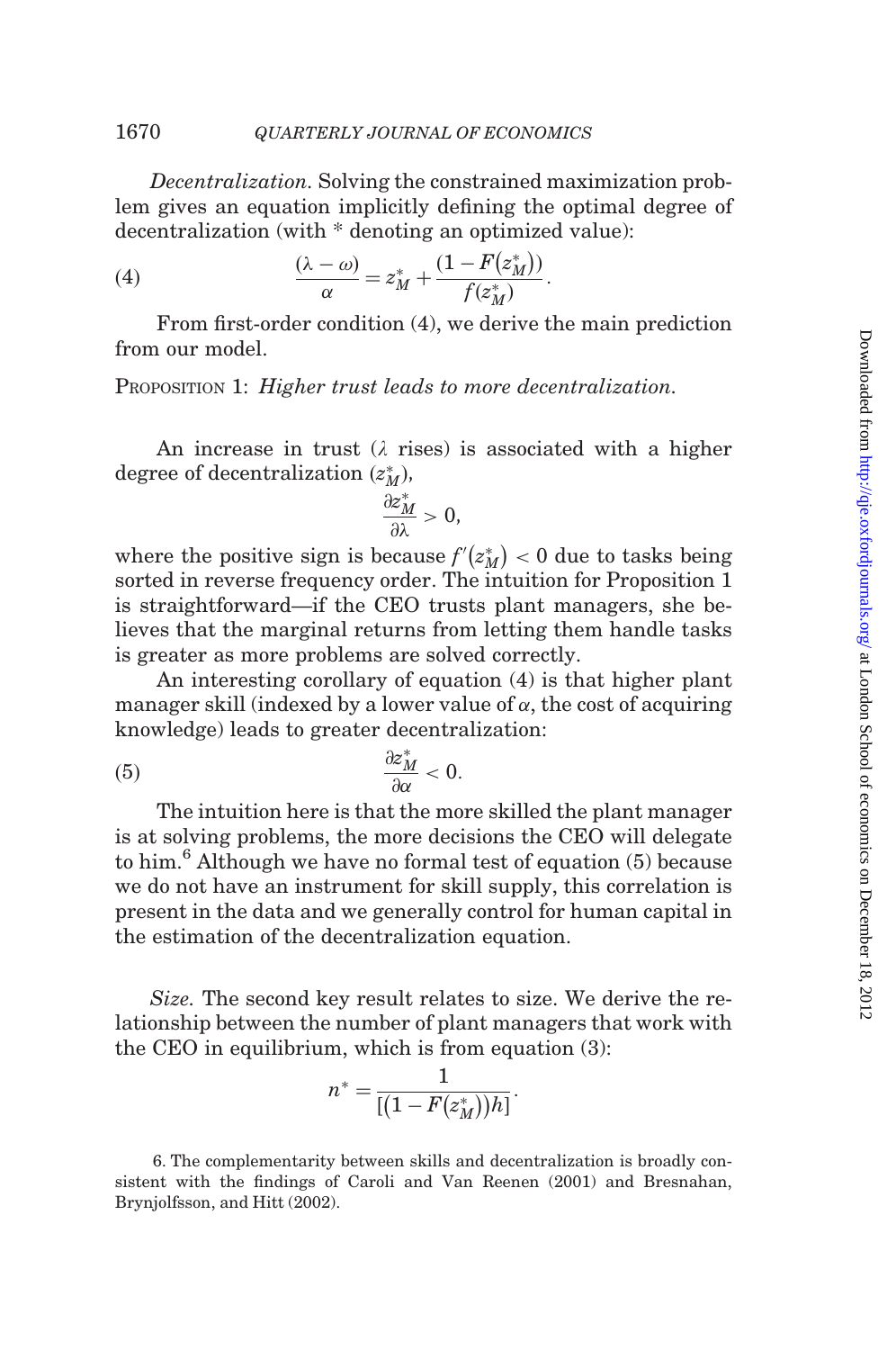By combining this with proposition 1 we can establish our second proposition.

PROPOSITION 2: Higher trust increases firm size.

An increase in trust  $(\lambda)$  is associated with a larger firm size  $n^*$ :

$$
\frac{\partial n^*}{\partial \lambda} > 0
$$

The intuition is that higher trust allows the CEO to delegate more decisions, so she is able to spend less time helping any individual plant manager. Thus the CEO is able to employ more plant managers and expand the size of the firm. Trust essentially allows talented CEOs to leverage their managerial ability over a greater number of employees, and is similar to increasing the managerial leverage parameter in [Lucas \(1978\)](#page-42-0).<sup>7</sup>

This result links with the early literature on firm size, which also focused on the issue of decentralization as the key determinant of firm growth. For example, [Penrose \(1959\)](#page-42-0) developed the "resource-based" view of the firm, claiming that managerial capacity was a key resource in determining firm size. If senior management time could be leveraged across a larger group of plant managers, then firm size could be increased. [Chandler](#page-41-0) [\(1962\)](#page-41-0) examined the growth of large U.S. multidivisional firms after the 1850s. He argued that these larger firms were created through setting up ''local field units,'' regional factories or sales outlets, with decentralized power from the headquarters. Again, decentralization was necessary to allow distant units to operate, because limits on communication prevented the CEO from directing managers operating hundreds of miles away. Without decentralization, these firms would have not been able to grow.

We take these two propositions to the data and find empirical support for both of them: all else equal, exogenously high-trust areas will have more decentralized and larger firms.

7. [LaPorta et al. \(1997\)](#page-42-0) also noted that repeated interactions are a substitute for trust and make large organizations harder to sustain in low-trust environments. [Hart and Holmstrom \(2010\)](#page-42-0) present a model where plant managers may ''shade'' if they feel aggrieved by the CHQ, which will also tend to reduce delegation in low-trust environments.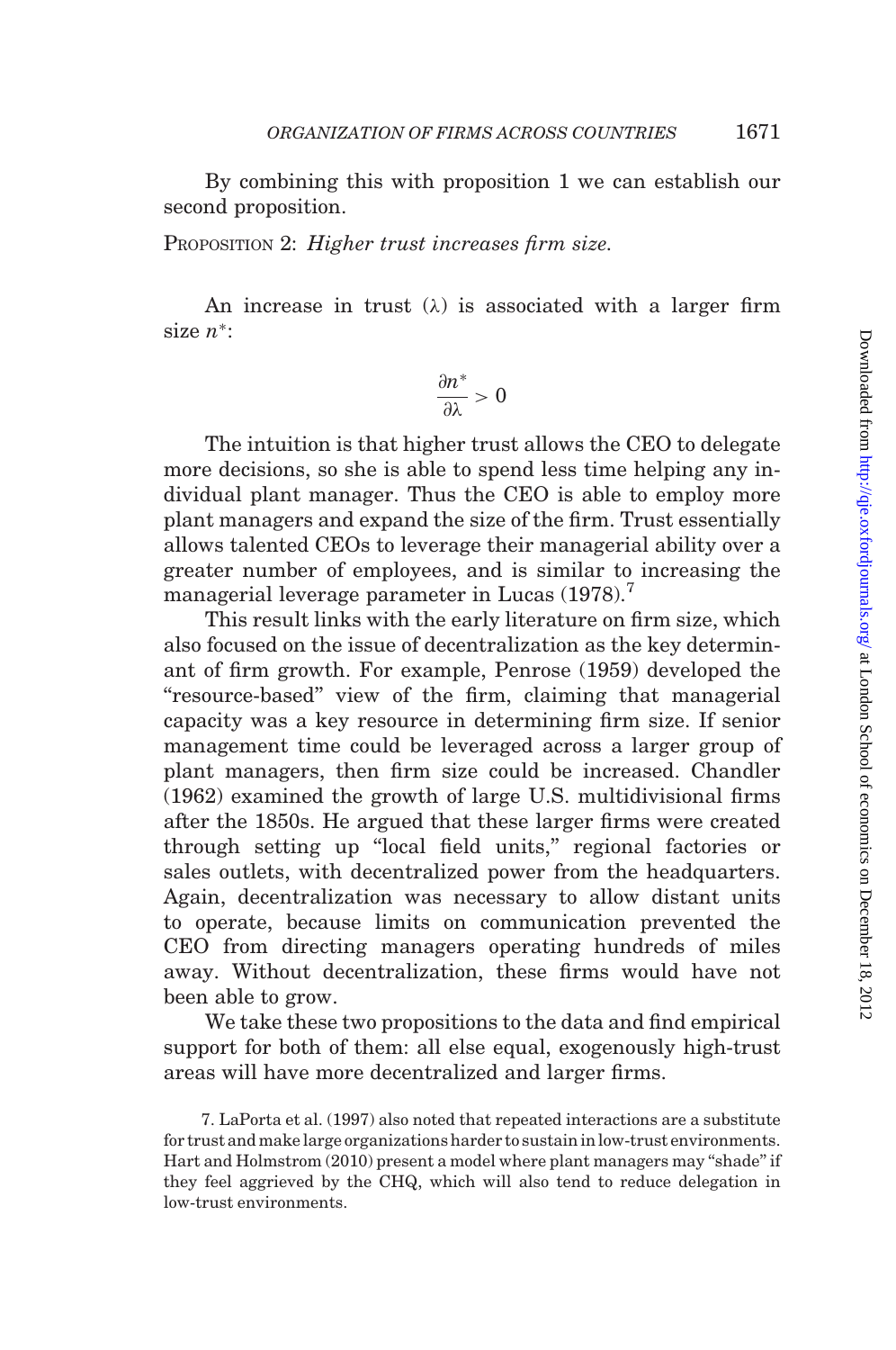## II.B. General Equilibrium Considerations

The model described above applied to the optimization decisions of an individual firm and does not incorporate general equilibrium effects. There are at least three general equilibrium effects that could be a concern: wages, house prices/amenity values, and selection effects.

Equilibrium Wages. We take the wage as fixed, whereas in the context of a regional labor market equilibrium wages will change as trust changes. An increase in trust will increase firm size and mean that more workers are drawn into the labor force. There is an ability cutoff  $(\alpha_{\text{MIN}})$  for the marginal individual who is indifferent between being a worker or entrepreneur. To draw more workers in to the (larger) firms, wages must rise, shifting  $\alpha_{\text{MIN}}$  to the right. Compared to the fixed-wage case, higher wages will make firms smaller and less decentralized as CEOs do more themselves to avoid higher labor costs. Although higher equilibrium wages offset the delegation and size effects in our propositions, since it is a second-order effect it will never completely reverse them.

House Prices. If labor and capital are mobile between regions, there will be equilibrium effects on amenity values, such as housing. If trust increases in one region, what stops all firms migrating there? The standard model has an inelastically supplied local amenity like housing (e.g., [Roback 1982\)](#page-42-0). As more workers move into the high-trust region, house prices rise, which offsets the higher nominal wages. Eventually real wages (nominal wages less house prices) equilibrate so marginal workers are indifferent to moving because they receive a higher nominal wage, but suffer higher house prices. Higher housing costs indirectly affect firm size by limiting the number of workers who are prepared to live in the high-trust area. Again, however, this will not completely reverse the positive effect of trust on size and decentralization.

Selection between High- and Low-Productivity Firms. We could allow heterogeneity among firms following [Garicano and](#page-41-0) [Rossi-Hansberg \(2007\)](#page-41-0) and consider individuals of different abilities. More able workers can more easily solve problems and will sort themselves into the largest firms. This generates a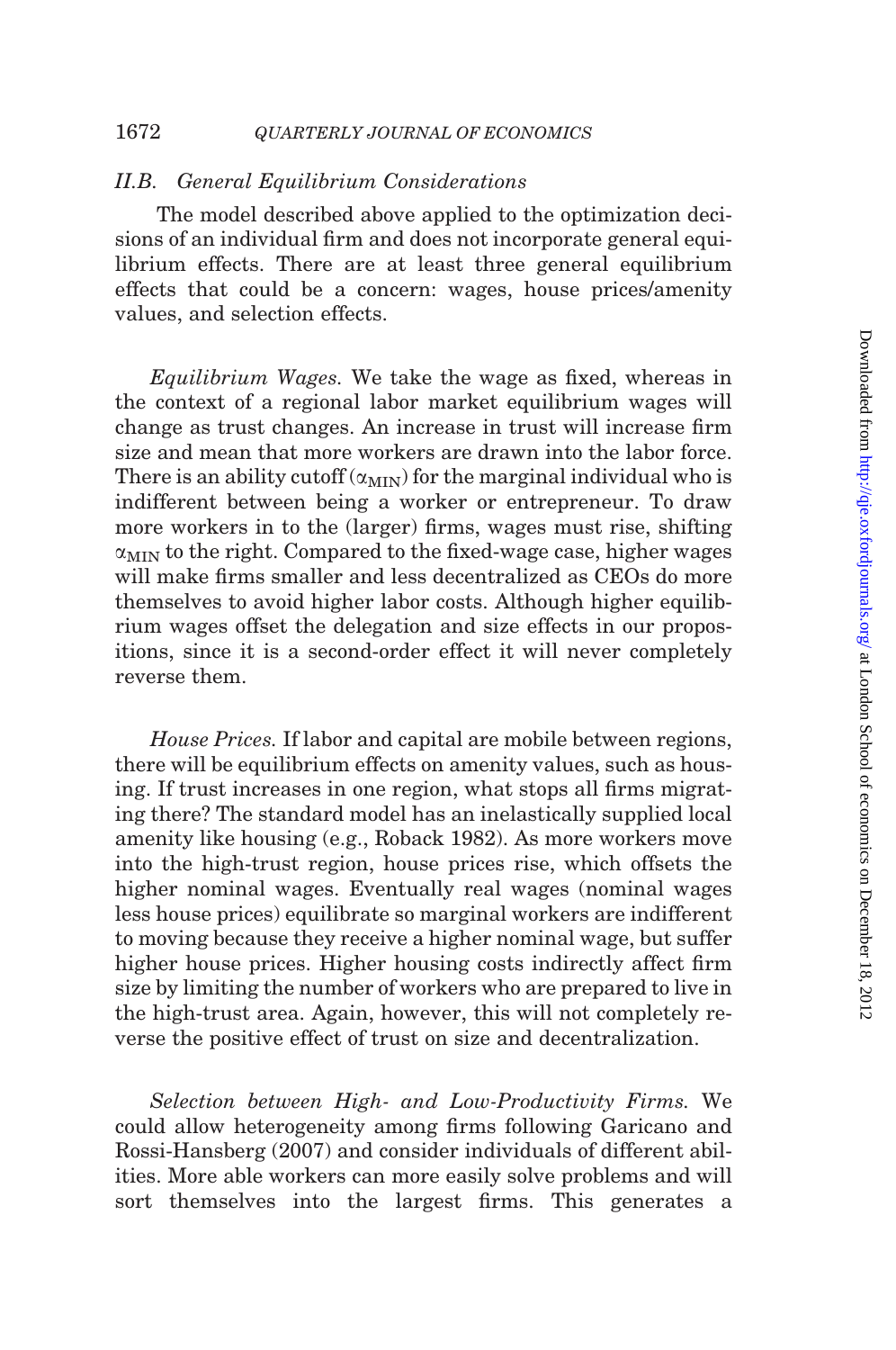continuum of firms with firms nearest the cutoff being the lowest productivity and the most centralized, employing workers of lower ability. When trust increases, more productive firms expand and the least productive firms exit (i.e., their managers become workers). This selection effect will mean that the average decentralization in the remaining firms is higher because the least decentralized firms have exited. Thus, the selection effect between firms reinforces the within-firm effect of trust increasing decentralization.

Summary. Although the two general equilibrium effects of rises in wages and house prices will offset the main positive effect of trust on decentralization and size, they will not reverse the effect. Furthermore, the reallocation effect should reinforce our main positive within-firm effect of trust.

## II.C. Other Models of Trust and Decentralization

Our model focuses on decentralization in a cognitive model of the firm, but other papers have seen this through the prism of incentive mechanisms (e.g., [Aghion and Tirole 1997;](#page-40-0) [Prendergast](#page-42-0) [2002\)](#page-42-0). [Acemoglu et al. \(2007\)](#page-40-0) consider delegation in an incentive model with learning where a firm is choosing a new technology with uncertain and heterogeneous returns. The CEO-owner wants to maximize value, but the agent-manager has greater local private knowledge, and this trade-off between information and incentives determines the optimal degree of decentralization. If trust reflects a greater congruence of preferences between principal and agent, this should lead to great delegation. Even where decentralization is efficient, [Baker, Gibbons, and Murphy \(1999\)](#page-40-0) emphasize that delegation is generally informal because the CEO must usually make a formal sign-off on decisions. The issue is whether the CEO can credibly commit to delegating to the plant manager and to avoid the temptation to override his decisions. Thus, the level of decentralization is the outcome of a repeated game between the CEO and manager,<sup>8</sup> and preferences and beliefs will influence delegation. Trust is emphasized in the social capital and experimental game theory literatures as one

<sup>8.</sup> Other models, like [Rajan and Zingales \(2001\)](#page-42-0), focus on the intangible capital view of the firm, with ownership being structured so that employees cannot easily split off to create rival firms.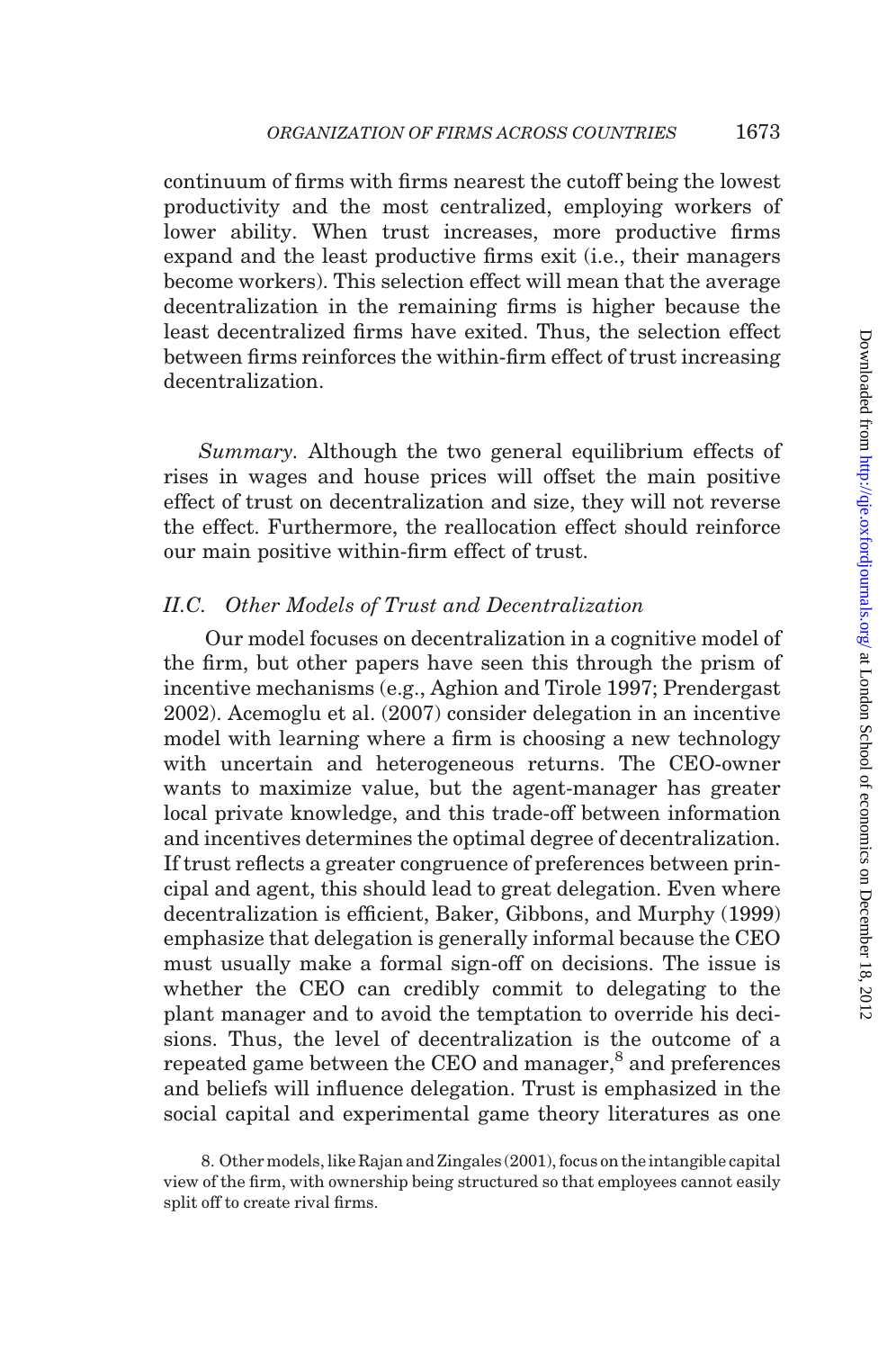factor that leads to cooperation ([Fukuyama 1995](#page-41-0); [Glaeser et al.](#page-41-0) [2000](#page-41-0); [Putnam 2002](#page-42-0)). If there are heterogeneous types in the population with some types who are ex ante more likely to cooperate than others, then the cooperative outcome (decentralization) is more likely with higher trust.

In principle, an alternative to trust in sustaining cooperation is rule of law. When the employer (or employee) can successfully sue for breach of contract, this will make contracts easier to enforce and sustainable delegation more likely. This will be particularly important in larger firms [\(Greif 1993](#page-41-0)). In the empirical specifications where we do not control for country dummies, we also consider the independent influence of rule of law alongside trust.

Since there are models other than our extension of [Garicano](#page-41-0) [\(2000\)](#page-41-0) that would predict a positive relationship between trust and decentralization we do not regard our empirical examination the final word on the correct theoretical model but as a useful framework for organizing our thinking.

## III. DATA

To investigate the role of trust on decentralization, we first have to construct a robust measure of organizational practices overcoming four hurdles: measuring decentralization, collecting accurate responses, ensuring international comparability, and obtaining interviews with managers. We discuss these in turn. We have also posted online the full anonymized data set and do-files to replicate all results (see [http://www.worldmanage](http://www.worldmanagementsurvey.com)[mentsurvey.com](http://www.worldmanagementsurvey.com)).

## III.A. Measuring Decentralization

Our measure of decentralization is obtained through an in-depth interview with a representative plant manager from a medium-sized manufacturing firm, excluding those where the CEO and the plant manager is the same person (this occurred in only 4.9% of our interviews). We asked four questions on plant manager decentralization. First, we asked how much capital investment a plant manager could undertake without prior authorization from the corporate headquarters. This is a continuous variable enumerated in national currency that we convert into dollars using purchasing power parity (PPP). We also inquired on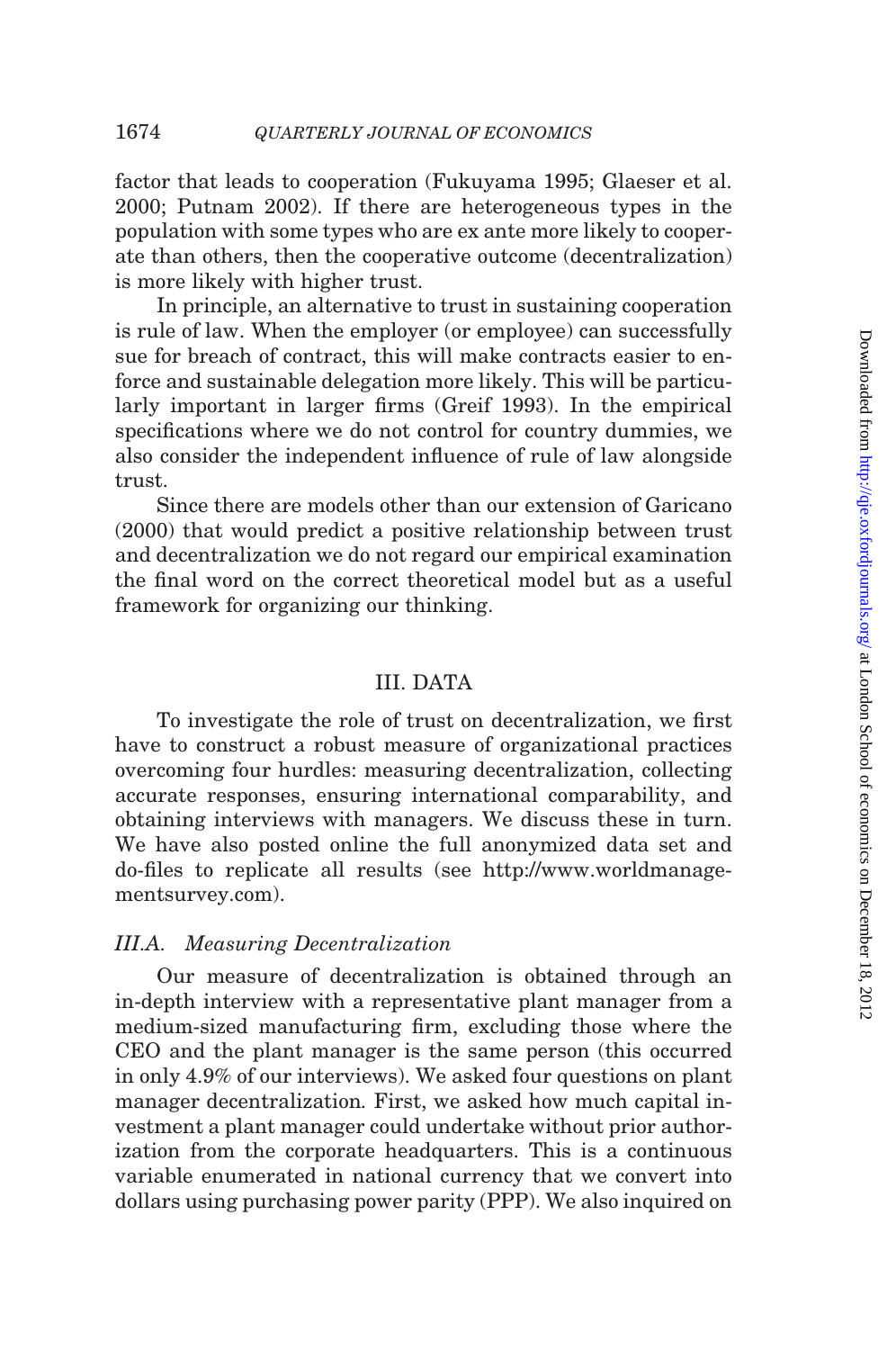where decisions were effectively made in three other dimensions: (a) hiring a new full-time permanent shop floor employee, (b) the introduction of a new product, and (c) sales and marketing decisions. These more qualitative variables were scaled from a score of 1, defined as all decisions taken at the corporate headquarters, to a score of 5 defined as complete power (''real authority'') of the plant manager. In [Online Appendix Table A1](http://hwmaint.qje.oxfordjournals.org/cgi/content/full/qjs029/DC1) we detail the individual questions in the same order they appeared in the survey.<sup>9</sup>

Because the scaling may vary across all these questions, we converted the scores from the four decentralization questions to z-scores by normalizing each one to mean 0 and standard deviation 1. In our main econometric specifications, we take the unweighted average across all four z-scores as our primary measure of overall decentralization, but we also experiment with other weighting schemes and present regressions using the individual questions as dependent variables.

One issue is over the measurement of decentralization across different types of firms. [Figure I](#page-13-0) provides four examples to help explain how we did this. Example A shows the classic case, where the firm has one CHQ in New York and one production site in Phoenix. The plant manager is defined as the most senior manager at the Phoenix site, with our decentralization measure evaluating how much autonomy he has from his manager in New York. In Example B we depict a firm with multiple plants, in which we would usually survey one plant and assume this represented the degree of decentralization for the firm as a whole (Section III.F discusses how we test this assumption). In Example C we have a firm with the production facilities and CHQ on the same site. In this case, if the plant manager was the CEO we could not define decentralization (so these observations were dropped).<sup>10</sup> If the plant manager and CEO were different people on the same site, we would define decentralization as usual, but we show how our results are weaker in these

9. Some of these four questions are similar to others used in the past to measure decentralization. [Acemoglu et al. \(2007\)](#page-40-0) use a similar question on hiring in the British WERS data, and [Colombo and Delmastro \(2004\)](#page-41-0) have a question similar to ours on investment for Italian establishments.

10. As noted, this occurred in less than 5% of our observations. The CEO–plant managers were typically in smaller firms (a mean firm employment of 159 for the CEO–plant manager firms versus 843 for the rest of the sample). There was no significant correlation between the share of firms dropped in each country and its average decentralization measure.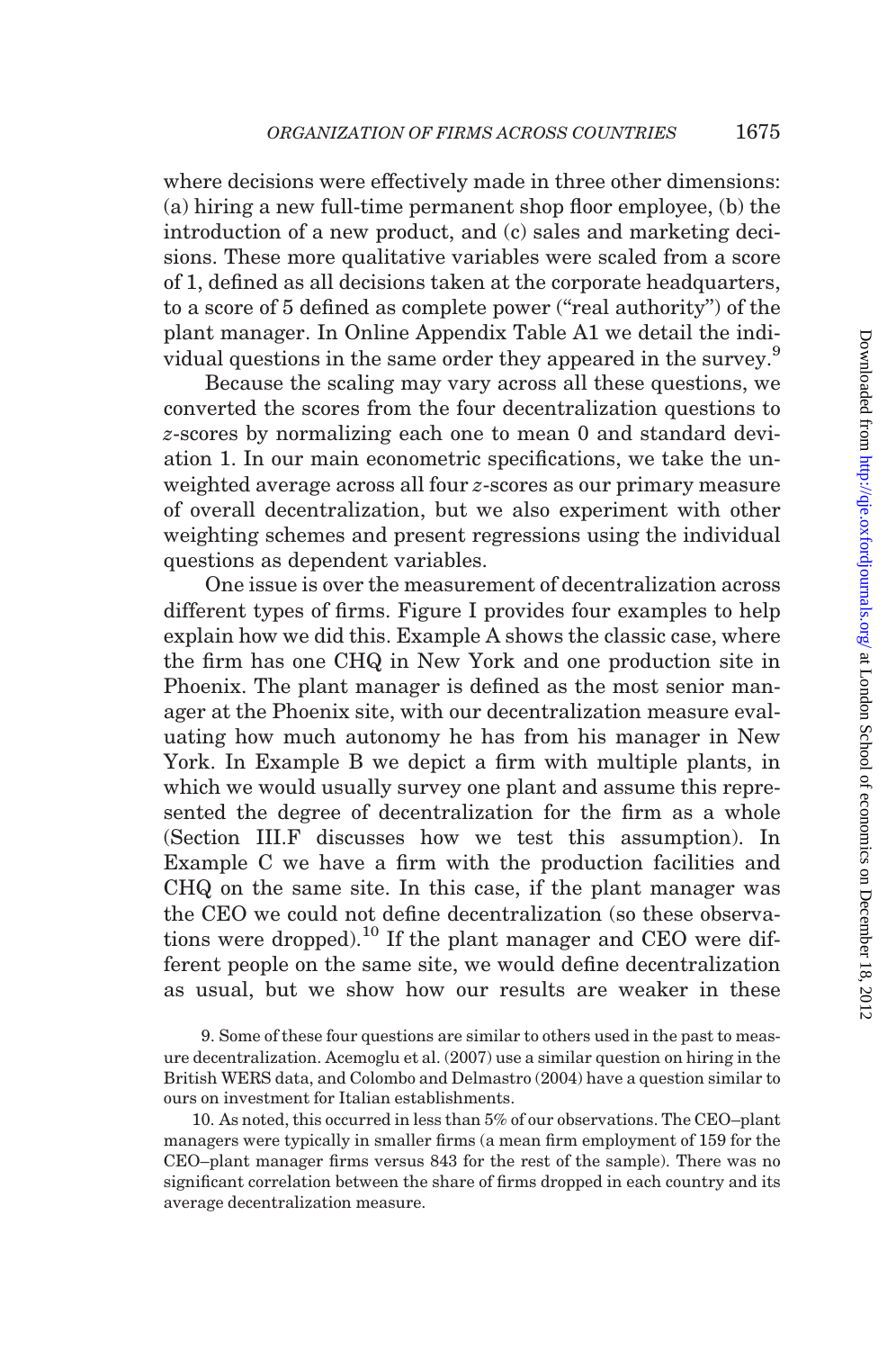<span id="page-13-0"></span>



FIGURE I Examples of Firm Organizational Structures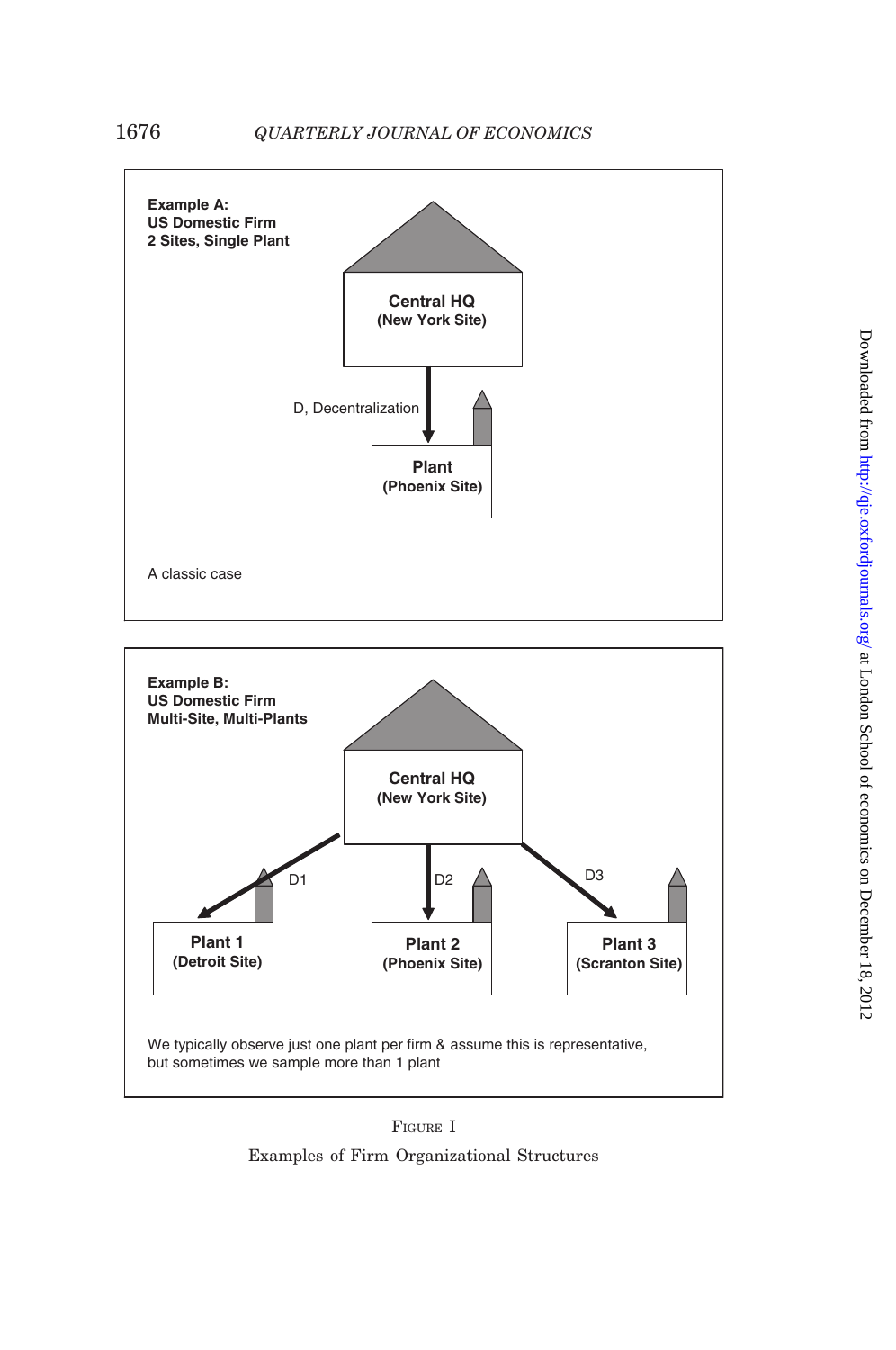

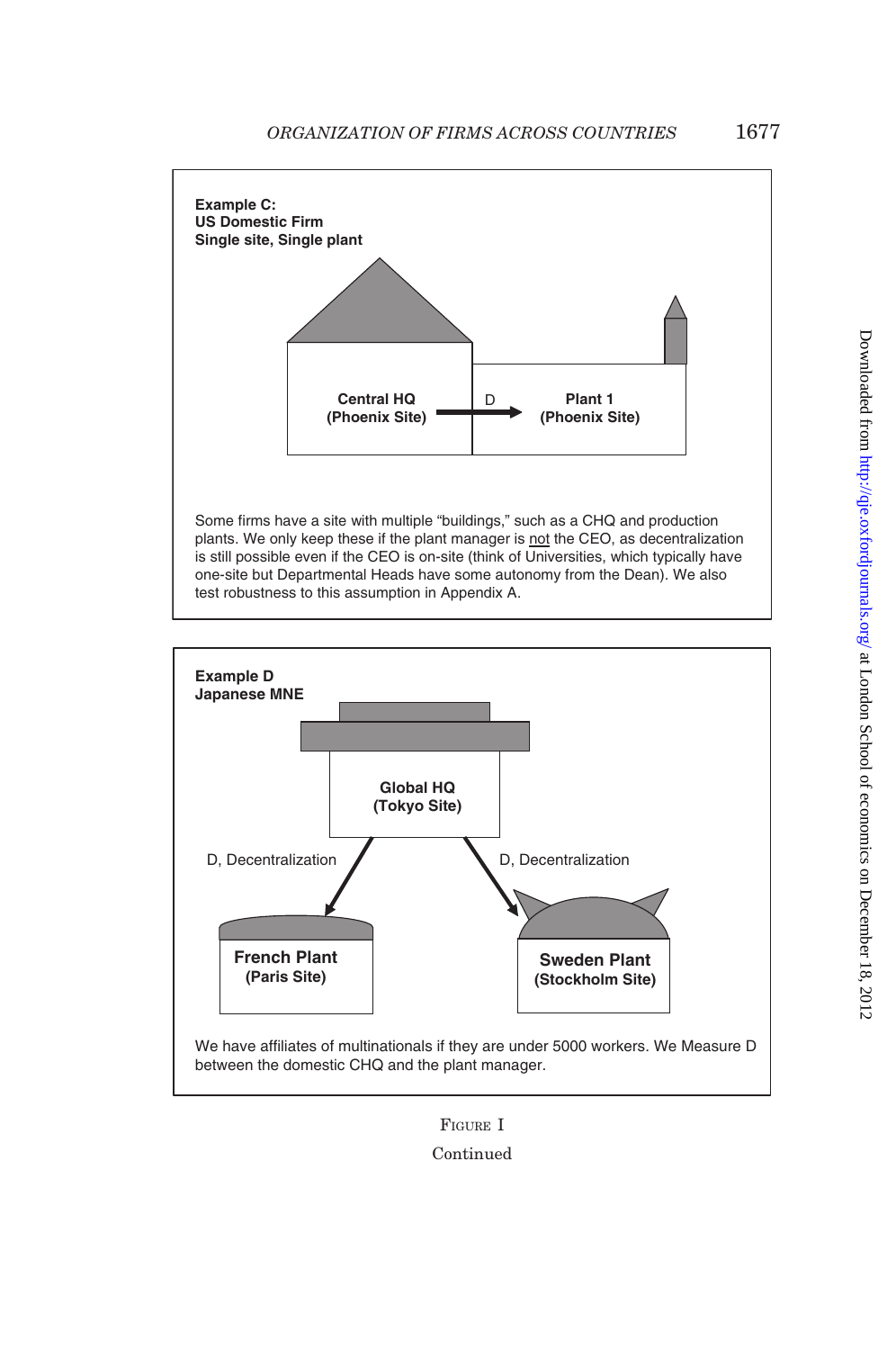''same-site'' observations (where trust matters less because direct monitoring is easier).<sup>11</sup> Finally, in Example D we show a multinational subsidiary, which we treat the same as domestic firms, defining decentralization as the autonomy of the plant from the global CHQ. We use the multinationals to get closer to the causal effects of trust on decentralization by using bilateral trust information as explained in Section V.

In the same survey we collected a large amount of additional data to use as controls, including management practice information following the methodology of [Bloom and Van Reenen \(2007\)](#page-40-0) and human resource information (e.g., the proportion of the workforce with college degrees, average hours worked, and the gender and age breakdown within the firm). During the interview, we also collected ownership information from the managers, which we cross-checked against external databases (see Section III.E for details). From the sampling frame database we also have information for most firms on their basic accounting variables, like sales and capital. This is collected directly from the reported and audited company accounts from private sector data suppliers (Bureau Van Dijk's Amadeus, Icarus and Oriana products, and CMIE FirstSource for India). These are an entirely independent database to the organizational survey (data details are in [Online](http://hwmaint.qje.oxfordjournals.org/cgi/content/full/qjs029/DC1) [Appendix A](http://hwmaint.qje.oxfordjournals.org/cgi/content/full/qjs029/DC1)).

## III.B. Collecting Accurate Responses

To achieve unbiased responses to our questions, we took several steps. First, the survey was conducted by telephone without telling the managers they were being scored on organizational or management practices. This enabled scoring to be based on the interviewer's evaluation of the firm's actual practices, rather than their aspirations, the manager's perceptions, or the interviewer's impressions. To run this ''blind'' scoring we used open questions (i.e. ''To hire a full-time permanent shop floor worker, what agreement would your plant need from corporate headquarters?''), rather than closed questions (e.g., "Can you hire workers without

11. While plant managers with CEOs on site typically have less autonomy (something we control for empirically), it is not the case they have no autonomy. The CEO will typically be involved in a number of other tasks, such as finance, strategy, and sales (which could involve other nonproduction sites), whereas the plant manager runs the daily production process. An example in a university context would be the university dean and the head of the Economics Department—they are usually on the same campus, but the department head still has some autonomy.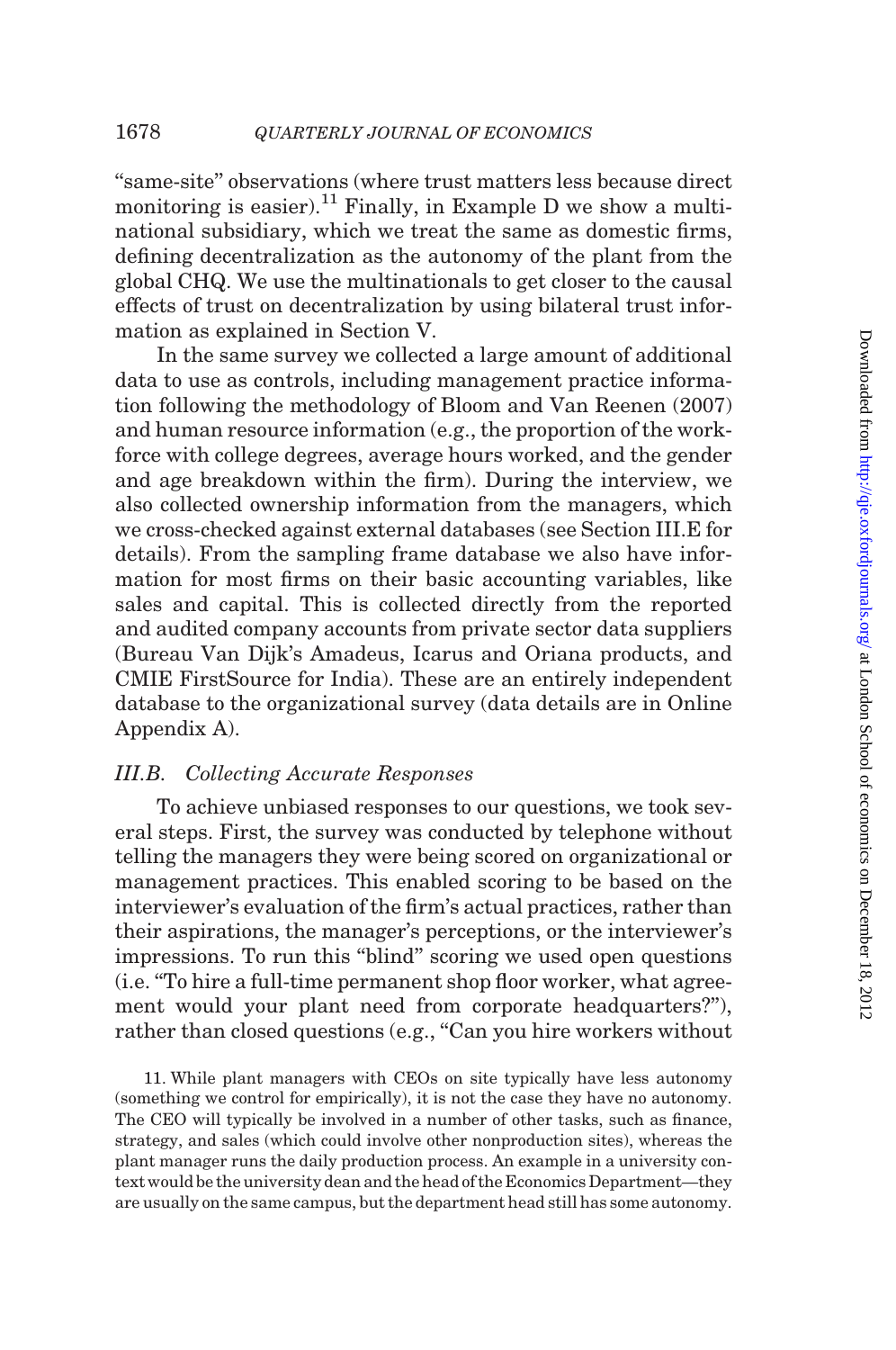authority from corporate headquarters?'' [yes/no]). Following the initial question, the discussion continued until the interviewer could make an accurate assessment of the firm's typical practices. For example, if the plant manager responded, "It is my decision, but I need sign-off from corporate HQ,'' the interviewer would ask ''How often would sign-off typically be given?'' with the response ''So far it has never been refused'' scoring a 4 and the response ''Typically agreed in about 80% of the case'' scoring a 3.

Second, the interviewers did not know anything about the firm's financial information or performance in advance of the interview. This was achieved by selecting medium-sized manufacturing firms and providing only firm names and contact details to the interviewers (no financial details). Consequently, the survey tool is "double blind"—managers do not know they are being scored, and interviewers do not know the performance of the firm. These manufacturing firms (the median size was 270 employees) are too small to attract much coverage from the business media. All interviews were conducted in the manager's native language.

Third, each interviewer ran 85 interviews on average, allowing us to remove interviewer fixed effects from all empirical specifications. This helps address concerns over inconsistent interpretation of categorical responses, standardizing the scoring system.

Fourth, the survey instrument was targeted at plant managers, who are typically senior enough to have an overview of organizational practices but not so senior as to be detached from day-to-day operations.

Fifth, we collected a detailed set of information on the interview process itself (number and type of prior contacts before obtaining the interviews, duration, local time of day, date, and day of the week), on the manager (gender, seniority, nationality, company and job tenure, internal and external employment experience, and location), and on the interviewer (individual interviewer fixed effects, time of day, and subjective reliability score). These survey metrics are used as ''noise controls'' to help reduce residual variation.

# III.C. Ensuring International Comparability

In analyzing organizational and management surveys across countries, we have to be extremely careful to ensure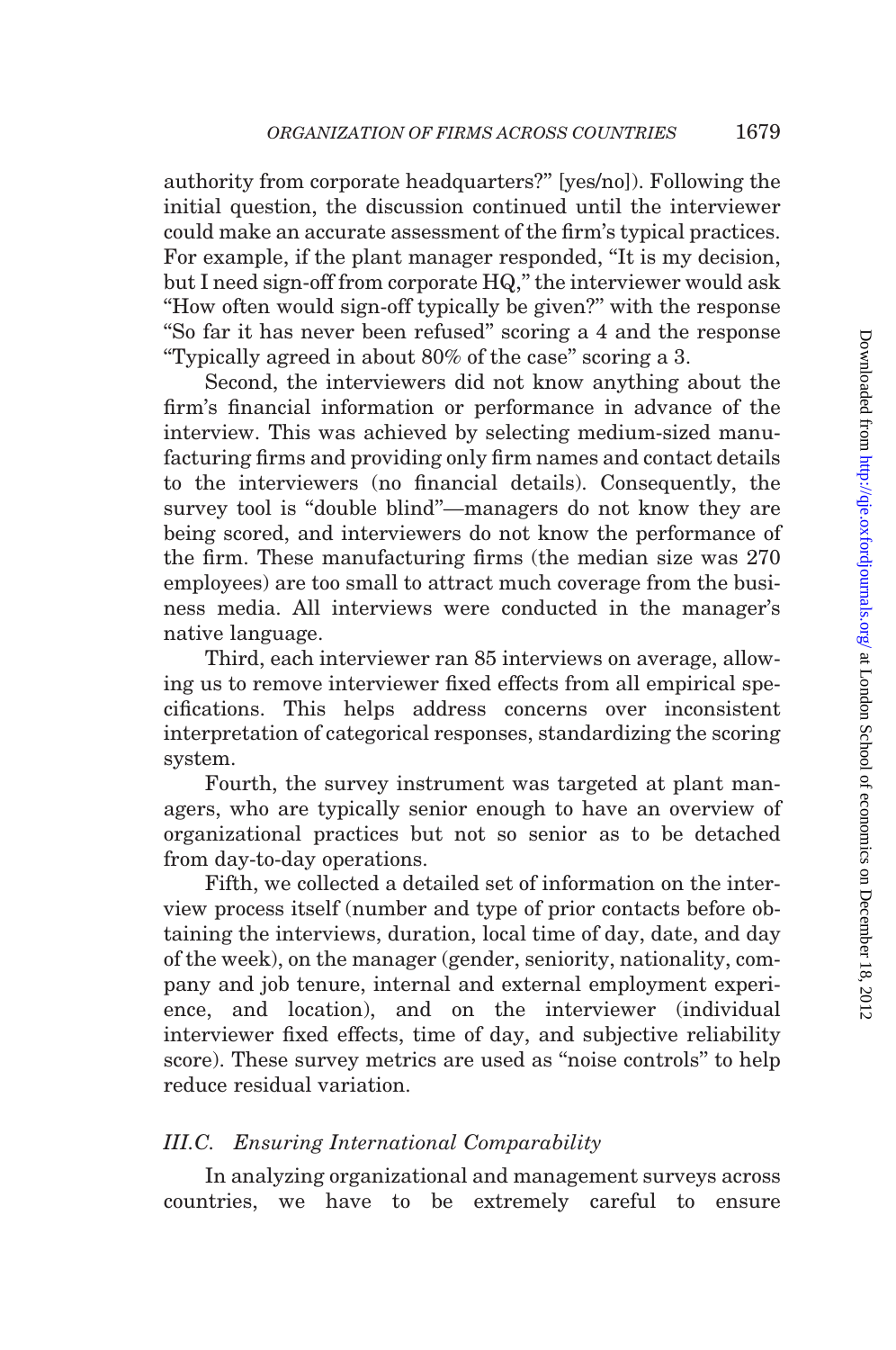comparability of responses. To maximize comparability, we undertook three steps. First, every interviewer had the same initial three days of interview training, provided jointly by the Centre for Economic Performance (CEP) at the London School of Economics (LSE) and the international consultancy firm we partnerered with. This training included three "calibration" exercises, in which the group all scored a role-played interview and then discussed scoring of each question together. This was aimed at ensuring that every interviewer had a common interpretation of the scoring grid. In addition, every Friday afternoon throughout the survey period the group met for 90 minutes for training and to discuss any problems with interpretation of the survey.

Second, the team operated from one location, the LSE. The different national survey teams were thus organized and managed in the same way; ran the surveys using exactly the same telephone, computer, and software technology; and were able to directly discuss any interpretation issues.<sup>12</sup> Third, the individual interviewers interviewed firms in multiple countries. The team all spoke their native language plus English, so interviewers were able to interview firms from their own country (as managers were interviewed in their native language) plus the United Kingdom and the United States. As a result the median number of countries that each interviewer scored firms in was three, enabling us to remove interviewer fixed effects even in the cross-country analysis.

## III.D. Obtaining Interviews with Managers

Each interview took on average 48 minutes and was run in the summer of 2006. Overall, we obtained a relatively high response rate of 45%, which was achieved through several steps. First, the interview was introduced as "a piece of work," without discussion of the firm's financial position or its company accounts. Interviewers did not discuss financials in the interviews, both to maximize the participation of firms and to ensure our interviewers were truly "blind" on the firm's financial position. Second, the survey began with the least controversial questions (on shop floor operations management), leading on to monitoring, incentives, and organizational structure. Third, interviewers' performance was monitored, as was the proportion of interviews achieved,

12. See<http://www.youtube.com/watch?v=HgJXt8KwhA8> for video footage of the survey team.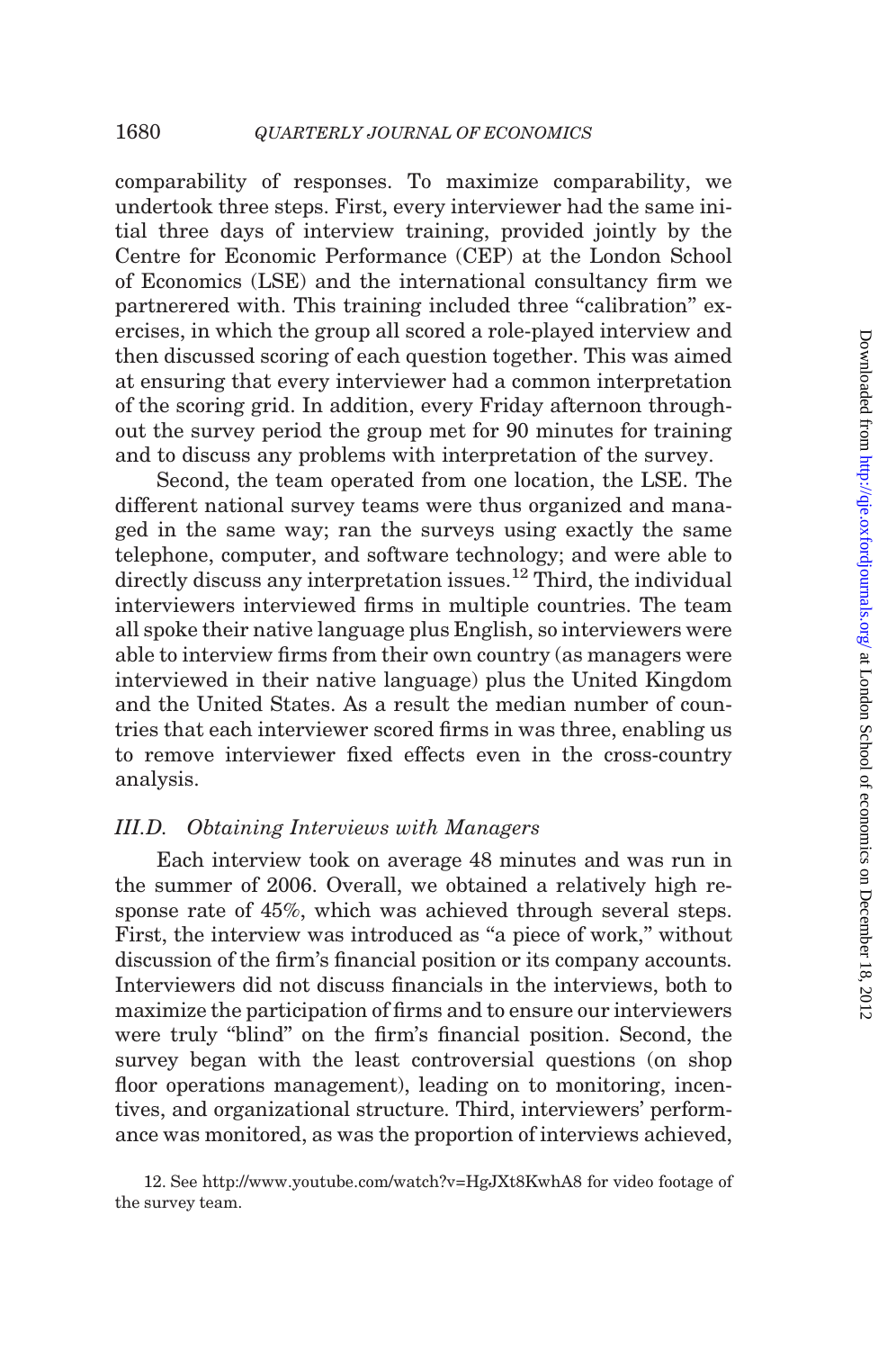so they were persistent in chasing firms.<sup>13</sup> Fourth, the written endorsement of many official institutions<sup>14</sup> helped demonstrate to managers that this was an important academic exercise with official support. Fifth, we hired high-quality (mainly M.B.A. student) interviewers, <sup>15</sup> mostly with prior manufacturing experience, which helped signal to managers the high-quality nature of the interview.

## III.E. Sampling Frame and Additional Data

Because our aim is to compare across countries, we decided to focus on the manufacturing sector, where productivity is easier to measure than in the nonmanufacturing sector. We also focused on medium-sized firms, selecting a sample of firms that had between 100 and 5,000 workers. Very small firms have little publicly available data. Very large firms are likely to be more heterogeneous across plants. We drew a sampling frame from each country to be representative of medium-sized manufacturing firms and then randomly chose the order of which firms to contact (see [Online Appendix B](http://hwmaint.qje.oxfordjournals.org/cgi/content/full/qjs029/DC1) for details). Because we use two different databases to generate the sampling frame (BVD's Orbis for Europe, the United States, China, and Japan; and CMIE's Firstsource for India) we had concerns regarding the crosscountry comparisons. Therefore, we include country dummies in most of the specifications. Comparing responding firms with those in the sampling frame, we found no evidence that the responders were systematically different on the observable measures to the nonresponders. The only exception was on size and multinational status, where our firms were slightly larger and more likely to be multinational than those in the sampling frame (details in [Online Appendix A](http://hwmaint.qje.oxfordjournals.org/cgi/content/full/qjs029/DC1)).

13. We found no significant correlation between the number, type, and time span of contacts before an interview was conducted and the management score.

14. The Banque de France, Bank of Greece, Bank of Japan, Bank of Portugal, Beijing University, Bundesbank, Confederation of Indian Industry, European Central Bank, European Commission, Greek Employers Federation, IUI Sweden, Ministero delle Finanze, National Bank of Poland, Peoples Bank of China, Polish Treasury, Reserve Bank of India, Shenzhen Development Bank, Sveriges Riksbank, U.K. Treasury, and the Warsaw Stock Exchange.

15. Interviewers were postgraduate students drawn from the following universities: Berkeley, City of London, Columbia, Harvard, HEC, IESE, Imperial, Insead, Kellogg, LBS, LSE, Lund, MIT, Nova de Lisbon, Oxford, Stanford, and Yale.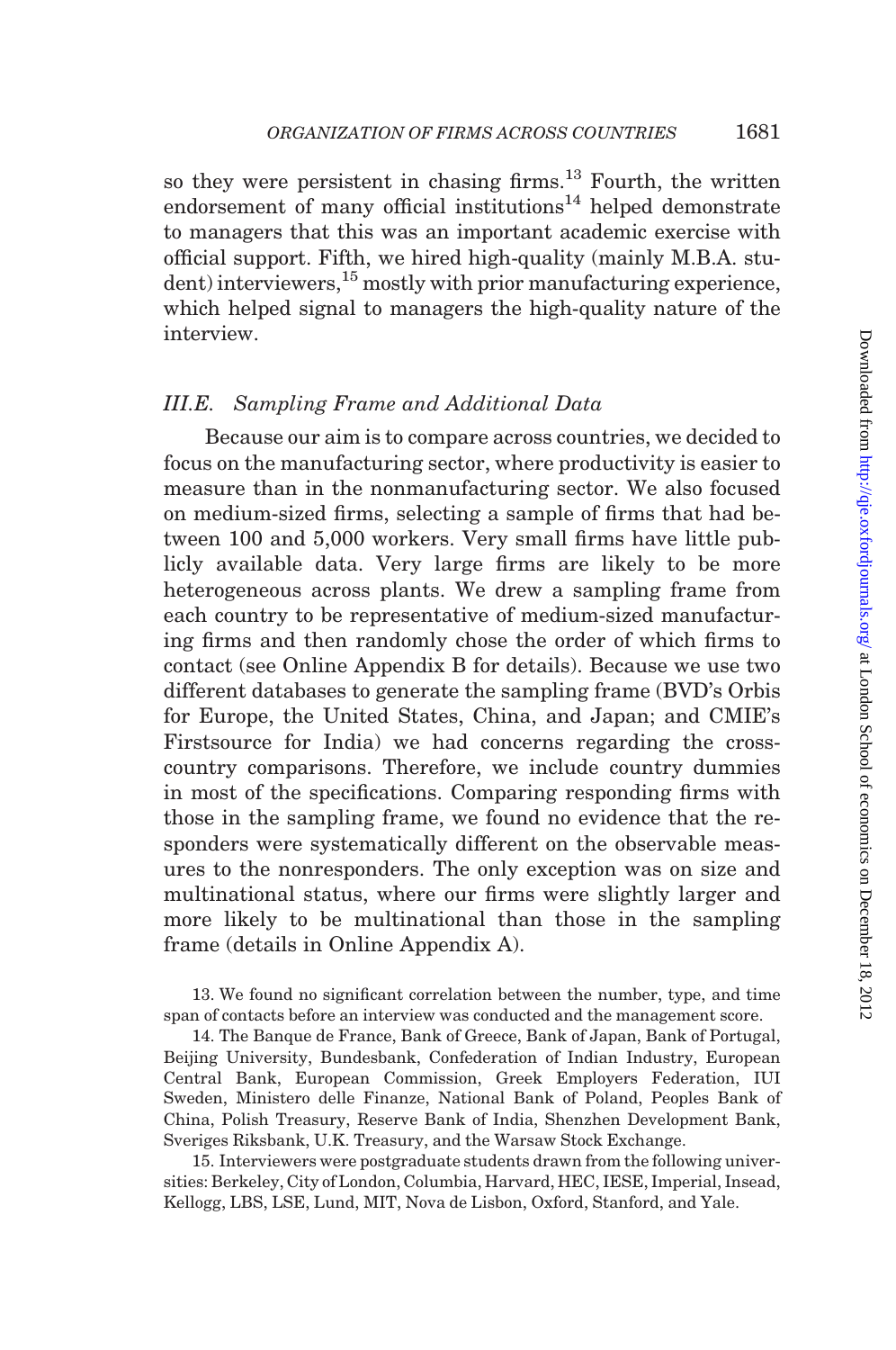## III.F. Evaluating and Controlling for Measurement Error

Our survey data potentially suffer from several types of measurement error. To quantify this, we performed repeat interviews with 72 firms, contacting different managers in different plants at the same firm, using different interviewers. To the extent that our organizational measure is truly picking up company-wide practices, these two scores should be correlated, whereas to the extent the measure is driven by noise the measures should be independent. The correlation of the first interview against the second interviews was .513 (p-value of .000). Furthermore, there is no obvious (or statistically significant) relationship between the degree of measurement error and the decentralization score. That is, firms that reported very low or high decentralization scores in one plant appeared to be genuinely very centralized or decentralized in their other plants, rather than extreme draws of sampling measurement error.

## III.G. Measuring Trust

We build trust measures using the World Values Survey (WVS), a collection of surveys administered to representative samples of individuals in 66 countries between 1981 and 2004. These questionnaires contain information on several social, religious, and political attitudes. The WVS aims at measuring generalized trust, namely, the expectation of the respondent regarding the trustworthiness of other individuals. The wording of this question is: ''Generally speaking, would you say that most people can be trusted, or that you can't be too careful in dealing with people?'' The trust variable that we use in the regressions is the percentage of people choosing the first option in the trust question (''Most people can be trusted,'' with the alternative being "Can't be too careful") within the geographical area where CHQ of the plant are located.<sup>16</sup> We thought this was most appropriate, because the decision to decentralize is made at the CHQ level, but we also check for the independent importance of trust in the plant's location when the firms' CHQ is located in a different region or country.

This is the most common measure of trust used in the literature and appears to be correlated with trusting behavior. [Fehr](#page-41-0)

<sup>16.</sup> For domestic firms and domestic multinationals, this is the region of location of the CHQ. For foreign multinationals this is the country where the parent's CHQ is based (region of CHQ is unavailable for most of the foreign multinationals).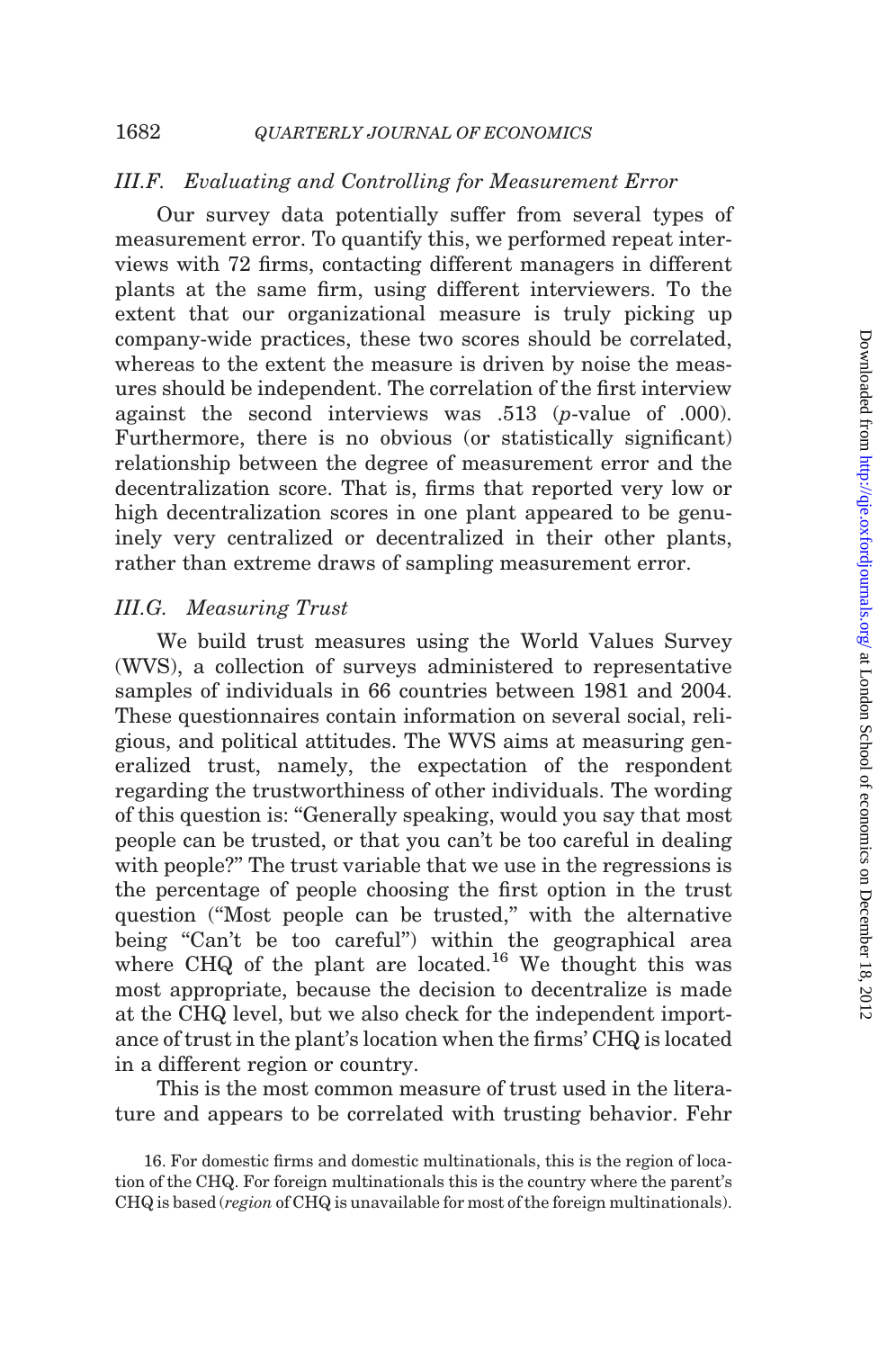[et al. \(2004\)](#page-41-0) ran a series of experiments suggesting that the WVS question does indeed measure trust, and [Johnson and Mislin](#page-42-0) [\(2011\)](#page-42-0) present cross-country experimental evidence also suggesting that the WVS question capture trust. [Glaeser et al. \(2000\)](#page-41-0), by contrast, ran experiments on undergraduates and argued that the WVS trust question better measures the trustworthiness of subjects. [Sapienza, Toldra, and Zingales \(2007\)](#page-42-0) reconcile these findings: they provide evidence that the WVS question is driven by what they call the ''belief-based component of trust.'' In other words, when you are not extrapolating the trustworthiness of others based on your own trustworthiness (as [Fehr et al. 2004](#page-41-0)), the large-sample WVS really does measure trust rather than trustworthiness. In our context, we want to measure trust of the headquarters (toward the plant manager), so the WVS question seemed appropriate for the task.

Several authors have emphasized the fact that generalized trust may vary quite substantially even within countries [\(Guiso,](#page-41-0) [Sapienza, and Zingales 2008](#page-41-0); [Tabellini 2008\)](#page-42-0). To exploit this within-country variation for identification purposes, we identify the specific region where the corporate headquarters of each of the plants included in our survey are located, pool together individual responses from four different WVS waves (1981–1984, 1989–1993, 1994–1999, and 1999–2004), and compute the average level of trust in this area. We take simple averages for each region-country cell over all available years, so that every individual observation has equal weight. The precise level of aggregation of the trust measure at the subnational level varies according to geographical detail included in our own decentralization survey and in the WVS. $^{17}$  Through our survey data, we are able to allocate plants belonging to purely domestic firms and domestic multinationals (2,744 observations in total, or about two thirds of our entire sample) to narrowly defined regions within countries

17. Regional classifications are fairly stable for most countries in our sample over time, but they vary somewhat over time for WVS interviews conducted in China, France, Portugal, and Sweden. We show in Table B2 in the Online Appendix that the main results of the article are robust to the use alternative aggregation methods based on using just the latest or the largest (in terms of individual observations) WVS wave for each region, and to introducing controls for the specific wave used to build the aggregated trust measures. More details on the WVS coverage by country can be found in the Online Appendix (Section A.4 and Table A8).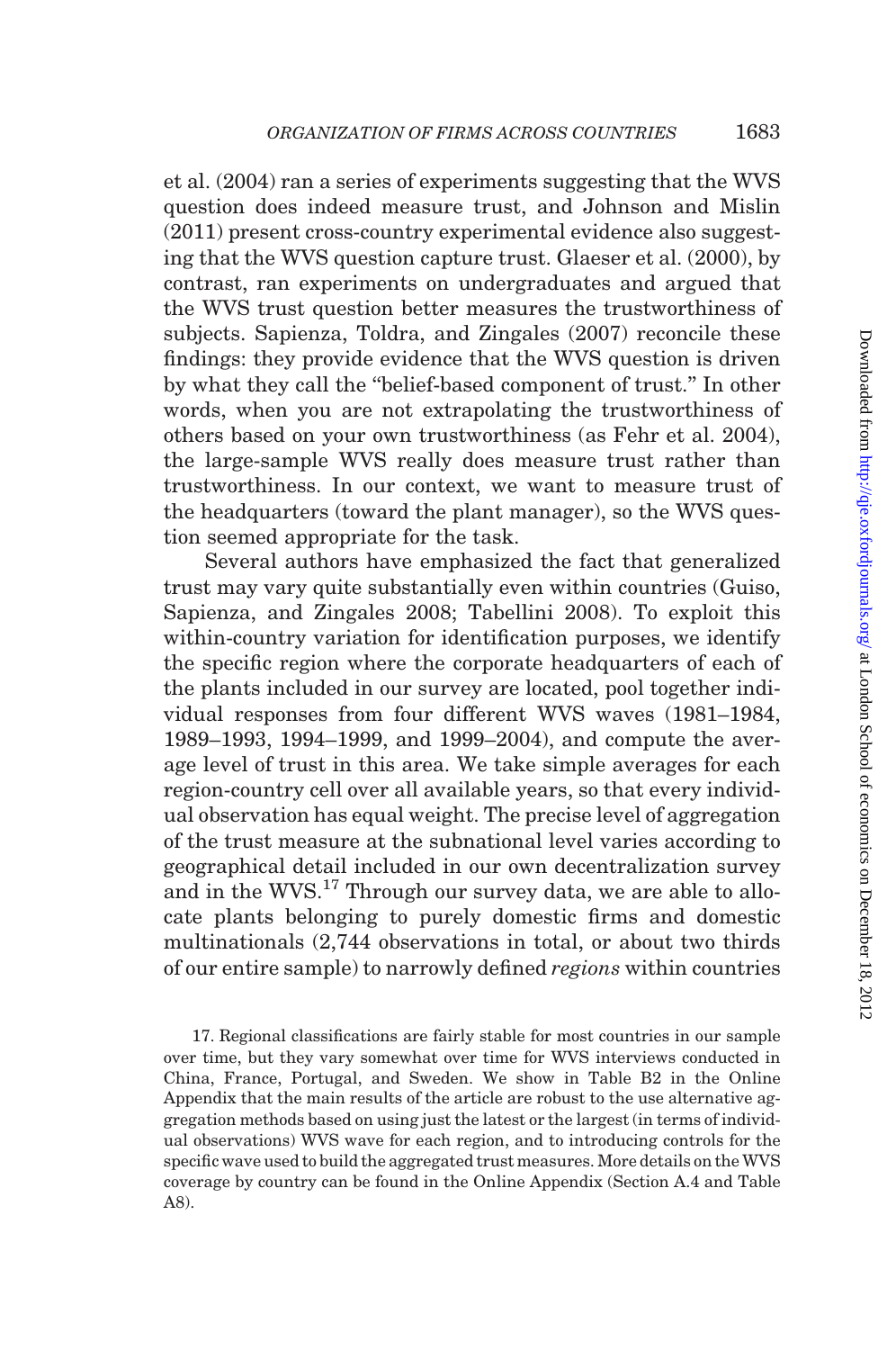(e.g., NUTS3 levels in Europe or individual states in India).<sup>18</sup> However, because the level of geographical detail provided by the WVS varies within countries, we are sometimes forced to work at a higher level of aggregation.<sup>19</sup> In the case of the 881 plants that belong to foreign multinationals, we match the plant with information on the level of trust in the country where the global ultimate owner of the plant is headquartered, since the country (but not region) of the global ultimate owner was also collected in the decentralization survey.

[Figure II](#page-22-0) plots the median level of trust by country and its regional dispersion. We view the geographical variation in current levels of trust as driven by some very long-term historical factors. The current level of trust in different Italian regions, for example, seems to depend on crucial events in city-states during the medieval period and earlier ([Guiso, Sapienza, and Zingales](#page-41-0) [2008](#page-41-0)). [Durante \(2010\)](#page-41-0) has shown the positive impact of the annual variability of weather conditions (especially precipitation and temperature in the growing season months) over the 1500– 1750 period in stimulating trust across regions of Europe today, and [Tabellini \(2008\)](#page-42-0) argues for the importance of past literacy rates and nondespotic political institutions. It is thus likely that the level of trust in a firm's location is largely exogenous, which is why we use this source of variation (rather than the trust within the firm, which may more sensitively depend on the firm's own endogenous policies). Nevertheless, to examine the plausibility of this exogeneity assumption, we also use long-run cultural and historical instrumental variables, such as religious similarity, to instrument the bilateral trust between the multinational's parent HQ and affiliate plant's country of location.

## IV. DESCRIPTIVE STATISTICS

#### IV.A. Decentralization

Our preferred measure of decentralization is an average across four z-scored measures of plant manager autonomy on

19. For example, in the United States and China the WVS only provides broader geographical markers, which correspond to group of states. See Online Appendix B for details.

<sup>18.</sup> In the vast majority of cases the plant is actually located within the same region of the headquarters (93% of the plants belonging to purely domestic firms or domestic multinationals).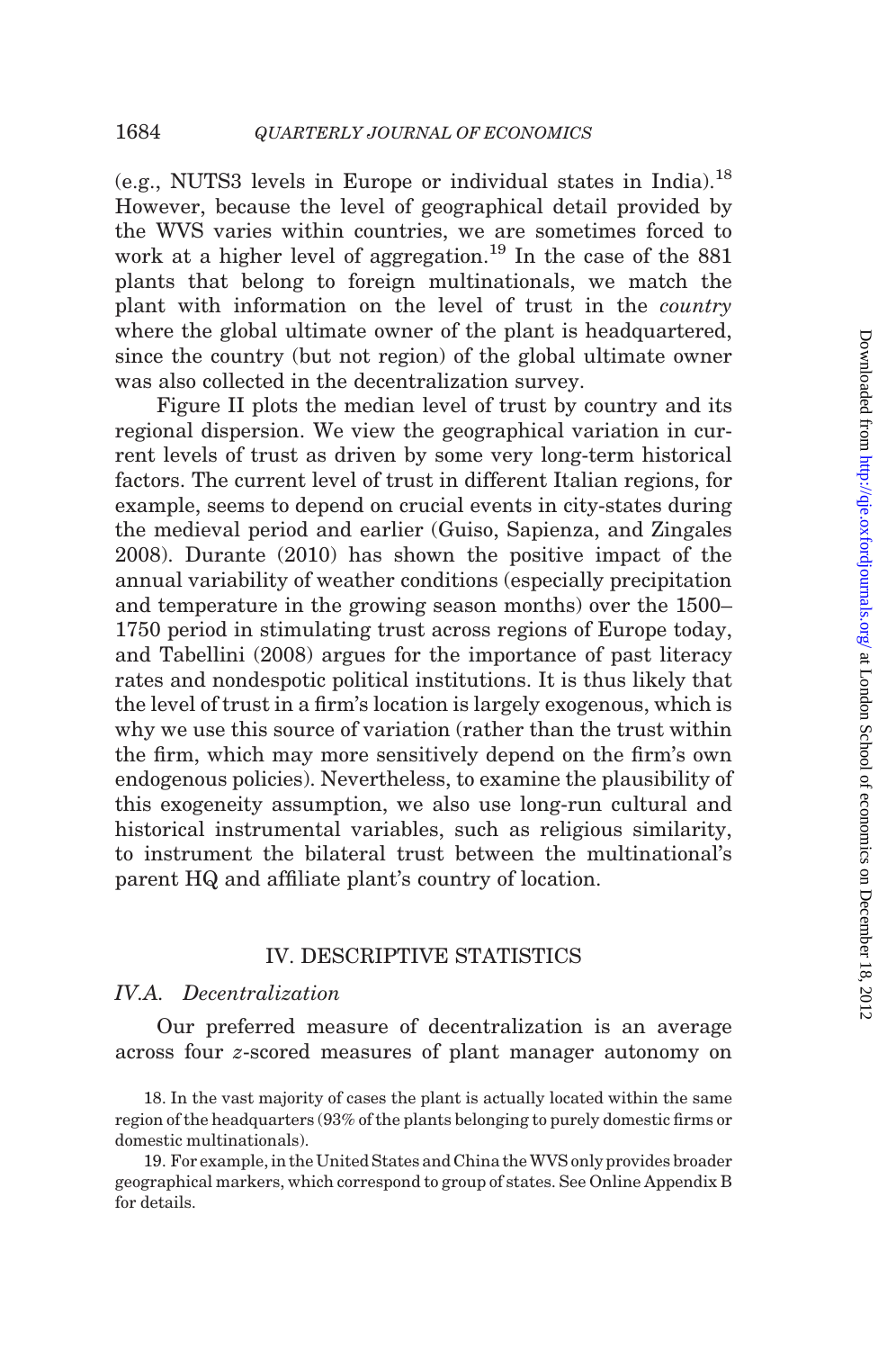<span id="page-22-0"></span>

| ' الہ ،<br>Ī |  |
|--------------|--|
|--------------|--|

Trust by Country (across Regions)

The graph shows levels of regional trust by country at the 25th percentile (bottom line of the box), median (middle line of the box), and 75th percentile (top line of the box). Upper and lower adjacent values are also shown. Regional trust measures are computed by pooling four successive waves of the World Values Survey (1981–1984, 1989–1993, 1994–1999, and 1999–2004), with the exception of Greece, for which the trust measure is built from the European Social Survey (all waves between 2000 and 2005). Trust is the percentage of people in the region answering ''Most people can be trusted'' to the question ''Generally speaking, would you say that most people can be trusted or that you need to be very careful in dealing with people?," with the alternative being "Can't be too careful." The number of responses used to generate the trust measure for each country is as follows: Portugal = 2,124; France = 2,499; Greece = 4,972; Poland = 2,768; Italy = 3,877; Germany = 7,870; United Kingdom =  $3,434$ ; India =  $6,032$ ; Japan =  $4,254$ ; United States =  $4,410$ ;  $China = 2,047$ ; Sweden = 1,918.

hiring, capital expenditure, marketing, and product innovations. The resulting variable is what we define as decentralization (or equivalently, autonomy of the plant manager). The cross-country averages of decentralization and the within country dispersion shown in [Figure III](#page-23-0) reveal some interesting patterns. Firms located in Asia (China, Japan, and India) tend to be much more centralized than firms located in Anglo-Saxon and northern European countries (Germany, the United Kingdom, United States, and Sweden). The rest of Europe tends to be in the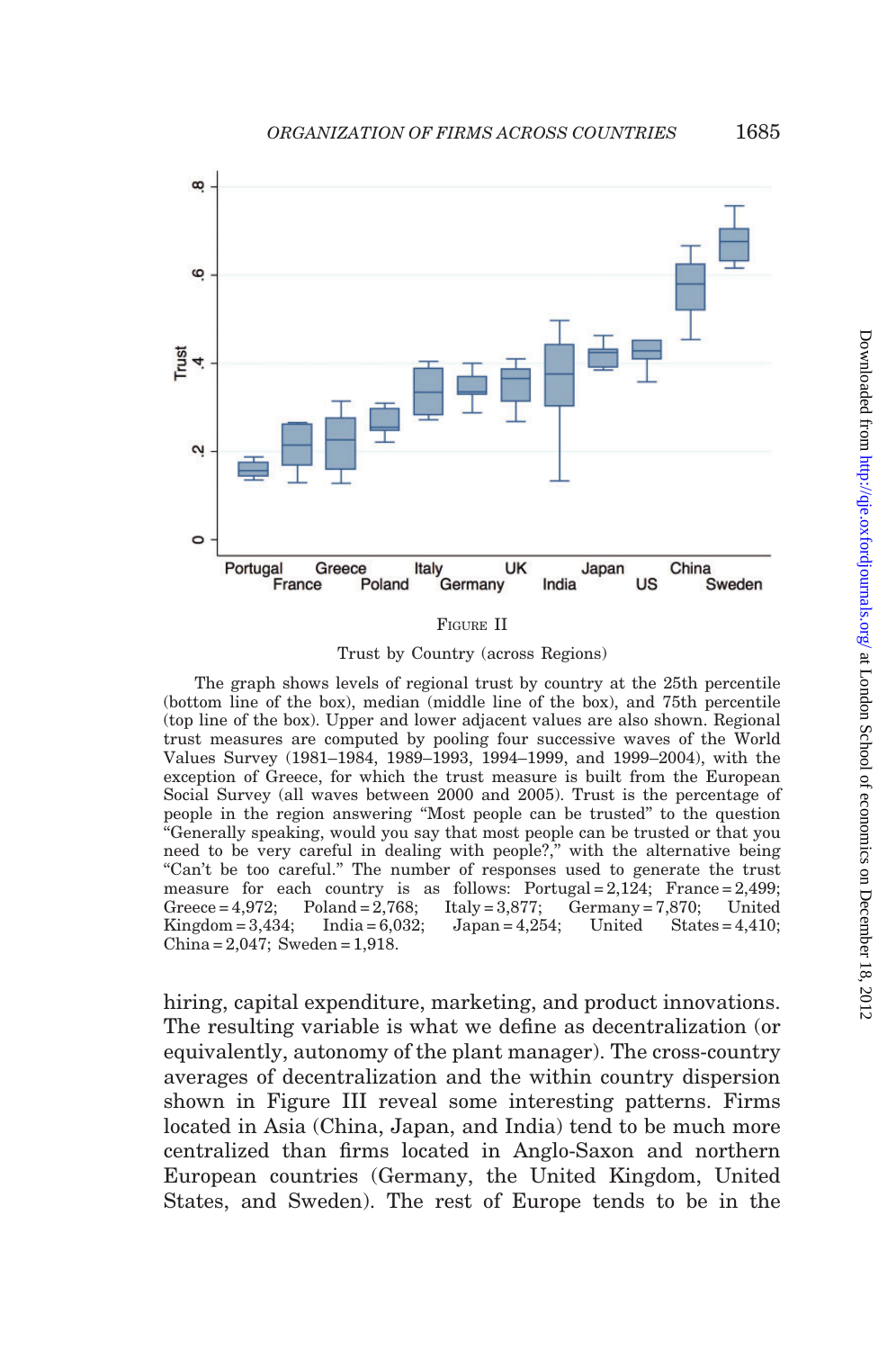

Decentralization by Country (across Firms)

The graph shows levels of the z-scored decentralization index by country, measured as the average plant manager's degree of autonomy over hiring, investment, products, and prices, at the 25th percentile (bottom line of the box), median (middle line of the box), and 75th percentile (top line of the box), as measured in the CEP organizational survey. Upper and lower adjacent values are also shown. The number of firms surveyed in each country is as follows: Greece = 183; Japan = 120; India = 397; China = 537; Poland = 222; Portugal = 145; France = 217; Italy = 96; Germany = 327; United Kingdom = 557; United States = 638; Sweden = 216.

middle of the decentralization ranking—with the exception of firms located in Greece, which appear to be very centralized. The differences between the three groups of countries are statistically significant at the 1% level, even when we include a full set of firm characteristics and survey noise controls. [Table A2](http://hwmaint.qje.oxfordjournals.org/cgi/content/full/qjs029/DC1) in the [Online Appendix](http://hwmaint.qje.oxfordjournals.org/cgi/content/full/qjs029/DC1) provides more details behind these crosscountry comparisons and reveals that although Sweden, the United Kingdom, and the United States are at the top of the decentralization distribution across all four dimensions, the ranking varies for the rest of the countries. For example, Germany tends to be closer to the other continental European countries included in our sample (i.e., less decentralized) with regard to autonomy of the plant manager in the hiring and firing decisions.

<span id="page-23-0"></span>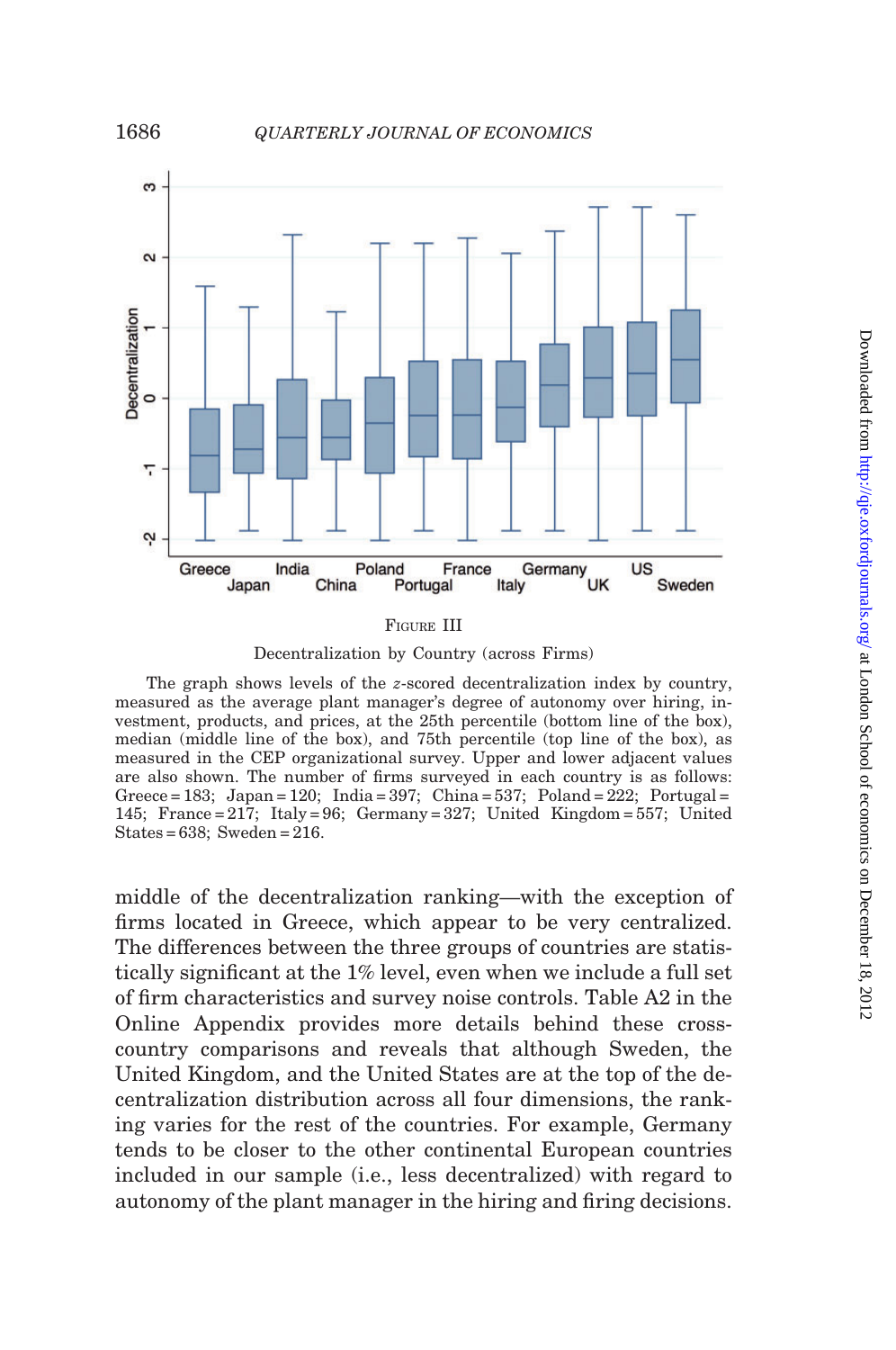Japanese plant managers have limited autonomy because hiring is very centralized due to lifetime tenure, but they do have more autonomy over capital investment decisions.

From [Figure III,](#page-23-0) it is also clear that there is much firm-level heterogeneity, even within countries. About 15% of the overall variance in our decentralization measure is across countries, 8% is across three-digit industry class, and 81% of the variation is orthogonal to both country and three-digit industry.

## IV.B. External Validation

A possible concern is that the cross-country differences in decentralization may reflect the specific characteristics of the firms that participated in the survey (i.e., medium-sized manufacturing firms), rather than more general organizational features. Therefore, to validate our decentralization measure, we compared it to two other cross-country decentralization indices that exist in the literature.

The first is the Power Distance rankings created by [Hofstede](#page-42-0)  $(2001).<sup>20</sup>$  $(2001).<sup>20</sup>$  The Power Distance Index (PDI) is a measure of interpersonal power or influence between a boss and their subordinate, built out of successive attitudinal surveys conducted on more than 80,000 IBM employees across approximately 50 countries in the 1960s and 1970s, and then supplemented with additional interviews on individuals from other firms and countries over time (see [Hofstede 2001](#page-42-0) for more details). Our decentralization variable provides a factual description of the average autonomy allocated to the plant managers, whereas the PDI measures the perceptions of and the preferences for hierarchical relationships among nonmanagerial IBM employees. The PDI measure is based on aggregating questions relating to (1) nonmanagerial employees' perception that employees are afraid to disagree with their managers; (2) subordinates' perception that their boss tends to make decisions in an autocratic or paternalistic way; and (3) subordinates' preference for anything but a consultative style of decision making. High PDI values reflect perceptions of and preferences for self-determination. [Figure IV](#page-25-0) shows that the country-level averages of the PDI and our decentralization measure are extremely similar (correlation .80, significant at the 1% level). This is reassuring because it suggests that our

<sup>20.</sup> These measures have been used by several economists too, for example, [Gorodnichenko and Roland \(2011\)](#page-41-0).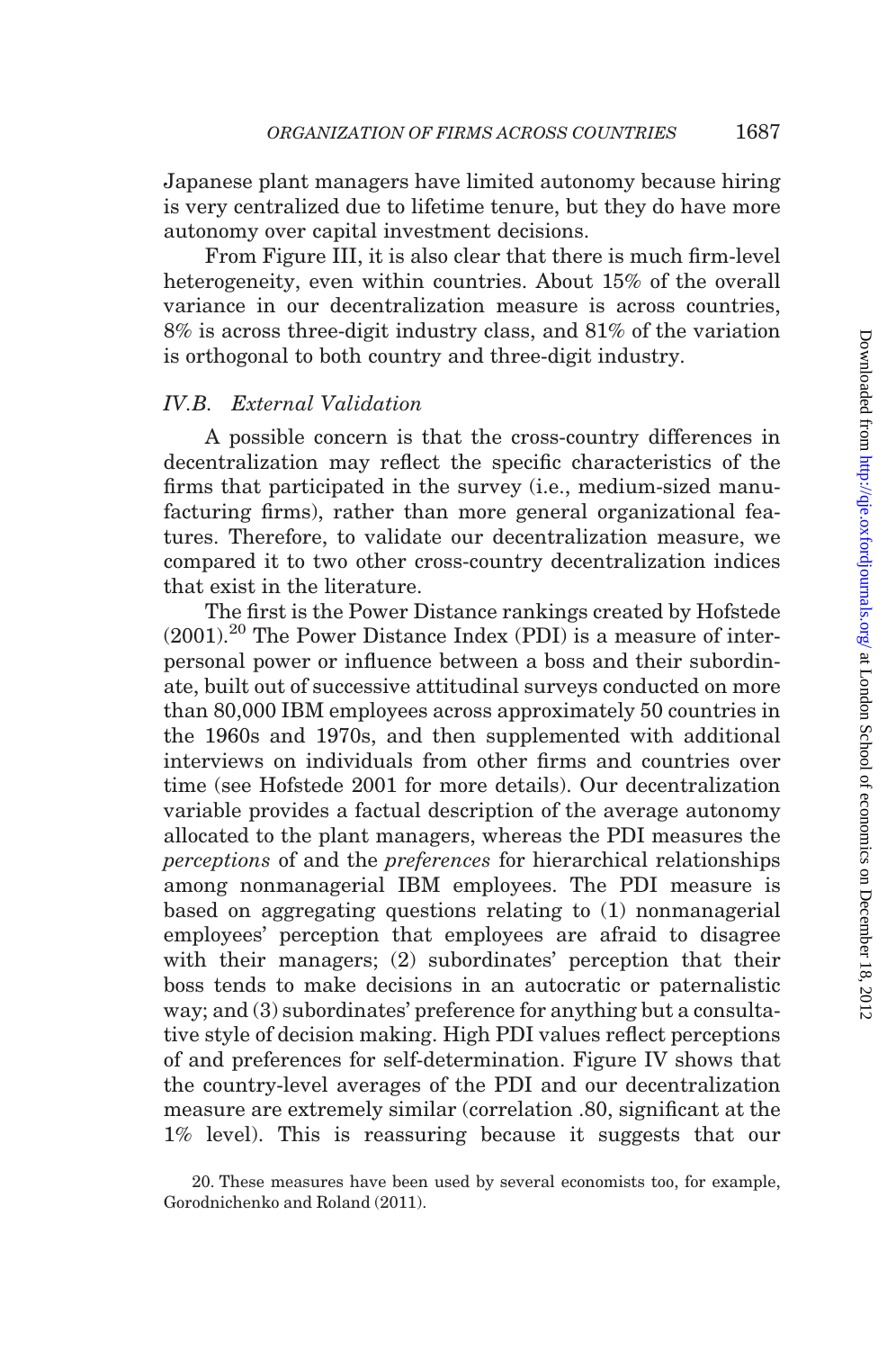## <span id="page-25-0"></span>1688 QUARTERLY JOURNAL OF ECONOMICS



| ±i iRF. |  |
|---------|--|
|---------|--|

Decentralization and Power Distance Index by Country

The y-axis denotes levels of the z-scored decentralization index by country, measured as the average plant manager's degree of autonomy over hiring, investment, products, and prices by country, as measured in the CEP organizational survey. The x-axis is Hofstede's (2001) Power Distance Index downloaded from<www.geerthofstede.nl/dimension-data-matrix>. The number of firms used to build the decentralization measure in each country is as follows: Greece = 183;  $Japan = 120; India = 397; China = 537; Poland = 222; Portugal = 145; France =$ 217; Italy = 96; Germany = 327; United Kingdom = 557; United States = 638; Sweden  $= 216$ .

decentralization variable captures long-lived organizational traits across countries, rather than specific characteristics of our sample of firms.

The second cross-country decentralization indices that we use to validate our data are those created by [Arzaghi and](#page-40-0) [Henderson \(2005\)](#page-40-0) to evaluate fiscal decentralization across countries. They generated an index on a 0 to 4 scale that was summed over scores for decentralization of government structure (unitary versus federal) and the degree of autonomy and democratization of state, province, and municipal governments over taxation, education, infrastructure, and policing. A value of 0 denotes the country is fully centralized across every dimension, and a value of 4 denotes a highly decentralized fiscal structure. This measure was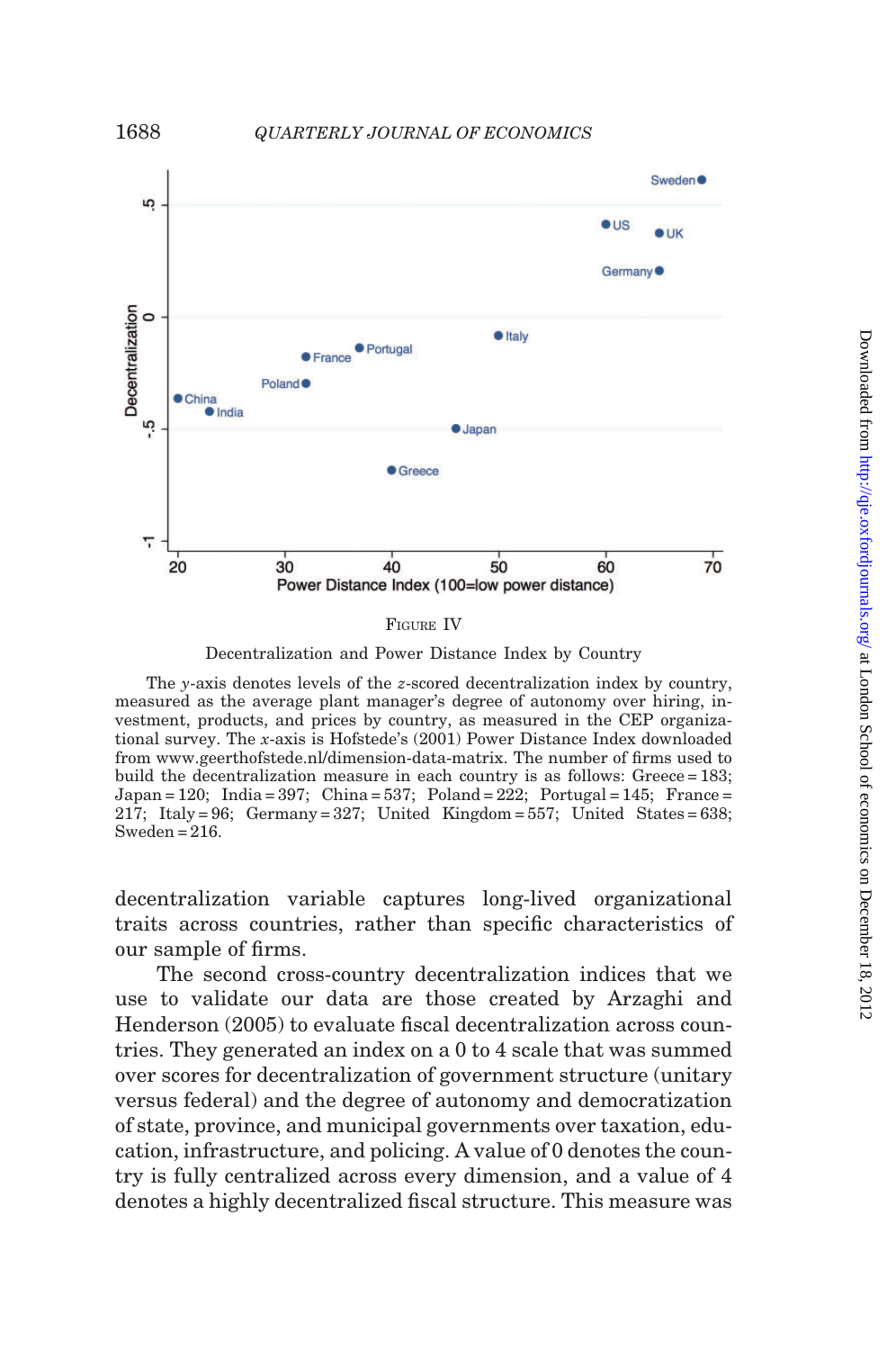

Firm and Fiscal Decentralization by Country

The y-axis denotes levels of the z-scored decentralization index by country, measured as the average plant manager's degree of autonomy over hiring, investment, products, and prices by country as measured in the CEP organizational survey. The x-axis is [Arzaghi and Henderson's \(2005\)](#page-40-0) Fiscal Decentralization Index. The number of firms used to build the decentralization measure in each country is as follows: Greece =  $183$ ; Japan =  $120$ ; India =  $397$ ; China = 537; Poland =  $222$ ; Portugal = 145; France =  $217$ ; Italy = 96; Germany = 327; United Kingdom = 557; United States = 638; Sweden = 216.

calculated for every country with 10 million or more employees in 1995, which includes 10 of our 12 countries. Figure V shows that this fiscal decentralization index is also extremely close to our decentralization index (correlation of .827, significant at the 1% level). Thus, countries in our sample with decentralized firms also tend to have decentralized governments, suggesting this is a more general phenomenon.

## V. TRUST AND FIRM ORGANIZATIONAL STRUCTURE

## V.A. Trust and Decentralization

Our theory predicts that greater trust of the CEO in the plant manager should lead to increased managerial delegation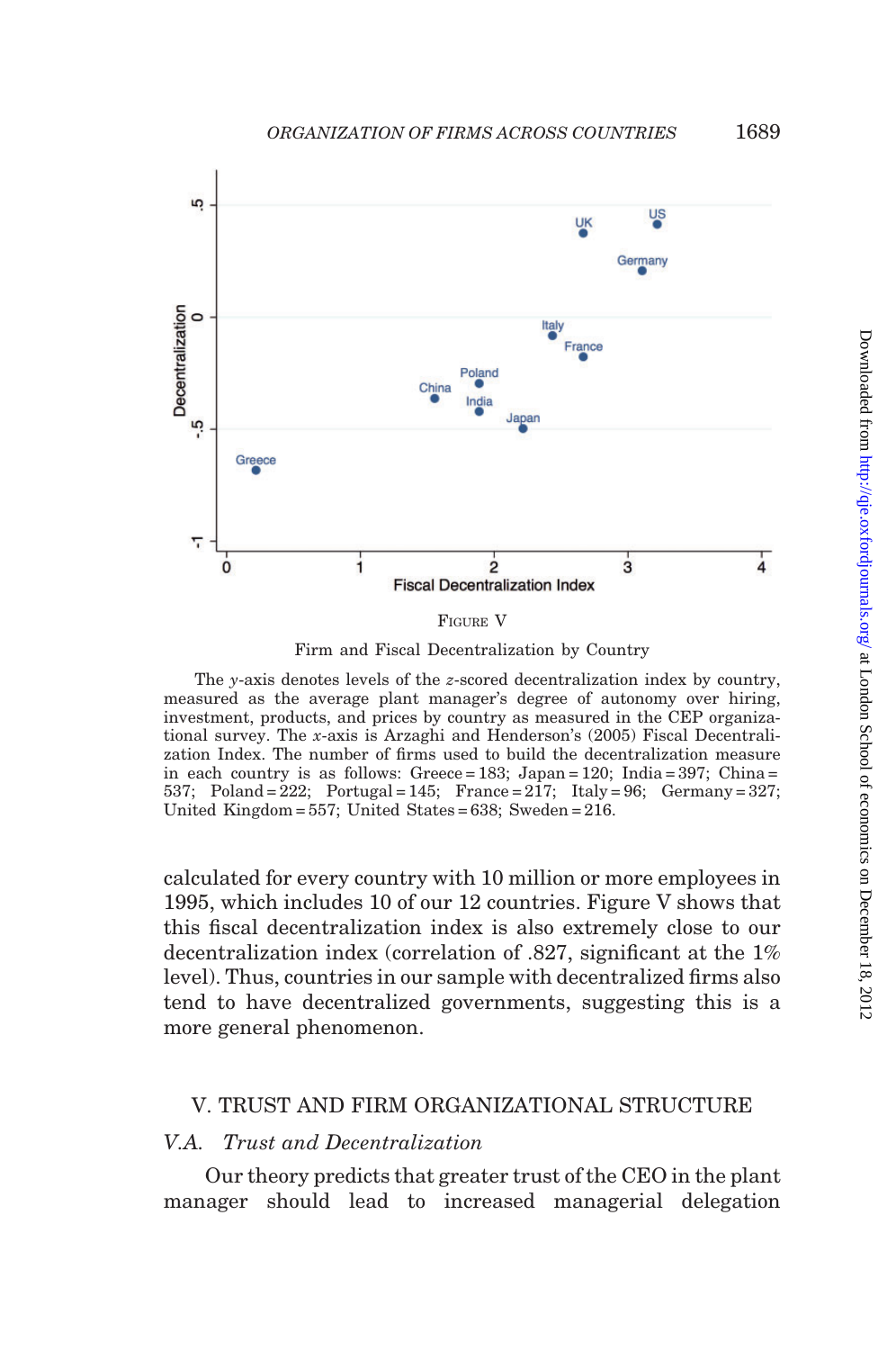(Proposition 1). Column (1) of [Table I](#page-28-0) presents the results of regressing our decentralization measure against average trust in the area where the plant's headquarters are located, with no other controls. The relationship between decentralization and trust is positive and highly significant—a 1 standard deviation in trust (12 percentage points) is associated with about 0.15 a standard deviation increase in decentralization. A concern is that high levels of trust could simply proxy for better law enforcement or higher levels of economic development. Column (2) includes an indicator for country-wide "rule of law,"<sup>21</sup> gross domestic product (GDP) per capita, and population. Rule of law enters with a positive and significant coefficient,  $^{22}$  but trust also plays an independent role.

Trust may be associated with decentralization because it sustains larger equilibrium firm size or because skill levels are higher (see Section II). Consistent with this, column (3) of [Table I](#page-28-0) shows that larger firms and plants tend to be more decentralized, as do those with more skilled workers.<sup>23</sup> Conditioning on size and skills halves the trust coefficient compared to column (1), but it remains significant. In terms of our other covariates, foreign multinationals are more decentralized relative to both home country multinationals and purely domestic firms. This could reflect the greater complexity of managing across national boundaries and larger global size.

In column (4) of [Table I](#page-28-0) we include a full set of country dummies to address the concern that there might still be many omitted unobserved country-level factors like regulation ([Aghion et al. 2010\)](#page-40-0) generating a spurious positive correlation between trust and decentralization. We also include three-digit industry dummies, measures of local development (GDP per capita and population at the regional level), and ''noise controls'' (for measurement error in the decentralization variable) such as interviewer fixed effects. The coefficient on trust remains

21. This indicator was developed by the World Bank and measures ''the extent to which agents have confidence in and abide by the rules of society, and in particular the quality of contract enforcement, the police, and the courts, as well as the likelihood of crime and violence'' ([Kaufmann, Kraay, and Mastruzzi 2006](#page-42-0)).

22. GDP per capita and population are insignificant at conventional levels. The coefficient (standard error) on ln(GDP per capita) is –0.082 (0.061), and for ln(population) is 0.042 (0.028).

23. The results are unchanged when we include measures of regional skills, which is positive but insignificant.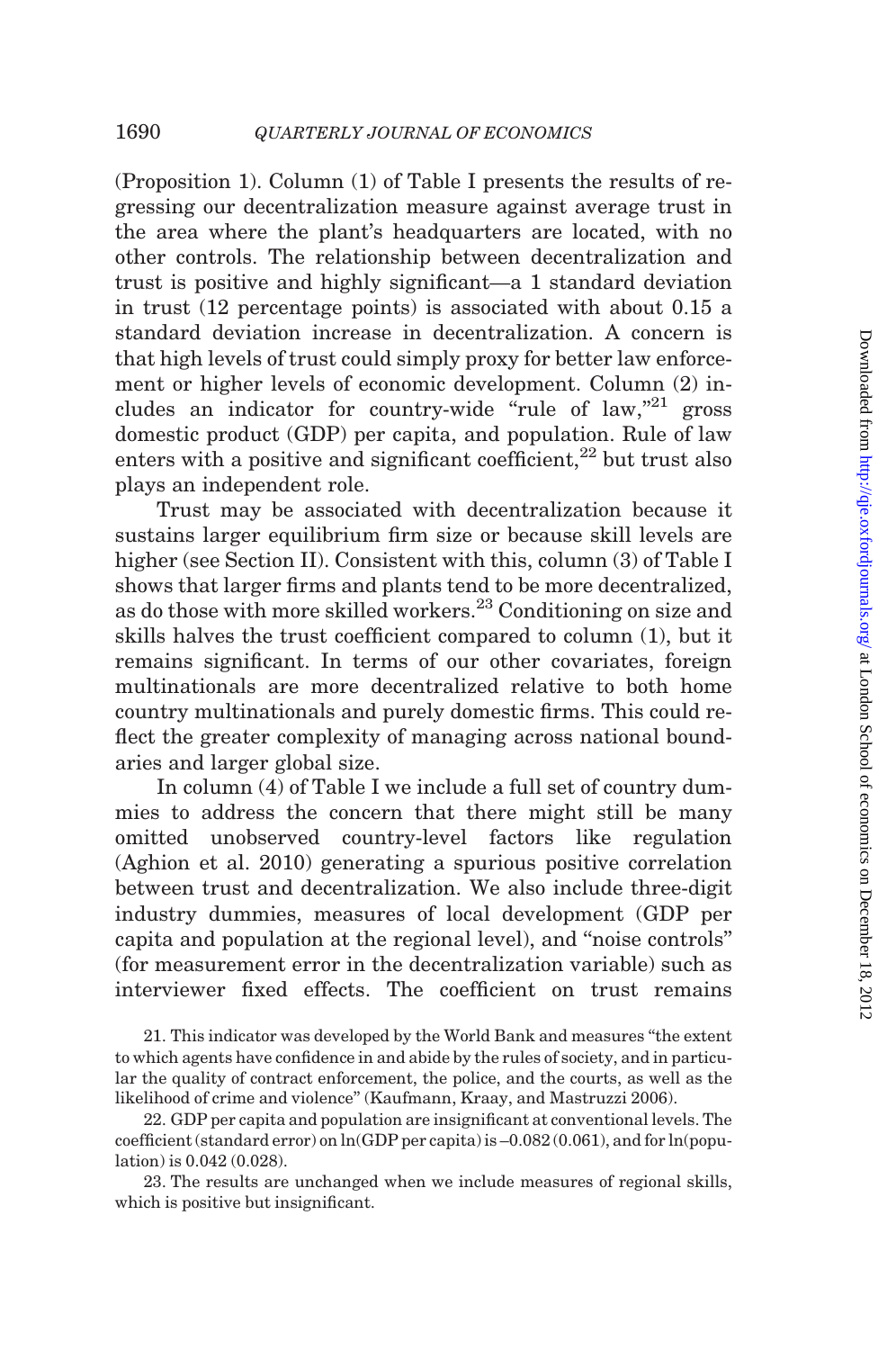<span id="page-28-0"></span>

| (0.327)<br>$\widehat{\mathbb{C}}$<br>$1.231***$<br>(0.440)<br>$\overline{\rm Al}$<br>а<br>$%$ plant employees with a college degree<br>Trust measured in CHQ region/country<br>Rule of law (country of plant location)<br>$(-2.5 = 1ow, 2.5 = high)$<br>of location<br>Plant skills<br>Firm size<br>Sample<br>Trust | $0.916***$<br>$0.580***$<br>(0.071) | $0.666***$<br>$\widehat{\mathcal{C}}$<br>ER | $\overline{a}$<br>$\widehat{E}$                             | CEO off-site<br>$\tilde{6}$                                                 | CEO on-site<br>$\widehat{\mathbf{6}}$         |
|---------------------------------------------------------------------------------------------------------------------------------------------------------------------------------------------------------------------------------------------------------------------------------------------------------------------|-------------------------------------|---------------------------------------------|-------------------------------------------------------------|-----------------------------------------------------------------------------|-----------------------------------------------|
|                                                                                                                                                                                                                                                                                                                     |                                     |                                             |                                                             |                                                                             |                                               |
|                                                                                                                                                                                                                                                                                                                     |                                     | (0.265)                                     | $0.596***$<br>(0.219)                                       | $0.958***$<br>(0.380)                                                       | (0.331)<br>0.288                              |
|                                                                                                                                                                                                                                                                                                                     |                                     | $0.556***$<br>(0.065)                       |                                                             |                                                                             |                                               |
|                                                                                                                                                                                                                                                                                                                     |                                     | $0.086***$<br>(0.030)                       | $0.122***$<br>(0.030)                                       | $0.162***$<br>(0.038)                                                       | $0.090***$<br>(0.030)                         |
|                                                                                                                                                                                                                                                                                                                     |                                     | $0.103***$                                  | $0.047*$                                                    | 0.053                                                                       | 0.024                                         |
| In(firm employment)                                                                                                                                                                                                                                                                                                 |                                     | (0.023)                                     | (0.025)                                                     | (0.038)                                                                     | (0.039)                                       |
| Plant employment                                                                                                                                                                                                                                                                                                    |                                     | $0.134***$                                  | $0.098***$                                                  | $0.125***$                                                                  | $0.055*$                                      |
| Plant employees as a % of firm                                                                                                                                                                                                                                                                                      |                                     | (0.034)                                     | (0.026)                                                     | (0.043)                                                                     | $(0.030)$<br>$-0.213$                         |
| Foreign multinational                                                                                                                                                                                                                                                                                               |                                     | $0.213***$                                  | 0.084                                                       | 0.758                                                                       |                                               |
| Dummy = 1 if firm belongs to a foreign<br>multinational                                                                                                                                                                                                                                                             |                                     | (0.064)                                     | (0.329)                                                     | (0.738)                                                                     | (0.485)                                       |
| Domestic multinational                                                                                                                                                                                                                                                                                              |                                     | 0.014                                       | 0.001                                                       | 0.029                                                                       | 0.054                                         |
| ದ<br>Dummy = $1$ if firm belongs to<br>domestic multinational                                                                                                                                                                                                                                                       |                                     | (0.056)                                     | (0.047)                                                     | (0.094)                                                                     | (0.059)                                       |
| 3,655<br>Observations                                                                                                                                                                                                                                                                                               | 3,655                               | 3,655                                       | 3,655                                                       | 1,375                                                                       | 2,280                                         |
| Country of CHQ location controls (2)                                                                                                                                                                                                                                                                                | Yes                                 | $Y$ es                                      | $Y$ es                                                      | $Y$ es                                                                      | $Y$ es                                        |
| Country of plant location dummies (11)                                                                                                                                                                                                                                                                              |                                     |                                             |                                                             |                                                                             |                                               |
| 22g<br>2222<br>Region of plant location controls (2)                                                                                                                                                                                                                                                                |                                     | 22g                                         | $\begin{array}{c}\nY \text{es} \\ Y \text{es}\n\end{array}$ | $\begin{array}{c} \mathtt{Yes} \\ \mathtt{Yes} \\ \mathtt{Yes} \end{array}$ | $_{\rm Yes}^{\rm gas}$ $_{\rm Yes}^{\rm gas}$ |
| Industry dummies (148)                                                                                                                                                                                                                                                                                              |                                     |                                             |                                                             |                                                                             |                                               |
| $\tilde{\mathbf{X}}$<br>$\rm \stackrel{\circ}{Z}$<br>Other controls (57)                                                                                                                                                                                                                                            |                                     | $\tilde{\mathbf{X}}$                        | ${\rm Yes}$                                                 | $\mathbf{Yes}$                                                              | ${\rm Yes}$                                   |
| CHQ location<br>Clustering                                                                                                                                                                                                                                                                                          | CHQ location                        | CHQ location                                | CHQ location                                                | CHQ location                                                                | CHQ location                                  |
| 146<br>Number of clusters                                                                                                                                                                                                                                                                                           | 146                                 | 146                                         | 146                                                         | 127                                                                         | 135                                           |

TABLE I DECENTRALIZATION AND TRUST

DECENTRALIZATION AND TRUST TABLE I

Estimation is by OLS with robust standard errors in parentheses. Standard errors clustered by the firm's headquarter region of location (country of origin if the plant belongs to a of GDP per capita and population in the region where the plant is located. "Industry dummies" are three-digit SIC dumnies. "Other controls" include a dummy for whether the firm<br>is publicly listed, a dummy for whether the C Notes: The dependent variable in all columns is the decentralization z-score index, measured by plant manager's autonomy over hiring, investment, products, and marketing. foreign multinational). "Country of CHQ location controls" is the log of GDP per capita and population in the country of CHQ location. "Region of plant location" controls are the log tenure, and the duration of the interview). Regressions weighted by the share of World Values Survey respondents in the region within the country. \* significant at 10%, \*\* Estimation is by OLS with robust standard errors in parentheses. Standard errors clustered by the firm's headquarter region of location (country of origin if the plant belongs to a foreign multinational). ''Country of CHQ location controls'' is the log of GDP per capita and population in the country of CHQ location. ''Region of plant location'' controls are the log Notes: The dependent variable in all columns is the decentralization z-score index, measured by plant manager's autonomy over hiring, investment, products, and marketing. of GDP per capita and population in the region where the plant is located. ''Industry dummies'' are three-digit SIC dummies. ''Other controls'' include a dummy for whether the firm is publicly listed, a dummy for whether the CEO is on the same site as the plant (''CEO on-site''), the fraction of managers native of the country of plant location, and ''Noise controls'' (these include 44 interviewer dummies, 6 dummies to control for the day of the week the interview took place, an interview reliability score, the manager's seniority and tenure, and the duration of the interview). Regressions weighted by the share of World Values Survey respondents in the region within the country. \* significant at 10%; \*\* significant at 5%; \*\*\* significant at 1%. significant at 5%; \*\*\* significant at 1%.

# ORGANIZATION OF FIRMS ACROSS COUNTRIES 1691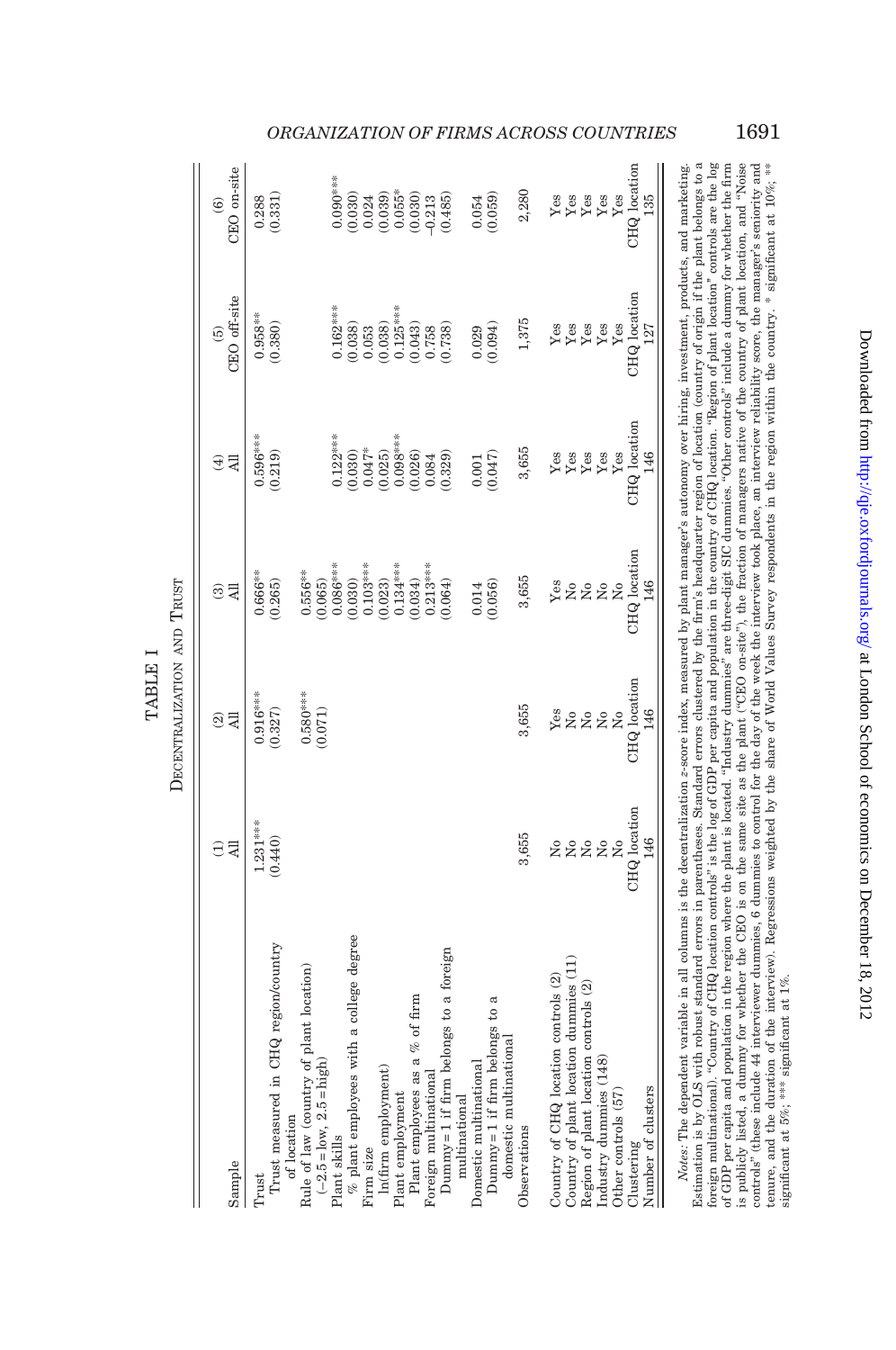significant and is similar in magnitude to the simpler specification in column  $(3).^{24}$ 

An implication of our model is that trust should matter more when the CEO is located at a different site from the plant because communication costs will be higher and monitoring is more difficult, so centralization becomes more costly. Column (5) of [Table I](#page-28-0) estimates the regressions on the subsample where the CEO is off site (such as Example B in [Figure I](#page-13-0)), and column (6) on the subsample where the CEO is on site (i.e., the headquarter building is located at the same site as the plant manager we interviewed, such as Example C in [Figure I\)](#page-13-0). Although the coefficient on trust is positive in both cases, it is much larger and only significant when the CEO is farther away from the plant manager, as we would expect. When the CEO is on site, presumably monitoring is easier so that trust becomes less important for the decentralization decision.<sup>25</sup>

The magnitude of the association between decentralization and trust is large. As noted, column (1) implies a 1 standard deviation in trust and is associated with 0.15 standard deviation increase in decentralization. Including the full set of covariates in column (4) halves this to 0.07 of a standard deviation. The size of these differences are substantial, for example, moving from the lowest trust region (Assam in India) to the highest trust region (Norrland in Sweden) would be associated with an increase of the decentralization index of 0.37 of a standard deviation.<sup>26</sup> Finally, running instrumental variable regressions, as we do in next, leads to even larger magnitudes.

## V.B. Exploiting Differences in the Location of the Plant and Its Headquarters

About a third of our sample (1,094 observations) has headquarters located in a different geographical area (region or

24. Although the coefficient on trust declines monotonically when we add more controls in [Table I](#page-28-0), this is notalways the case. For example, the coefficient (standard error) on trust rises to 0.838 (0.234) when we just add the survey ''noise'' controls to column (3).

25. This difference is not simply a reflection of size. When we split the sample into firms with more than and less than 250 employees, the trust coefficient was significant in both subsamples and only slightly larger in the smaller firms (0.883 vs. 0.824). See Online Appendix Table B2.

26. This calculation uses the 0.596 coefficient on trust in [Table I,](#page-28-0) column (4), and the trust values in Assam and Norrland of 0.13 and 0.76, respectively.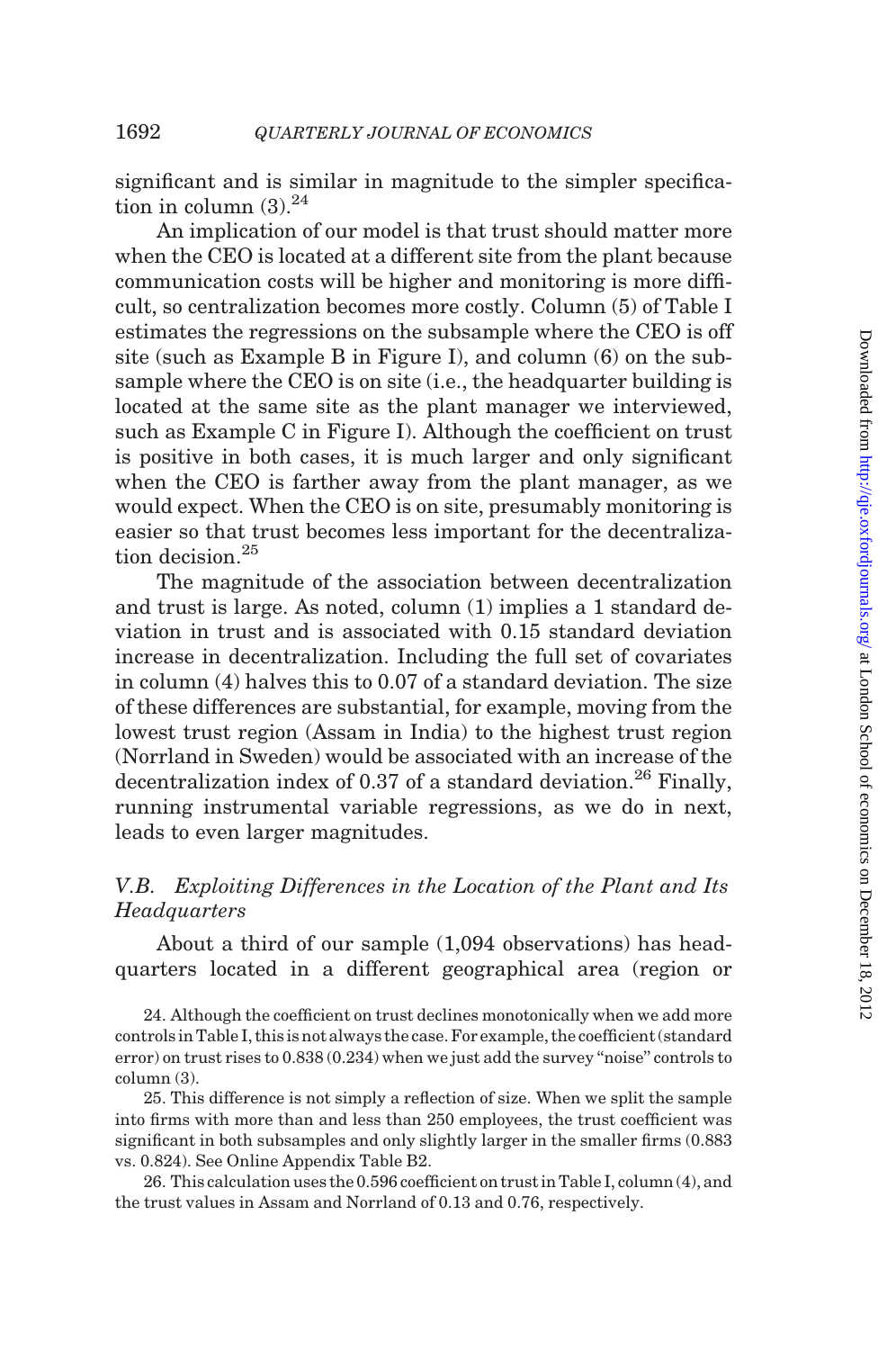country) from the plant itself, including 881 affiliates of foreign multinationals. This subsample is interesting for two reasons. First, we can include fixed effects for the regional location of the plant, removing any bias associated with other geographical characteristics spuriously correlated with local trust and decentralization.<sup>27</sup> Second, by focusing on the sample of foreign multinationals, we can study whether country of origin characteristics—such as trust—have an effect on the multinational's structure. This has long been a preoccupation of business case studies and the more recent trade literature on the organization of multinationals.<sup>28</sup> In particular, for  $422$  of these foreign affiliates we have information on bilateral trust between countries, derived from a series of surveys conducted for the European Commission. These surveys asked around 1,000 individuals in each country the following question: "I would like to ask you a question about how much trust you have in people from various countries. For each, please tell me whether you have a lot of trust, some trust, not very much trust, or no trust at all.'' This question was asked about all other EU countries and a number of non-EU countries like the United States, Japan, and Canada. For our purposes, the bilateral trust variable is ideal because it allows us to analyze the role of trust for decentralization controlling for a full set of region of location and country-of-origin dummies.

The results of this analysis are shown in [Table II.](#page-32-0) These regressions are based on the specification of column (4) in [Table I](#page-28-0), where we test the relationship between decentralization and trust.<sup>29</sup> Column (1) simply shows that the coefficient on trust

27. This also includes any potential language or national bias in the interview process, since multinationals are always interviewed in the local language, with the question on the ownership of the firm only asked at the end of the interview. This means our results for multinationals imply, for example, that even if we interviewed a Japanese subsidiary in Sweden in Swedish, it would still display organizational characteristics of its Japanese parent firm.

28. See, for example, [Helpman, Melitz, and Yeaple \(2004\)](#page-42-0), [Antras, Garicano,](#page-40-0) [and Rossi-Hansberg \(2008\)](#page-40-0), or [Burstein and Monge-Naranjo \(2009\)](#page-40-0).

29. The only difference is that we use two-digit rather than three-digit industry dummies because of the smaller sample size. In the subsample of 422 subsidiaries of foreign multinationals that we analyze in [Table II](#page-32-0) columns (4) to (7), for example, there are 83 distinct three-digit industries, but 20% of them are populated only by a single firm (the median number of observation per three-digit industry is 3). When we move to a specification with two-digit dummies, we can identify only 18 distinct industries, but of these, only one is populated by a single firm (the median number of observations per two-digit industry is 21).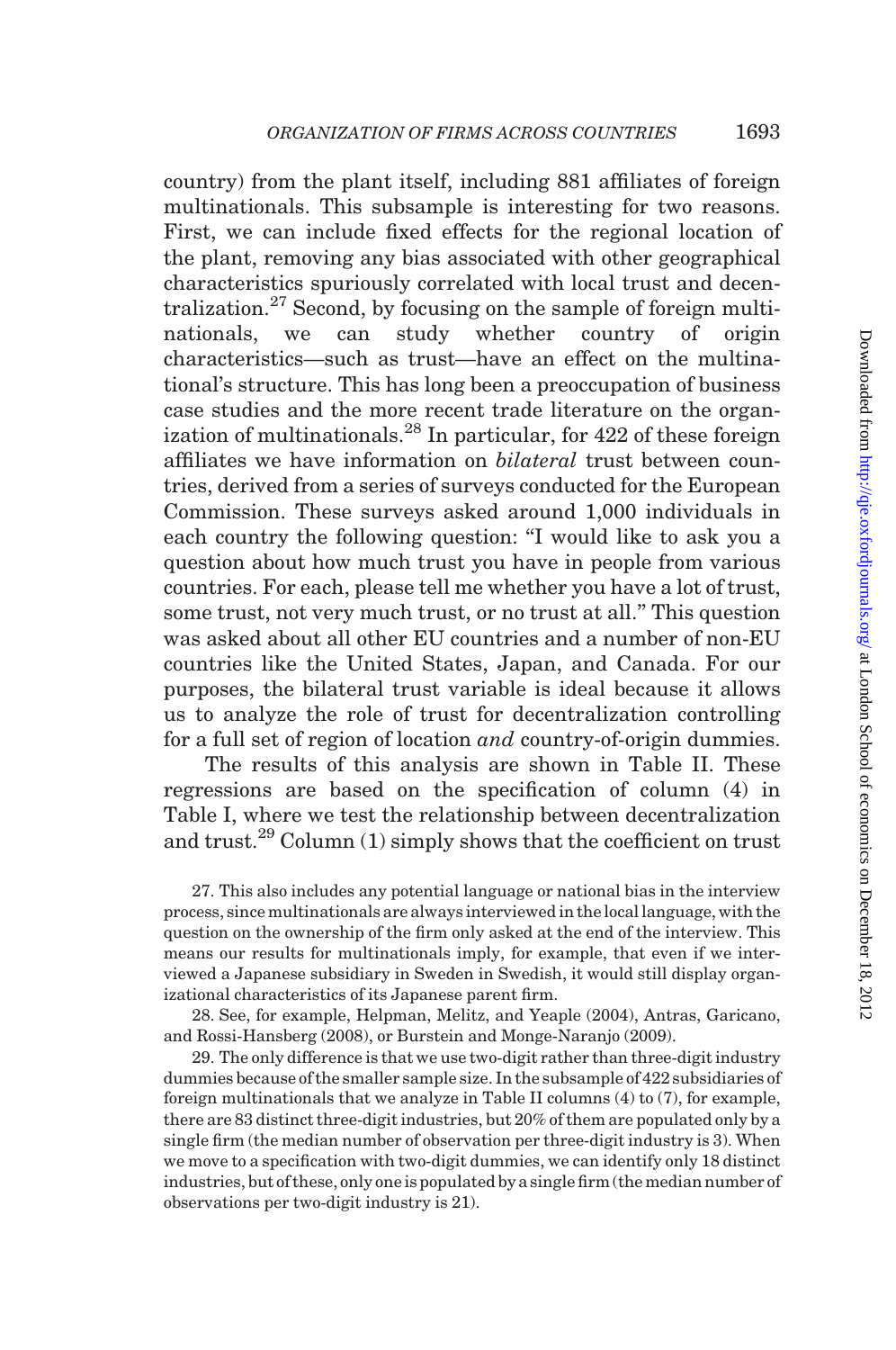remains positive and significant (0.606 with a standard error of 0.270, compared to 0.596 with a standard error of 0.219) in this subsample where region of plant and CHQ are different. In column (2) we repeat the specification adding fixed effects for the plant's region of location. Both the magnitude and the standard error of the trust variable remain similar with the inclusion of the regional dummies. From column (3) onward, we focus exclusively on the subsample of subsidiaries of foreign multinationals. Columns (3) and (4) show that the association between decentralization and trust in the country of origin is still positive and significant in the subsample of 881 subsidiaries of foreign multinationals, and the even smaller sample of 422 foreign multinationals with data on bilateral trust. In column (5) we look at the relationship between trust and decentralization using the bilateral trust measure for our foreign multinational sample. We find that multinational subsidiaries located in a country that their parent country tends to trust (like the subsidiary of a French multinational in Belgium) are typically more decentralized than subsidiaries located in a country that the multinational's parent country does not trust (like a French subsidiary located in Britain). This bilateral trust variable drives the coefficient on general trust at the CHQ level to 0. In column (6) we include both a full set of country location and origin dummies, so that we are only identifying the trust effect of the pairwise variation in trust. Even in this demanding specification higher bilateral trust is associated with significantly more decentralization.

One concern is that there could still be an endogeneity bias affecting the coefficient on trust. For example, greater decentralization in multinationals might engender home country trust, or there might be an omitted bilateral variable increasing trust and decentralization. As already discussed, our view is that regional trust is in large part exogenous determined by historical events in the distant past. Nevertheless, to investigate more carefully the causal effect of trust on decentralization columns (7) and (8) we look at the relationship between decentralization and trust using the measure of religious similarity developed by [Guiso, Sapienza,](#page-41-0) [and Zingales \(2009\)](#page-41-0) as an instrumental variable for bilateral trust.30 This measure arguably captures long-standing cultural

30. [Guiso, Sapienza, and Zingales \(2009\)](#page-41-0) measured religious similarities as the product of the fraction of individuals in each country belonging to each religion. They also employed as an additional instrument a measure of genetic distance,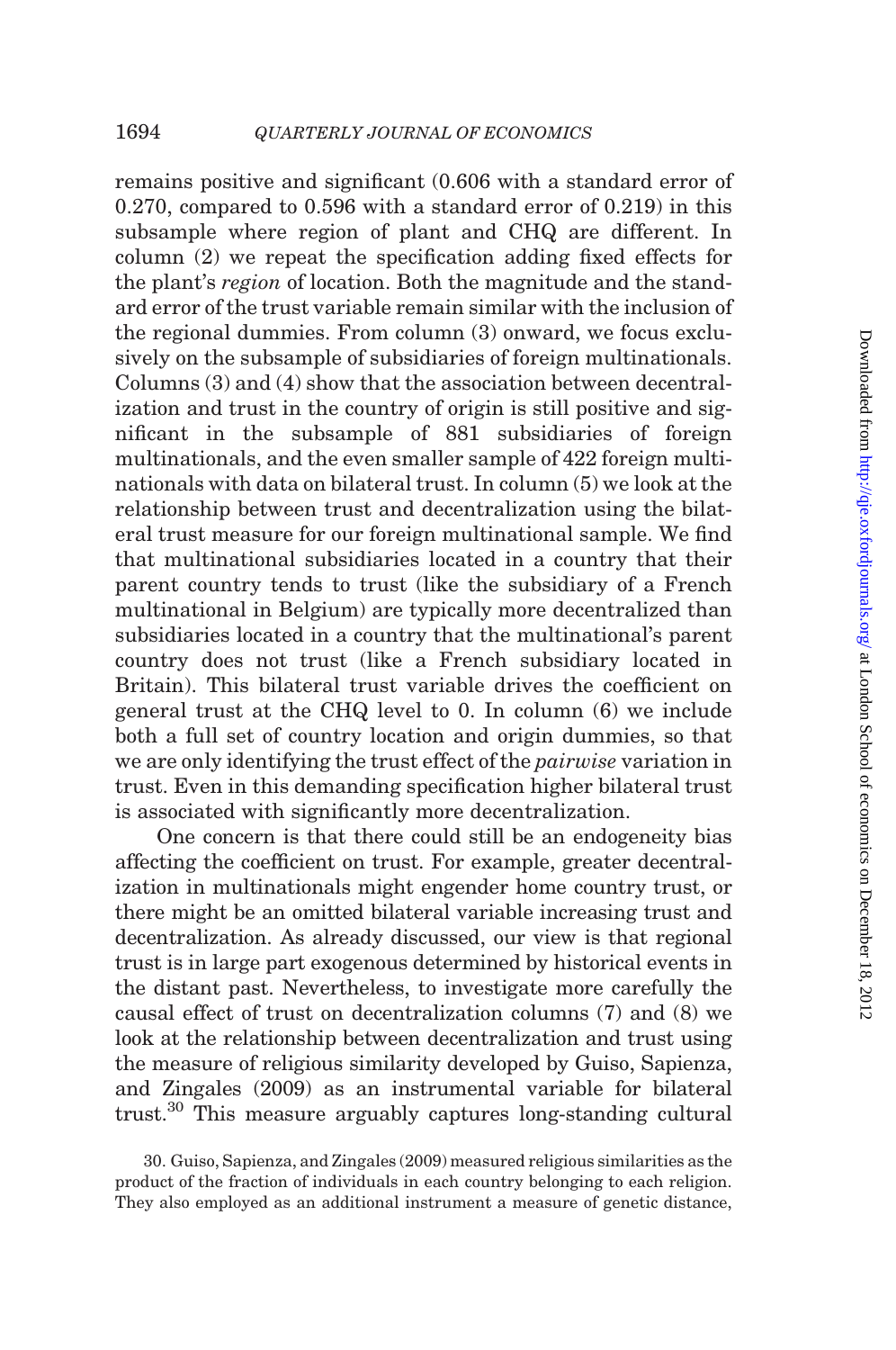| a was a compressive the compressive of the compressive of the compressive of the compressive of the compressive of the compressive of the compressive of the compressive of the compressive of the compressive of the compress | ls" is the log of GDP per capita and population in the country of CHQ location. "Region of plant location" controls are the log of GDP per capita and population in the r | ant is located. "Industry dummies" are two-digit SIC dummies. "Other controls" include a dummy for whether the firm is publicly listed, a dummy for whether the CE | site as the plant ("CEO on-site"), the fraction of managers native of the country of plant location, and "Noise controls" (these include 44 interviewer dummies, 6 dummie | day of the week the interview took place, an interview reliability score, the manager's seniority and tenure and the duration of the interview). Regressions weighted b | dd Values Survey respondents in the region within the country in first two columns. * significant at 10%; ** significant at 5%; *** significant at 1%. |  |  |
|--------------------------------------------------------------------------------------------------------------------------------------------------------------------------------------------------------------------------------|---------------------------------------------------------------------------------------------------------------------------------------------------------------------------|--------------------------------------------------------------------------------------------------------------------------------------------------------------------|---------------------------------------------------------------------------------------------------------------------------------------------------------------------------|-------------------------------------------------------------------------------------------------------------------------------------------------------------------------|--------------------------------------------------------------------------------------------------------------------------------------------------------|--|--|
|                                                                                                                                                                                                                                |                                                                                                                                                                           |                                                                                                                                                                    |                                                                                                                                                                           |                                                                                                                                                                         |                                                                                                                                                        |  |  |
|                                                                                                                                                                                                                                |                                                                                                                                                                           |                                                                                                                                                                    |                                                                                                                                                                           |                                                                                                                                                                         |                                                                                                                                                        |  |  |

| include all firms whose CHQ is located in a different region within the same country, or in a different country; columns $(3)$ - $(8)$ include only foreign multinationals. Instrument is<br>"religious similarity" between each country pair. Standard errors (in parentheses) are clustered as noted: "CHQ by plant location" indicates clustering within each country origin by<br>country of location cell. TRUST measures the percentage of individuals who agreed with the statement "most people can be trusted" in the geography of firm's CHQ region or country of<br>location. BILATERAL TRUST measures the percentage of people from country of origin who report to "trust a lot" people living in the country of firm's location. "Country of CHQ location<br>controls" is the log of GDP per capita and population in the country of CHQ location. "Region of plant location" controls are the log of GDP per capita and population in the region where<br>the plant is located. "Industry dummies" are two-digit SIC dummies. "Other controls" include a dummy for whether the firm is publicly listed, a dummy for whether the CEO is on the<br>same site as the plant ("CEO on-site"), the fraction of managers native of the country of plant location, and "Noise controls" (these include 44 interviewer dummies, 6 dummies to control<br>for the day of the week the interview took place, an interview reliability score, the manager's seniority and tenure and the duration of the interview). Regressions weighted by the share<br>of World Values Survey respondents in the region within the country in first two columns. * significant at 10%; ** significant at 5%; *** significant at 1%. |  |  |  |  |  |
|--------------------------------------------------------------------------------------------------------------------------------------------------------------------------------------------------------------------------------------------------------------------------------------------------------------------------------------------------------------------------------------------------------------------------------------------------------------------------------------------------------------------------------------------------------------------------------------------------------------------------------------------------------------------------------------------------------------------------------------------------------------------------------------------------------------------------------------------------------------------------------------------------------------------------------------------------------------------------------------------------------------------------------------------------------------------------------------------------------------------------------------------------------------------------------------------------------------------------------------------------------------------------------------------------------------------------------------------------------------------------------------------------------------------------------------------------------------------------------------------------------------------------------------------------------------------------------------------------------------------------------------------------------------------------------------------------------------------------|--|--|--|--|--|
|                                                                                                                                                                                                                                                                                                                                                                                                                                                                                                                                                                                                                                                                                                                                                                                                                                                                                                                                                                                                                                                                                                                                                                                                                                                                                                                                                                                                                                                                                                                                                                                                                                                                                                                          |  |  |  |  |  |
|                                                                                                                                                                                                                                                                                                                                                                                                                                                                                                                                                                                                                                                                                                                                                                                                                                                                                                                                                                                                                                                                                                                                                                                                                                                                                                                                                                                                                                                                                                                                                                                                                                                                                                                          |  |  |  |  |  |
|                                                                                                                                                                                                                                                                                                                                                                                                                                                                                                                                                                                                                                                                                                                                                                                                                                                                                                                                                                                                                                                                                                                                                                                                                                                                                                                                                                                                                                                                                                                                                                                                                                                                                                                          |  |  |  |  |  |
|                                                                                                                                                                                                                                                                                                                                                                                                                                                                                                                                                                                                                                                                                                                                                                                                                                                                                                                                                                                                                                                                                                                                                                                                                                                                                                                                                                                                                                                                                                                                                                                                                                                                                                                          |  |  |  |  |  |
|                                                                                                                                                                                                                                                                                                                                                                                                                                                                                                                                                                                                                                                                                                                                                                                                                                                                                                                                                                                                                                                                                                                                                                                                                                                                                                                                                                                                                                                                                                                                                                                                                                                                                                                          |  |  |  |  |  |
|                                                                                                                                                                                                                                                                                                                                                                                                                                                                                                                                                                                                                                                                                                                                                                                                                                                                                                                                                                                                                                                                                                                                                                                                                                                                                                                                                                                                                                                                                                                                                                                                                                                                                                                          |  |  |  |  |  |
|                                                                                                                                                                                                                                                                                                                                                                                                                                                                                                                                                                                                                                                                                                                                                                                                                                                                                                                                                                                                                                                                                                                                                                                                                                                                                                                                                                                                                                                                                                                                                                                                                                                                                                                          |  |  |  |  |  |
|                                                                                                                                                                                                                                                                                                                                                                                                                                                                                                                                                                                                                                                                                                                                                                                                                                                                                                                                                                                                                                                                                                                                                                                                                                                                                                                                                                                                                                                                                                                                                                                                                                                                                                                          |  |  |  |  |  |
|                                                                                                                                                                                                                                                                                                                                                                                                                                                                                                                                                                                                                                                                                                                                                                                                                                                                                                                                                                                                                                                                                                                                                                                                                                                                                                                                                                                                                                                                                                                                                                                                                                                                                                                          |  |  |  |  |  |
|                                                                                                                                                                                                                                                                                                                                                                                                                                                                                                                                                                                                                                                                                                                                                                                                                                                                                                                                                                                                                                                                                                                                                                                                                                                                                                                                                                                                                                                                                                                                                                                                                                                                                                                          |  |  |  |  |  |
|                                                                                                                                                                                                                                                                                                                                                                                                                                                                                                                                                                                                                                                                                                                                                                                                                                                                                                                                                                                                                                                                                                                                                                                                                                                                                                                                                                                                                                                                                                                                                                                                                                                                                                                          |  |  |  |  |  |
|                                                                                                                                                                                                                                                                                                                                                                                                                                                                                                                                                                                                                                                                                                                                                                                                                                                                                                                                                                                                                                                                                                                                                                                                                                                                                                                                                                                                                                                                                                                                                                                                                                                                                                                          |  |  |  |  |  |
|                                                                                                                                                                                                                                                                                                                                                                                                                                                                                                                                                                                                                                                                                                                                                                                                                                                                                                                                                                                                                                                                                                                                                                                                                                                                                                                                                                                                                                                                                                                                                                                                                                                                                                                          |  |  |  |  |  |
|                                                                                                                                                                                                                                                                                                                                                                                                                                                                                                                                                                                                                                                                                                                                                                                                                                                                                                                                                                                                                                                                                                                                                                                                                                                                                                                                                                                                                                                                                                                                                                                                                                                                                                                          |  |  |  |  |  |
|                                                                                                                                                                                                                                                                                                                                                                                                                                                                                                                                                                                                                                                                                                                                                                                                                                                                                                                                                                                                                                                                                                                                                                                                                                                                                                                                                                                                                                                                                                                                                                                                                                                                                                                          |  |  |  |  |  |
|                                                                                                                                                                                                                                                                                                                                                                                                                                                                                                                                                                                                                                                                                                                                                                                                                                                                                                                                                                                                                                                                                                                                                                                                                                                                                                                                                                                                                                                                                                                                                                                                                                                                                                                          |  |  |  |  |  |
|                                                                                                                                                                                                                                                                                                                                                                                                                                                                                                                                                                                                                                                                                                                                                                                                                                                                                                                                                                                                                                                                                                                                                                                                                                                                                                                                                                                                                                                                                                                                                                                                                                                                                                                          |  |  |  |  |  |
|                                                                                                                                                                                                                                                                                                                                                                                                                                                                                                                                                                                                                                                                                                                                                                                                                                                                                                                                                                                                                                                                                                                                                                                                                                                                                                                                                                                                                                                                                                                                                                                                                                                                                                                          |  |  |  |  |  |
|                                                                                                                                                                                                                                                                                                                                                                                                                                                                                                                                                                                                                                                                                                                                                                                                                                                                                                                                                                                                                                                                                                                                                                                                                                                                                                                                                                                                                                                                                                                                                                                                                                                                                                                          |  |  |  |  |  |
|                                                                                                                                                                                                                                                                                                                                                                                                                                                                                                                                                                                                                                                                                                                                                                                                                                                                                                                                                                                                                                                                                                                                                                                                                                                                                                                                                                                                                                                                                                                                                                                                                                                                                                                          |  |  |  |  |  |
|                                                                                                                                                                                                                                                                                                                                                                                                                                                                                                                                                                                                                                                                                                                                                                                                                                                                                                                                                                                                                                                                                                                                                                                                                                                                                                                                                                                                                                                                                                                                                                                                                                                                                                                          |  |  |  |  |  |
|                                                                                                                                                                                                                                                                                                                                                                                                                                                                                                                                                                                                                                                                                                                                                                                                                                                                                                                                                                                                                                                                                                                                                                                                                                                                                                                                                                                                                                                                                                                                                                                                                                                                                                                          |  |  |  |  |  |
|                                                                                                                                                                                                                                                                                                                                                                                                                                                                                                                                                                                                                                                                                                                                                                                                                                                                                                                                                                                                                                                                                                                                                                                                                                                                                                                                                                                                                                                                                                                                                                                                                                                                                                                          |  |  |  |  |  |
|                                                                                                                                                                                                                                                                                                                                                                                                                                                                                                                                                                                                                                                                                                                                                                                                                                                                                                                                                                                                                                                                                                                                                                                                                                                                                                                                                                                                                                                                                                                                                                                                                                                                                                                          |  |  |  |  |  |
|                                                                                                                                                                                                                                                                                                                                                                                                                                                                                                                                                                                                                                                                                                                                                                                                                                                                                                                                                                                                                                                                                                                                                                                                                                                                                                                                                                                                                                                                                                                                                                                                                                                                                                                          |  |  |  |  |  |
|                                                                                                                                                                                                                                                                                                                                                                                                                                                                                                                                                                                                                                                                                                                                                                                                                                                                                                                                                                                                                                                                                                                                                                                                                                                                                                                                                                                                                                                                                                                                                                                                                                                                                                                          |  |  |  |  |  |
|                                                                                                                                                                                                                                                                                                                                                                                                                                                                                                                                                                                                                                                                                                                                                                                                                                                                                                                                                                                                                                                                                                                                                                                                                                                                                                                                                                                                                                                                                                                                                                                                                                                                                                                          |  |  |  |  |  |
|                                                                                                                                                                                                                                                                                                                                                                                                                                                                                                                                                                                                                                                                                                                                                                                                                                                                                                                                                                                                                                                                                                                                                                                                                                                                                                                                                                                                                                                                                                                                                                                                                                                                                                                          |  |  |  |  |  |
|                                                                                                                                                                                                                                                                                                                                                                                                                                                                                                                                                                                                                                                                                                                                                                                                                                                                                                                                                                                                                                                                                                                                                                                                                                                                                                                                                                                                                                                                                                                                                                                                                                                                                                                          |  |  |  |  |  |
|                                                                                                                                                                                                                                                                                                                                                                                                                                                                                                                                                                                                                                                                                                                                                                                                                                                                                                                                                                                                                                                                                                                                                                                                                                                                                                                                                                                                                                                                                                                                                                                                                                                                                                                          |  |  |  |  |  |
|                                                                                                                                                                                                                                                                                                                                                                                                                                                                                                                                                                                                                                                                                                                                                                                                                                                                                                                                                                                                                                                                                                                                                                                                                                                                                                                                                                                                                                                                                                                                                                                                                                                                                                                          |  |  |  |  |  |
|                                                                                                                                                                                                                                                                                                                                                                                                                                                                                                                                                                                                                                                                                                                                                                                                                                                                                                                                                                                                                                                                                                                                                                                                                                                                                                                                                                                                                                                                                                                                                                                                                                                                                                                          |  |  |  |  |  |
|                                                                                                                                                                                                                                                                                                                                                                                                                                                                                                                                                                                                                                                                                                                                                                                                                                                                                                                                                                                                                                                                                                                                                                                                                                                                                                                                                                                                                                                                                                                                                                                                                                                                                                                          |  |  |  |  |  |
|                                                                                                                                                                                                                                                                                                                                                                                                                                                                                                                                                                                                                                                                                                                                                                                                                                                                                                                                                                                                                                                                                                                                                                                                                                                                                                                                                                                                                                                                                                                                                                                                                                                                                                                          |  |  |  |  |  |
|                                                                                                                                                                                                                                                                                                                                                                                                                                                                                                                                                                                                                                                                                                                                                                                                                                                                                                                                                                                                                                                                                                                                                                                                                                                                                                                                                                                                                                                                                                                                                                                                                                                                                                                          |  |  |  |  |  |
|                                                                                                                                                                                                                                                                                                                                                                                                                                                                                                                                                                                                                                                                                                                                                                                                                                                                                                                                                                                                                                                                                                                                                                                                                                                                                                                                                                                                                                                                                                                                                                                                                                                                                                                          |  |  |  |  |  |
|                                                                                                                                                                                                                                                                                                                                                                                                                                                                                                                                                                                                                                                                                                                                                                                                                                                                                                                                                                                                                                                                                                                                                                                                                                                                                                                                                                                                                                                                                                                                                                                                                                                                                                                          |  |  |  |  |  |
|                                                                                                                                                                                                                                                                                                                                                                                                                                                                                                                                                                                                                                                                                                                                                                                                                                                                                                                                                                                                                                                                                                                                                                                                                                                                                                                                                                                                                                                                                                                                                                                                                                                                                                                          |  |  |  |  |  |
|                                                                                                                                                                                                                                                                                                                                                                                                                                                                                                                                                                                                                                                                                                                                                                                                                                                                                                                                                                                                                                                                                                                                                                                                                                                                                                                                                                                                                                                                                                                                                                                                                                                                                                                          |  |  |  |  |  |
|                                                                                                                                                                                                                                                                                                                                                                                                                                                                                                                                                                                                                                                                                                                                                                                                                                                                                                                                                                                                                                                                                                                                                                                                                                                                                                                                                                                                                                                                                                                                                                                                                                                                                                                          |  |  |  |  |  |
|                                                                                                                                                                                                                                                                                                                                                                                                                                                                                                                                                                                                                                                                                                                                                                                                                                                                                                                                                                                                                                                                                                                                                                                                                                                                                                                                                                                                                                                                                                                                                                                                                                                                                                                          |  |  |  |  |  |
|                                                                                                                                                                                                                                                                                                                                                                                                                                                                                                                                                                                                                                                                                                                                                                                                                                                                                                                                                                                                                                                                                                                                                                                                                                                                                                                                                                                                                                                                                                                                                                                                                                                                                                                          |  |  |  |  |  |
|                                                                                                                                                                                                                                                                                                                                                                                                                                                                                                                                                                                                                                                                                                                                                                                                                                                                                                                                                                                                                                                                                                                                                                                                                                                                                                                                                                                                                                                                                                                                                                                                                                                                                                                          |  |  |  |  |  |
|                                                                                                                                                                                                                                                                                                                                                                                                                                                                                                                                                                                                                                                                                                                                                                                                                                                                                                                                                                                                                                                                                                                                                                                                                                                                                                                                                                                                                                                                                                                                                                                                                                                                                                                          |  |  |  |  |  |
|                                                                                                                                                                                                                                                                                                                                                                                                                                                                                                                                                                                                                                                                                                                                                                                                                                                                                                                                                                                                                                                                                                                                                                                                                                                                                                                                                                                                                                                                                                                                                                                                                                                                                                                          |  |  |  |  |  |
|                                                                                                                                                                                                                                                                                                                                                                                                                                                                                                                                                                                                                                                                                                                                                                                                                                                                                                                                                                                                                                                                                                                                                                                                                                                                                                                                                                                                                                                                                                                                                                                                                                                                                                                          |  |  |  |  |  |
|                                                                                                                                                                                                                                                                                                                                                                                                                                                                                                                                                                                                                                                                                                                                                                                                                                                                                                                                                                                                                                                                                                                                                                                                                                                                                                                                                                                                                                                                                                                                                                                                                                                                                                                          |  |  |  |  |  |
|                                                                                                                                                                                                                                                                                                                                                                                                                                                                                                                                                                                                                                                                                                                                                                                                                                                                                                                                                                                                                                                                                                                                                                                                                                                                                                                                                                                                                                                                                                                                                                                                                                                                                                                          |  |  |  |  |  |
|                                                                                                                                                                                                                                                                                                                                                                                                                                                                                                                                                                                                                                                                                                                                                                                                                                                                                                                                                                                                                                                                                                                                                                                                                                                                                                                                                                                                                                                                                                                                                                                                                                                                                                                          |  |  |  |  |  |
|                                                                                                                                                                                                                                                                                                                                                                                                                                                                                                                                                                                                                                                                                                                                                                                                                                                                                                                                                                                                                                                                                                                                                                                                                                                                                                                                                                                                                                                                                                                                                                                                                                                                                                                          |  |  |  |  |  |
|                                                                                                                                                                                                                                                                                                                                                                                                                                                                                                                                                                                                                                                                                                                                                                                                                                                                                                                                                                                                                                                                                                                                                                                                                                                                                                                                                                                                                                                                                                                                                                                                                                                                                                                          |  |  |  |  |  |
|                                                                                                                                                                                                                                                                                                                                                                                                                                                                                                                                                                                                                                                                                                                                                                                                                                                                                                                                                                                                                                                                                                                                                                                                                                                                                                                                                                                                                                                                                                                                                                                                                                                                                                                          |  |  |  |  |  |
|                                                                                                                                                                                                                                                                                                                                                                                                                                                                                                                                                                                                                                                                                                                                                                                                                                                                                                                                                                                                                                                                                                                                                                                                                                                                                                                                                                                                                                                                                                                                                                                                                                                                                                                          |  |  |  |  |  |
|                                                                                                                                                                                                                                                                                                                                                                                                                                                                                                                                                                                                                                                                                                                                                                                                                                                                                                                                                                                                                                                                                                                                                                                                                                                                                                                                                                                                                                                                                                                                                                                                                                                                                                                          |  |  |  |  |  |
|                                                                                                                                                                                                                                                                                                                                                                                                                                                                                                                                                                                                                                                                                                                                                                                                                                                                                                                                                                                                                                                                                                                                                                                                                                                                                                                                                                                                                                                                                                                                                                                                                                                                                                                          |  |  |  |  |  |
|                                                                                                                                                                                                                                                                                                                                                                                                                                                                                                                                                                                                                                                                                                                                                                                                                                                                                                                                                                                                                                                                                                                                                                                                                                                                                                                                                                                                                                                                                                                                                                                                                                                                                                                          |  |  |  |  |  |

Notes: Dependent variable is the decentralization z-score index, measured by plant manager's autonomy over hiring, investment, products, and marketing. Columns (1) and (2)

Notes: Dependent variable is the decentralization z-score index, measured by plant manager's autonomy over hiring, investment, products, and marketing. Columns (1) and (2)

# ORGANIZATION OF FIRMS ACROSS COUNTRIES 1695

<span id="page-32-0"></span>multinati onals (bilateral trust multinati onals data available) (bilateral trust data available)  $\rm CHQ$  by plant location CHQ by plant Foreign  $0.491***$ Religious similarity  $0.491^{**}$ **OLS** (0.241) 422  $_{\rm Yes}$ Yes Yes Yes  $Yes$ Yes Yes  $\widehat{S}$ Estimation method OLS OLS OLS OLS OLS OLS IV OLS 97 Observations 1094 1094 881 422 422 422 422 422 Country of CHQ location controls (2)  $Y$ es  $Y$ es  $Y$ es  $Y$ es  $Y$ es  $Y$ es  $Y$ es  $Y$ es  $Y$ es  $Y$ es  $Y$ es  $Y$ es  $Y$ es  $Y$ es  $Y$ Country of plant location dummies (11)  $Y_{\text{ess}}$   $Y_{\text{ess}}$   $Y_{\text{ess}}$   $Y_{\text{ess}}$   $Y_{\text{ess}}$   $Y_{\text{ess}}$   $Y_{\text{ess}}$ Region of plant location controls (2)  $Y$ es  $Y$ es  $Y$ es  $Y$ es  $Y$ es  $Y$ es  $Y$ es  $Y$ es  $Y$ es  $Y$ es  $Y$ es  $Y$ es  $Y$ es  $Y$ es  $Y$ Industry dummies (23) Yes Yes Yes Yes Yes Yes Yes Yes Other controls (57)  $Y$ es  $Y$ es  $Y$ es  $Y$ es  $Y$ es  $Y$ es  $Y$ es  $Y$ es  $Y$ es  $Y$ es  $Y$ es  $Y$ es  $Y$ es  $Y$ es  $Y$ es  $Y$ es  $Y$ es  $Y$ es  $Y$ es  $Y$ es  $Y$ es  $Y$ es  $Y$ es  $Y$ es  $Y$ es  $Y$ es  $Y$ es  $Y$ es  $Y$ es  $Y$ es  $Y$ es  $Y$ es  $Y$ es  $Y$ Region of plant location dummies (111) No Yes Yes Yes Yes Yes Yes Yes Country of CHQ location dummies (32) No No No No No Yes Yes Yes (1) (2) (3) (4) (5) (6) (7) (8) Number of clusters 92 92 33 16 97 97 97 97 data available) CHQ by plant multinationals (bilateral trust multinationals (bilateral trust data available) CHQ by plant Religious similarity Foreign  $3.071***$ Instruments Religious  ${\rm Bilateral\; true1}\; {\rm true1}\; {\rm true3}\; 3.071^{**}$ 28.56  $(1.253)$ Yes Yes Yes location  $(0.619)$   $(0.789)$   $(1.253)$ 422 Yes Yes Yes Yes 97 First stage F-test 28.56  $\overline{N}$ E DECENTRALIZATION AND TRUST: EXPLOITING DIFFERENCES IN CORPORATE HEADQUARTERS (CHQ) LOCATION HEADQUARTERS (CHQ) LOCATION (bilateral trust data available) multinationals  $\mathop{\rm CHQ}\nolimits$  by plant multinationals (bilateral trust data available) CHQ by plant Foreign 1.669\*\* **OLS**  $0.789$  $Y$ es  $Y$ es location 422  $Yes$  $\mathbf{Yes}$ Yes Yes  ${\it Yes}$  $\widehat{\epsilon}$ 97 data available) multinationals (bilateral trust CHQ by plant multinationals (bilateral trust data available) Clustering CHQ location CHQ location CHQ location CHQ location CHQ by plant 1.765\*\*\* Foreign **OLS**  $(0.471)$ location  $-0.219$  $0.619$ 422 Yes Yes  $Y$ es<br>No 6  $(0.270(0.294)$  (0.284) (0.204) (0.204) (0.294) (0.294) (0.294) Čes Yes Yes 97  $\Gamma$ rust 0.6% 0.606. –0.000 0.608 –0.598 –0.598 –0.598 –0.598 –0.508 –0.508 –0.508 –0.219 CORPORATE data available) multinationals bilateral trust multinationals (bilateral trust data available) location Foreign  $0.606\,^*$  $(0.294)$ **OLS** Yes Yes  $Y$ es Yes<br>No 422 Yes Yes  $\widehat{4}$  $\frac{6}{1}$ CHQ 1 DIFFERENCES IN multinationals multinationals CHQ location Foreign  $\frac{0.598^*}{(0.310)}$ **OLS**  $Yes$ Yes Yes Yes Yes Yes<br>No 881  $\widehat{a}$ 33 region/country TRUST: EXPLOITING region/country location different CHQ in  $0.579***$  $(0.284)$ **OLS** Yes 1094 Yes Yes Yes  $Yes$ Yes ž  $\odot$ 92 CHQ 1 region/country region/country CHQ location different  $0.606**$ CHQ in  $(0.270)$ **OLS** 1094 Yes  $Y$ es Yes 2g Yes Yes  $\widehat{E}$  $92$ DECENTRALIZATION AND Trust of people from country of origin for Trust of people from country of origin for Trust measured in CHQ region/country Trust measured in CHQ region/country Country of plant location dummies (11) Region of plant location dummies (111) Country of CHQ location dummies (32) Country of CHQ location controls (2) Region of plant location controls (2) people in country of location people in country of location Industry dummies (23) Religious similarity Other controls (57) Number of clusters Sample<br>Estimation method First stage  $F$ -test of location of location Bilateral trust Observations Instruments Clustering Trust

TABLE II TABLE II

Downloaded from http://qje.oxfordjournals.org/ at London School of economics on December 18, 2012 Downloaded from <http://qje.oxfordjournals.org/> at London School of economics on December 18, 2012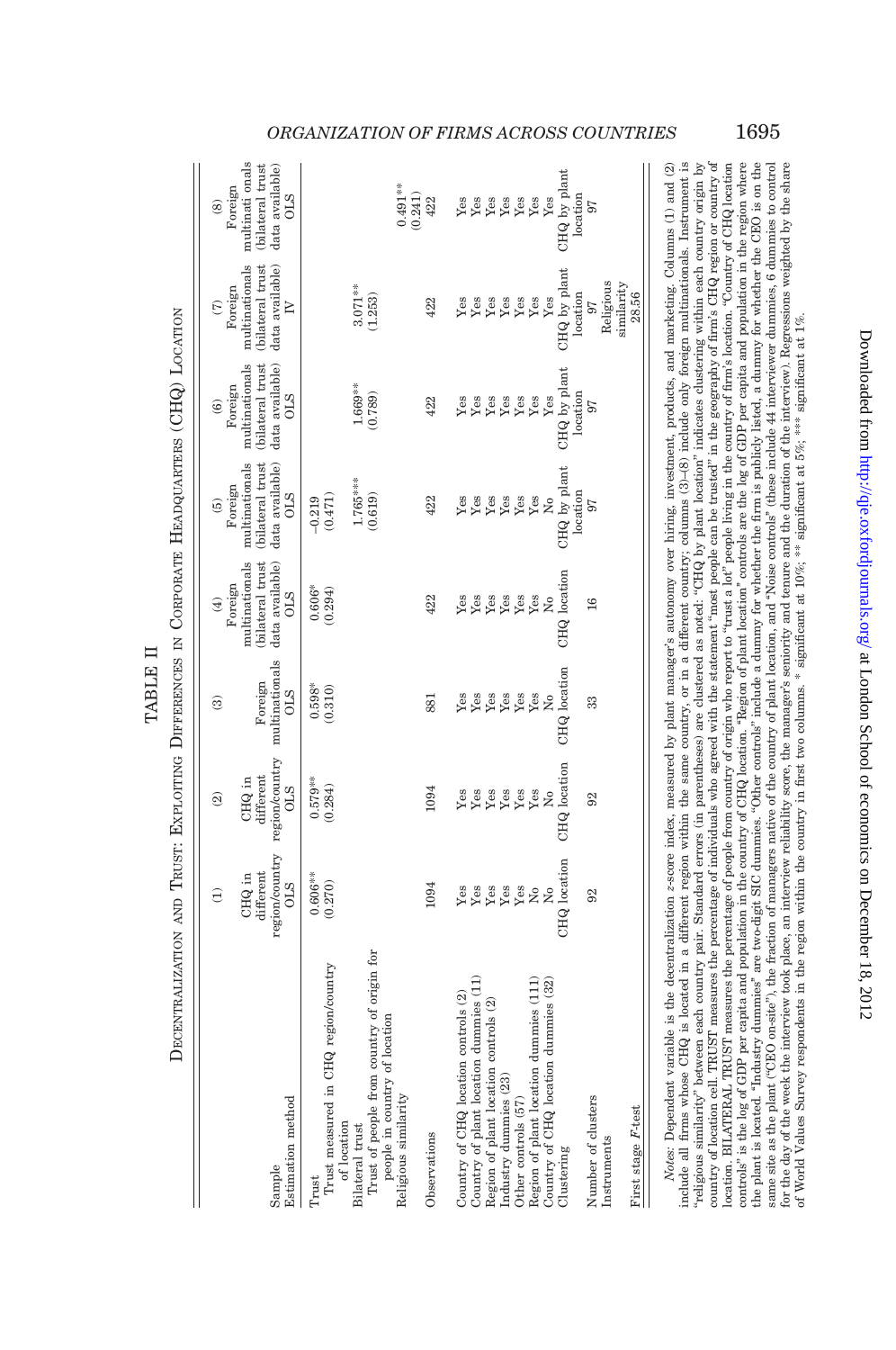differences determined many centuries ago and is plausibly exogenous to other characteristics. It is very significant in explaining variations in bilateral trust between countries (an F-test of 28.56).

When trust is instrumented with religious similarity the coefficient on trust is larger than the ordinary least squares (OLS) coefficient. Column (7) shows that the coefficient on bilateral trust in the two-stage least squares (2SLS) regression, and column (8) shows the presence of a positive and significant relationship between decentralization and religious similarity in the reduced form. This result is suggestive of a causal effect of trust on decentralization in firms and also provides one potential mechanism for the [Guiso, Sapienza, and Zingales \(2009\)](#page-41-0) FDI results. Multinational firms have a greater need to decentralize to foreign subsidiaries due to the local managers' better private information, but they will be reluctant to do so when they do not trust the local management. Being able to decentralize will increase the attractiveness of these locations for FDI as in [Guiso,](#page-41-0) [Sapienza, and Zingales \(2009\).](#page-41-0) These results also suggest a crosscountry selection mechanism for industrial location. Industries requiring greater levels of decentralization should operate in higher trust countries. In [Online Appendix Table B1](http://hwmaint.qje.oxfordjournals.org/cgi/content/full/qjs029/DC1), we show these patterns of comparative advantage in action. High-trust areas tend to attract industries that are likely to be decentralized (as measured by the degree of decentralization in the United Kingdom or the United States).31

Finally, there could still be some concern that religious similarity may proxy for broader measures of cultural interaction

calculated as the somatic gap between countries in terms of differences in hair color, facial shape, and height (see Online Appendix for details). The idea is that countries with different religions and different visual appearances are less likely to bilaterally trust each other. [Guiso, Sapienza, and Zingales \(2009\)](#page-41-0) showed that these two measures are an important predictor of bilateral trust and are robust to controls for similarities in law, language, and informational overlap. When we include the genetic distance measure in the instrument set, we find very similar results for the first and the second stage shown in column (7). The F-test on the first stage is 18.27, and the coefficient (standard error) on bilateral trust in the second stage is 2.695 (1.078). However, the reduced form in column (6) is weaker: the genetic distance measure appears with a coefficient (standard error) of –0.031 (0.046), and the religious distance has a coefficient (standard error) of 0.413 (0.264).

<sup>31.</sup> These decentralized industries have higher levels of research and development, investment, and education per employee. This may generate a wider distribution of problems as production is more complex, so that greater decentralization is optimal.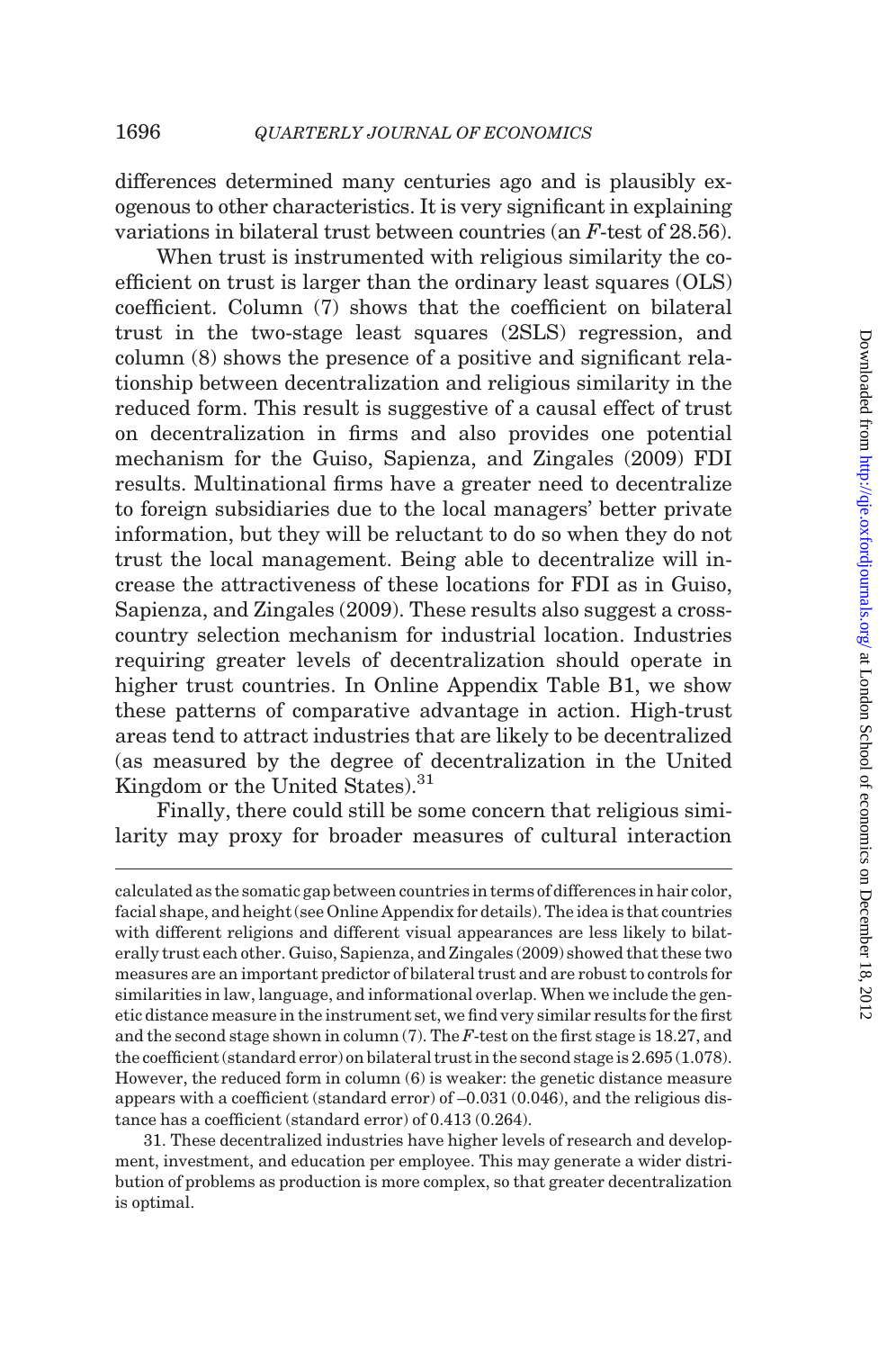between countries beyond trust, as [Guiso, Sapienza, and Zingales](#page-41-0) [\(2009\)](#page-41-0) discuss. To investigate this we run a battery of tests in [Online Appendix Table B4](http://hwmaint.qje.oxfordjournals.org/cgi/content/full/qjs029/DC1), including gravity measures like geographical distance, colonial links, a common legal origin, and a common language, and we find the results to be robust.

## V.C. Robustness and Extensions

We have extensively tested the robustness of the decentralization and trust relationship, and we report the main experiments in [Table III.](#page-35-0) Column (1) represents the baseline specification of column (4) in [Table I.](#page-28-0) We were concerned that the relationship could represent unobserved management quality, so we used the management practices measure from the CEP survey as detailed in Bloom and Van Reenen ([2007, 2010](#page-40-0)) in column (2). Firms with better management practices appeared to be significantly more decentralized, but the coefficient on trust was essentially unaltered. Could the effect of trust be proxying for some other mechanism, such as incentive pay? Firms adopting high-powered incentives (as measured by the percentage of remuneration linked to individual performance) also appeared to be more decentralized (in line with [Prendergast 2002](#page-42-0)), but this does not affect the coefficient on trust (column (3)). Some authors have stressed the prevalence of family firms (who are usually more centralized) as a result of low trust levels (e.g., [Mueller and Philippon, 2011\)](#page-42-0). We do find a negative coefficient on family-run firms, but the coefficient was insignificant when the trust variable is included (see column (4)). Column (5) includes the prevalence of ''hierarchical religions,'' defined following [La Porta et al. \(1997\)](#page-42-0) as the percentage of the population belonging to the Catholic, Islamic, or Eastern Orthodox faiths, with the idea that hierarchical religion reduces (or reflects) the lower taste for autonomy in the local population and reduces the probability of decentralization. Hierarchical religion does seem negatively associated with decentralization.<sup>32</sup> Column  $(6)$  includes a measure capturing the intensity of product market competition (the number of self-reported competitors). Consistent

<sup>32.</sup> Hierarchical religion could also reduce trust, which would further depress decentralization. Interestingly, religion in the plant's region of location matters, rather than religion in the CHQ: when CHQ religion is used in column (5) it is insignificant. This suggests that what matters is plant managers (and perhaps worker) tastes, rather than CHQ preferences.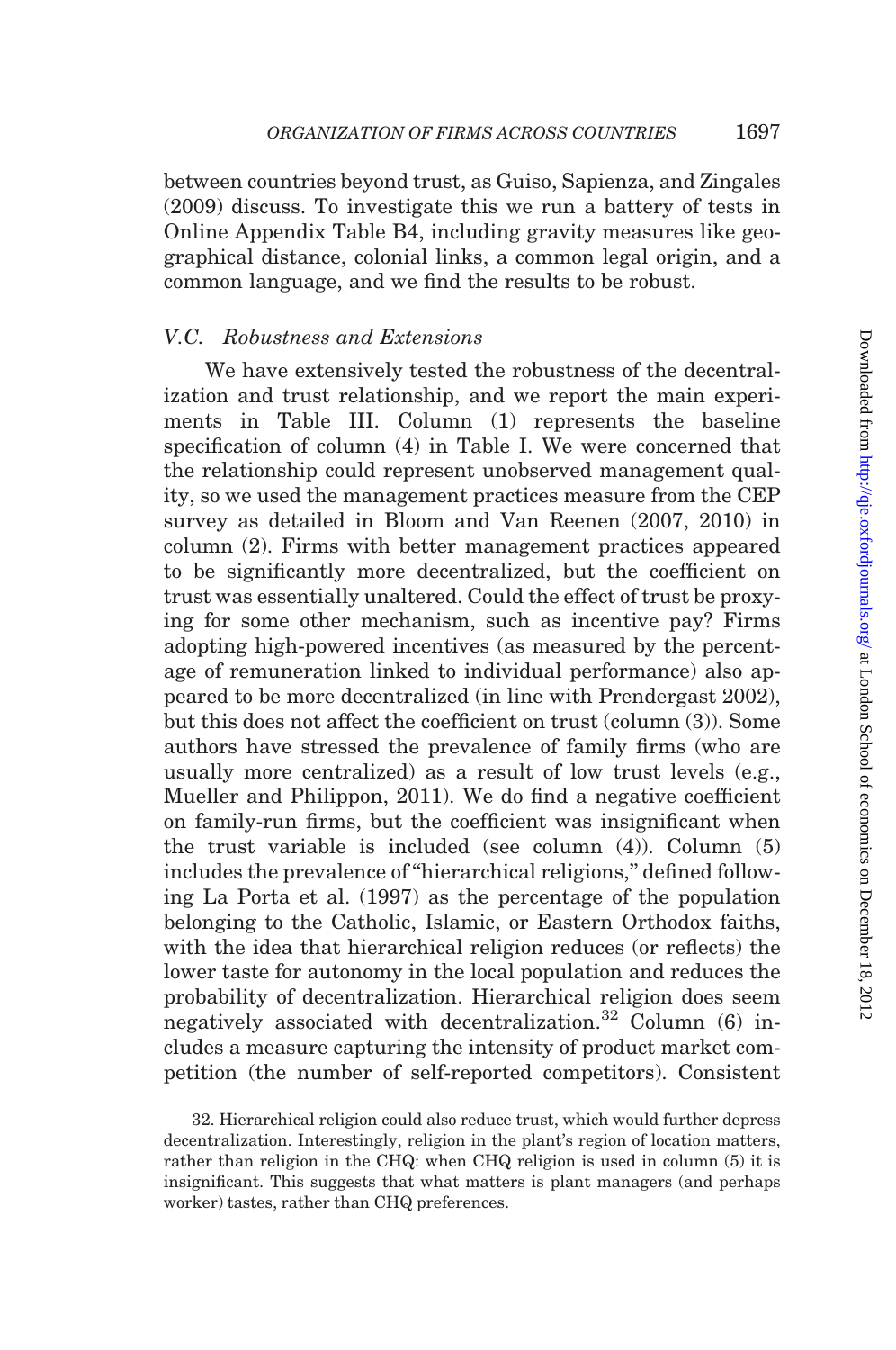|                                                                |                            |                                                  | DECENTRALIZATION AND TRUST: ROBUSTNESS                              |                                                                                                            |                        |                           |                                                            |
|----------------------------------------------------------------|----------------------------|--------------------------------------------------|---------------------------------------------------------------------|------------------------------------------------------------------------------------------------------------|------------------------|---------------------------|------------------------------------------------------------|
|                                                                | $None-$<br>$\widehat{\Xi}$ | $\widehat{\mathfrak{D}}$                         | Management Individual pay<br>$\widehat{\mathcal{C}}$                | $\bigoplus$                                                                                                | 6                      | $\widehat{\mathbf{e}}$    | $\widehat{c}$                                              |
| Additional controls                                            | baseline                   | quality                                          | incentives                                                          | ownership<br>Family                                                                                        | Hierarchical religion  | Competition               | $\overline{a}$                                             |
| Trust in CHQ region/country of location<br>Management<br>Trust | $0.596***$<br>(0.219)      | $(0.223)$<br>0.179***<br>$(0.041)$<br>$0.565***$ | $0.606***$<br>(0.217)                                               | $0.580***$<br>(0.217)                                                                                      | $0.694***$<br>(0.182)  | $0.585***$<br>(0.217)     | $0.618***$<br>$\frac{0.159***}{(0.038)}$<br>(0.175)        |
| Bonus                                                          |                            |                                                  | $0.377***$                                                          |                                                                                                            |                        |                           | $0.419***$                                                 |
| Family management                                              |                            |                                                  | (0.171)                                                             | (0.063)<br>$-0.091$                                                                                        |                        |                           | $\begin{array}{c} (0.119) \\ 0.034 \end{array}$<br>(0.045) |
| Hierarchical religion                                          |                            |                                                  |                                                                     |                                                                                                            | $-0.004***$<br>(0.002) |                           | $-0.004***$<br>(0.002)                                     |
| Competition                                                    |                            |                                                  |                                                                     |                                                                                                            |                        | $0.150***$                | $0.068***$<br>(0.027)                                      |
| Observations                                                   | 3,655                      | 3,655                                            | 3,655                                                               | 3,655                                                                                                      | 3,655                  | 3,655<br>(0.043)          | 3,655                                                      |
| Country of CHQ location controls (2)                           |                            | Yes                                              |                                                                     |                                                                                                            |                        | Yes                       |                                                            |
| Country of plant location dummies (11                          |                            |                                                  |                                                                     |                                                                                                            |                        | Yes                       |                                                            |
| Region of plant location controls (2)                          | es<br>Paga<br>Pa           | Yes<br>Yes<br>Yes                                | $\begin{array}{c} 24 \\ 24 \\ 24 \\ 25 \\ 26 \\ 3 \\ 4 \end{array}$ | $\begin{array}{c} 268 \\ \texttt{PMS} \\ \texttt{X} \\ \texttt{X} \\ \texttt{X} \\ \texttt{X} \end{array}$ | Es az<br>Paz<br>Paz    | $_{\rm Yes}^{\rm Yes}$    |                                                            |
| Industry dummies (148)                                         | Yes                        | $Y$ es                                           | Yes                                                                 | Yes                                                                                                        | Yes                    | Yes                       | as<br>Baga<br>XXXX                                         |
| Other controls (57)<br>Clustering                              |                            | CHQ location CHQ location                        | <b>CHQ</b> location                                                 | CHQ location                                                                                               | CHQ location           | CHQ location CHQ location |                                                            |
| Number of clusters                                             | 146                        | 146                                              | 146                                                                 | 146                                                                                                        | 146                    | 146                       | 146                                                        |
|                                                                |                            |                                                  |                                                                     |                                                                                                            |                        |                           |                                                            |

Notes: Dependent variable is the decentralization z-score index, measured by plant manager's autonomy over hiring, investment, products, and marketing. Estimation by OLS with robust standard errors in parentheses. Standard errors clustered by the firm's headquarter region of location (country of origin if the plant belongs to a foreign multinational). IRUST measures the percentage of individuals who agreed with the statement "most people can be trusted" in the firm's headquarter region of location (country of origin if the plant belongs to a foreign multinational). MANACEMENT is the firm-level Bloom and Van Reenen (2007) management score. BONUS is the percentage of managerial compensation tied to individual, team, and firm performance. FAMILY MANAGEMENT is a dummy equal to 1 if the firm is owned and run by family members. HIERARCHICAL RELIGION is the percentage of people belonging to a hierarchical religion in the region of plant location as recorded by the World Values Survey (see text). COMPETITION is a variable measuring the number of the firm's direct competitors, as perceived by the plant manager  $(0=n_0 \text{ competitiones}, 1 = \text{between } 1 \text{ and } 5 \text{ competitiones}, 3 = \text{more than } 5 \text{ competitiones})$ tors). "Country of CHQ location controls" is the log of GDP per capita and population in the country of CHQ location. "Region of plant location" controls are the log of GDP per capita and population in the region where the plant is located. "Industry dummies" are three-digit SIC dummies, "Other controls" include a dummy for whether the firm is publicly isted, a dummy for whether the CEO is on the same site as the plant ("CEO on-site"), the fraction of managers native of the country of plant location, and "Noise controls" (these include 44 interviewer dummies, 6 dummies to control for the day of the week the interview took place, an interview reliability score, the manager's seniority and tenure, and the RELIGION is the percentage of people belonging to a hierarchical religion in the region of plant location as recorded by the World Values Survey (see text). COMPETITION is a capita and population in the region where the plant is located. ''Industry dummies'' are three-digit SIC dummies. ''Other controls'' include a dummy for whether the firm is publicly duration of the interview). Regressions weighted by the share of World Values Survey respondents in the region within the country. 146 clusters included in the regression. Notes: Dependent variable is the decentralization z-score index, measured by plant manager's autonomy over hiring, investment, products, and marketing. Estimation by OLS with robust standard errors in parentheses. Standard errors clustered by the firm's headquarter region of location (country of origin if the plant belongs to a foreign multinational). TRUST measures the percentage of individuals who agreed with the statement ''most people can be trusted'' in the firm's headquarter region of location (country of origin if the plant belongs to a foreign multinational). MANAGEMENT is the firm-level Bloom and Van [Reenen](#page-40-0) (2007) management score. BONUS is the percentage of managerial compensation tied to individual, team, and firm performance. FAMILY MANAGEMENT is a dummy equal to 1 if the firm is owned and run by family members. HIERARCHICAL variable measuring the number of the firm's direct competitors, as perceived by the plant manager (0 = no competitors, 1 = between 1 and 5 competitors; 3 = more than 5 competitors). ''Country of CHQ location controls'' is the log of GDP per capita and population in the country of CHQ location. ''Region of plant location'' controls are the log of GDP per listed, a dummy for whether the CEO is on the same site as the plant (''CEO on-site''), the fraction of managers native of the country of plant location, and ''Noise controls'' (these include 44 interviewer dummies, 6 dummies to control for the day of the week the interview took place, an interview reliability score, the manager's seniority and tenure, and the duration of the interview). Regressions weighted by the share of World Values Survey respondents in the region within the country. 146 clusters included in the regression. \*\* significant at 5%; \*\*\* significant at 1%. \*\* significant at 5%; \*\*\* significant at 1%.

TABLE III

TABLE III Ï

j

ï

# <span id="page-35-0"></span>1698 QUARTERLY JOURNAL OF ECONOMICS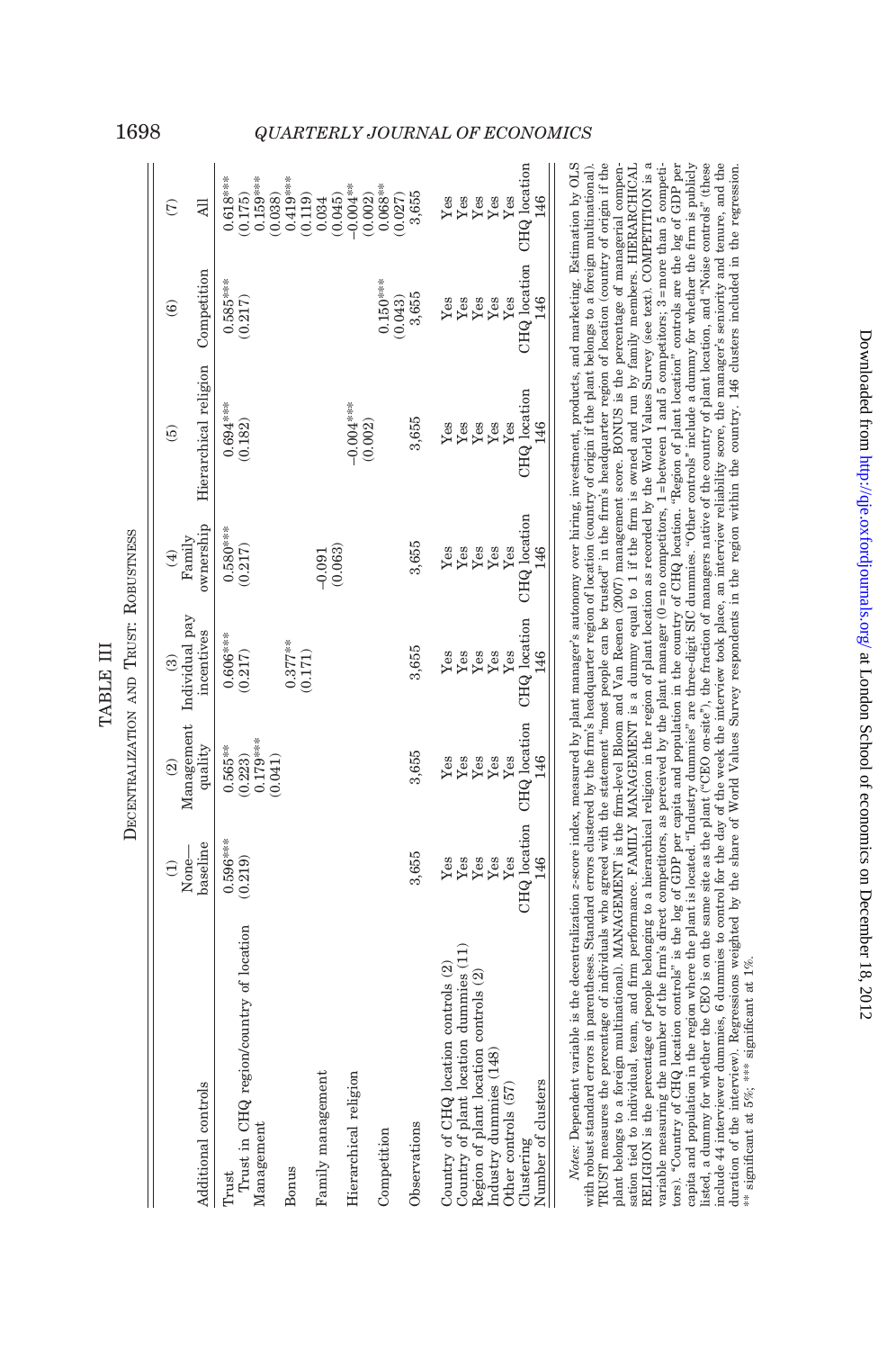with other papers, competition is associated with decentralization.<sup>33</sup> Finally, in column  $(7)$  we include all the extra variables simultaneously. In all these experiments, trust remains positive and significant with only small changes to its coefficient.

We report a more extensive range of robustness checks in [Online Appendix B](http://hwmaint.qje.oxfordjournals.org/cgi/content/full/qjs029/DC1) (see [Tables B2–B4\)](http://hwmaint.qje.oxfordjournals.org/cgi/content/full/qjs029/DC1). These analyze measurement error in the trust variable and alternative functional forms for decentralization. For example, we show that the trust measure is robust to constructing it from the largest wave of the survey, the latest wave, and dropping the ESS survey completely (see columns (6)–(8) in [Table B2\)](http://hwmaint.qje.oxfordjournals.org/cgi/content/full/qjs029/DC1). We also include a host of other potentially confounding variables, such as indicators for civic responsibility, personal autonomy, and gravity type variables. In additional results (available on request) we also show the robustness of our results to including collectivist versus individualistic attitudes, population density, and alternative measures of inherited trust (following [Algan and Cahuc 2010](#page-40-0)).

Finally, we examined the interaction between decentralization and information technology and found some suggestive evidence that these are complements at the firm level (see [Bloom,](#page-40-0) [Sadun, and Van Reenen 2009](#page-40-0)). In other words, increases in information technology are more strongly associated with total factor productivity when firms are decentralized (i.e., when trust is higher). The model of Section II could be extended to generate these effects (see [Caliendo and Rossi-Hansberg 2012](#page-41-0) for the mapping between average variable cost and productivity in the type of [Garicano 2000](#page-41-0) model we use here).

## V.D. Trust and Firm Size

Proposition 2 of our model is that trust should also increase average firm size, since a CEO could manage more plants through increased decentralization. We investigate this idea using information on the population of all public and private firms appearing in the accounting databases which were used to construct the sampling frame of the organizational survey. [Online](http://hwmaint.qje.oxfordjournals.org/cgi/content/full/qjs029/DC1) [Appendix A](http://hwmaint.qje.oxfordjournals.org/cgi/content/full/qjs029/DC1) provides detailed information on these sources, which are external to our organizational survey.

We begin by using employment data on all domestic firms (i.e., we drop subsidiaries of foreign multinationals) appearing

<sup>33.</sup> For example, [Alonso, Dessein, and Matouschek \(2008\)](#page-40-0), [Bloom, Sadun, and](#page-40-0) [Van Reenen \(2010\),](#page-40-0) and [Guadalupe and Wulf \(2010\).](#page-41-0)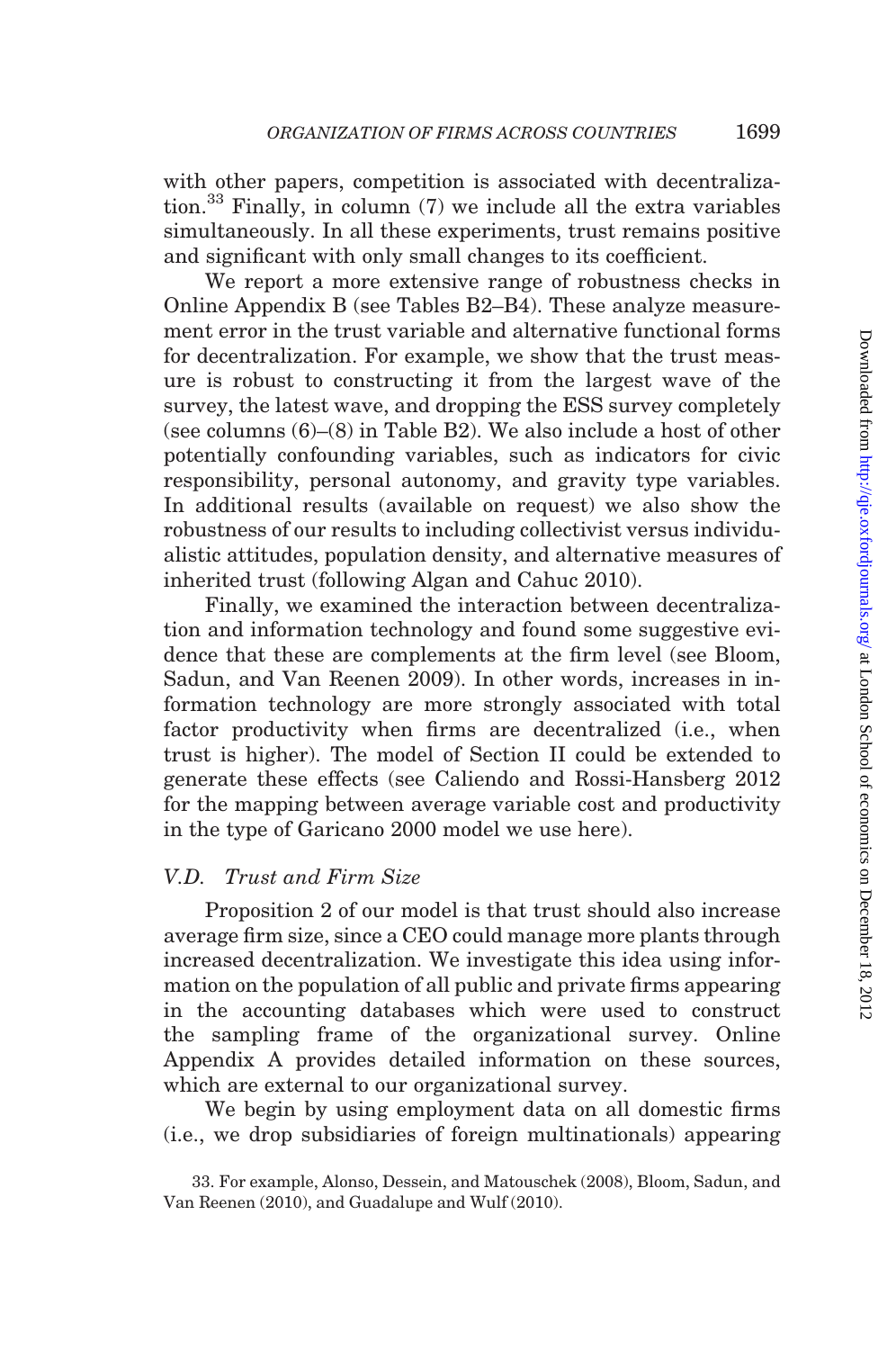in the accounting databases to build a measure of average domestic firm size (in the region of the plant's location) and analyze the correlation between this variable and regional trust. In column (1) of [Table IV](#page-38-0) we show that domestic firms in a given region are much larger when trust in the region is higher. This is consistent with the earlier cross-country trust results in [La Porta et al.](#page-42-0) [\(1997\)](#page-42-0) and [Kummar, Raghuram, and Zingales \(2005\)](#page-42-0). In column (2) we go beyond the prior literature by including a full set of country dummies and exploiting within-country variations in trust. The coefficient on trust remains positive and significant. In columns  $(3)$ – $(5)$  we focus instead on the subsidiaries of foreign multinationals, again finding a strong positive relationship between firm size and trust. To do this, we aggregate by country of location, country of origin pair, and investigate the relationship between the average size of the subsidiaries of foreign multinationals and bilateral trust from the parent firm's country of origin to the subsidiary firm's country of location. Similar to our findings on decentralization in [Table II](#page-32-0), the association between bilateral trust and average subsidiary size appears to be positive and significant, even after including a full set of dummy variables for the multinational's country of origin and the subsidiary's country of location. In columns (4) and (5) we show that bilateral trust is also positively correlated with total employment and total number of subsidiaries originating from a specific country. This is similar to the result in [Guiso, Sapienza, and Zingales \(2009\)](#page-41-0) showing that FDI is larger when bilateral trust is higher.

The magnitude of the trust coefficient in column (2) is large a 1 standard deviation increase in trust (12 percentage points) would be associated with about a  $30\%$  increase (exp(2.27  $*$  0.12) – 1) in firm size. In terms of regions, moving from the lowest trust region (Assam in India) to the highest trust region (Norrland in Sweden) would be associated with a tripling of firm size (exp(2.27  $*(0.76 - 0.13)$  – 1). Given the importance of large firms for reallocation and aggregate productivity growth, this highlights a potentially important role for social capital and culture in ex-plaining aggregate productivity (e.g., [Hsieh and Klenow 2009\)](#page-42-0).<sup>34</sup>

<sup>34.</sup> This is consistent with recent field experiments on Indian firms showing that improvements in management led to more decentralized decision making, which facilitated growth by allowing firm owners to manage more plants given their fixed supply of time [\(Bloom et al. forthcoming\)](#page-40-0).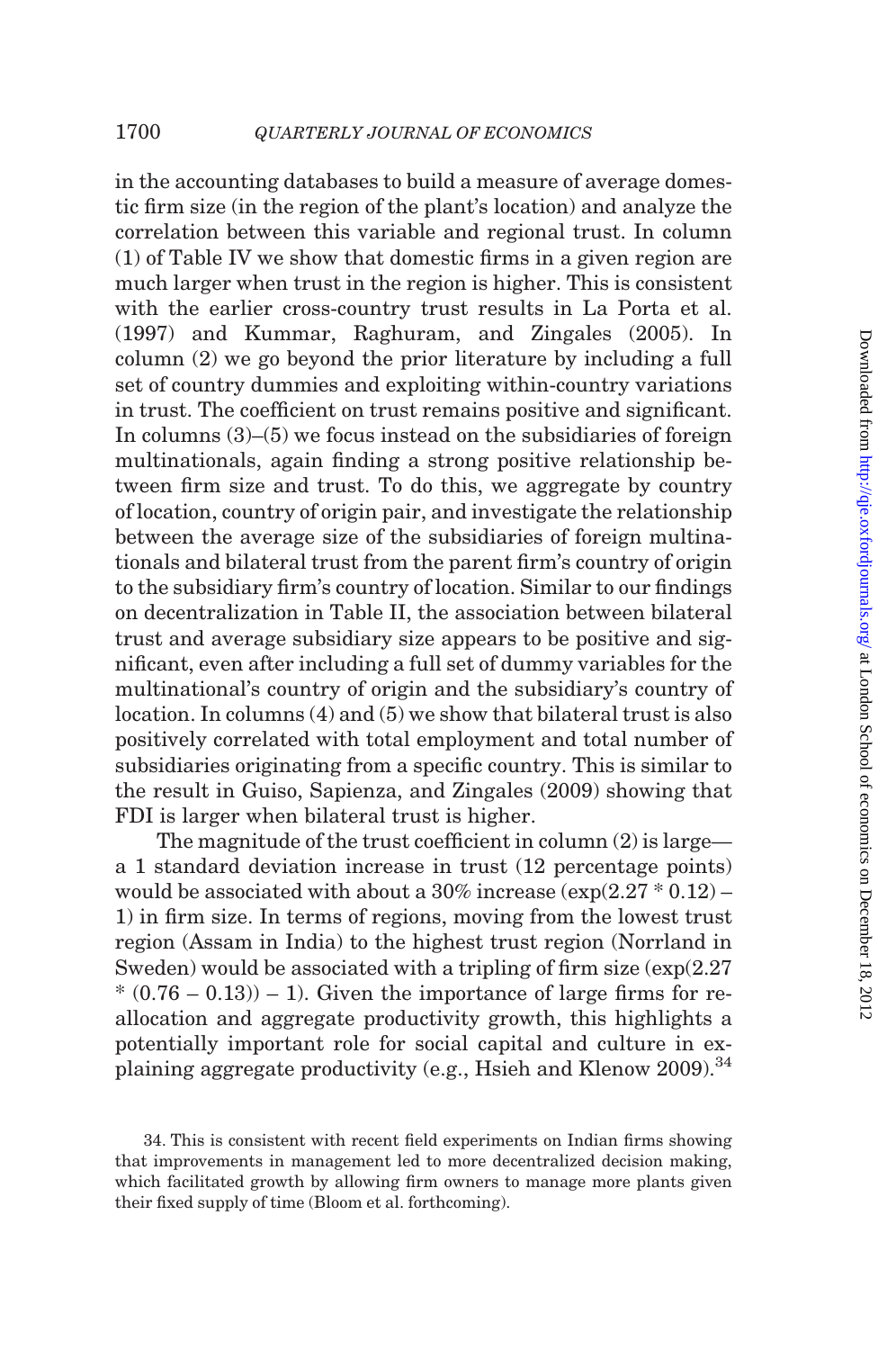| ⋗ | ť      |
|---|--------|
| L | È<br>₹ |
| F | 2<br>ñ |
|   |        |

<span id="page-38-0"></span>

|                                             |                         | $\widehat{\mathfrak{D}}$                          | $\widehat{\mathbb{C}}$ | $\bigoplus$                                                               | $\widehat{5}$                    |
|---------------------------------------------|-------------------------|---------------------------------------------------|------------------------|---------------------------------------------------------------------------|----------------------------------|
| Dependent variable<br>Measure               | Mean                    | Ln(employees) Ln(employees) Ln(employees)<br>Mean | Mean                   | Ln(employees)<br><b>Potal</b>                                             | Ln(subsidiaries)<br><b>Total</b> |
| Trust (region)<br>Sample                    | $3.267***$<br>All firms | $2.270***$<br>Jl firms                            | Foreign multinational  | Foreign multinational                                                     | Foreign multinational            |
| Trust measured in firm's region of location | (0.727)                 | 0.826                                             |                        |                                                                           |                                  |
| Bilateral trust                             |                         |                                                   | $2.260***$             | 5.578***                                                                  | $3.318***$                       |
| Trust of people from country of origin for  |                         |                                                   | 0.965)                 | 1.477                                                                     | 0.826)                           |
| people in country of location               |                         |                                                   |                        |                                                                           |                                  |
| Observations                                | 10                      |                                                   | 292                    | 292                                                                       | 292                              |
| Country location dummies (11)               |                         | $\mathbf{Yes}$                                    | Yes                    | Yes                                                                       | Yes                              |
| Country of origin dummies                   | n/a                     | n/a                                               | Yes                    | Yes                                                                       | Yes                              |
| Clustering                                  | Region                  | Region                                            |                        | $CHQ$ by plant location CH $Q$ by plant location CH $Q$ by plant location |                                  |
| Number of clusters                          | 110                     |                                                   | 292                    | 292                                                                       | 292                              |
|                                             |                         |                                                   |                        |                                                                           |                                  |

Notes: Columns (1) and (2) are based on data reported by all domestic firms (i.e., excluding foreign multinationals) located in a specific region, aggregated at the regional level. The dependent variable in columns (1) and (2) is the log of the mean number of employees reported by all firms in the region. The set of regions included in the sample coincides with that included in the organizational survey sample, and standard errors are clustered at the regional level. Columns (3) to (5) are based on data reported by all multinational subsidiaries located in a specific country, aggregated by country of location-country of origin pairs (i.e., the mean number of employees of Japanese multinational subsidiaries in France would be one observation, the mean number of employees of Japanese multinational subsidiaries in the United Kingdom would be another). The set of country of location-country of origin pairs coincides with that included in the Eurobarometer bilateral trust survey, and standard errors are clustered at the country of origin-country of location level. In column (3) the dependent variable is the log of the mean number of employees by country of location-country of origin pair, in column (4) the dependent variable is the log of the total number of employees by country of location-country of origin pair, and in column (5) it is the log of the count of subsidiaries in every country of location-country of origin pair. Online Appendix A1 provides details on the sources of information used to build the employment measures at the regional level and at the country of location-country of origin level. TRUST measures the percentage of individuals who agreed with the statement "most people can be trusted" in the geography of firm's CHQ region or country of location. BILATERAL TRUST measures the percentage of people from country of origin who report to "trust a lot" people living in the country of firm's location. Regressions  $\mathbb{I}$ France would be one observation, the mean number of employees of Japanese multinational subsidiaries in the United Kingdom would be another). The set of country of location-country of origin pairs coincides with that included in the Eurobarometer bilateral trust survey, and standard errors are clustered at the country of origin-country of of origin level. TRUST measures the percentage of individuals who agreed with the statement ''most people can be trusted'' in the geography of firm's CHQ region or country of Notes: Columns (1) and (2) are based on data reported by all domestic firms (i.e., excluding foreign multinationals) located in a specific region, aggregated at the regional level. The dependent variable in columns (1) and (2) is the log of the mean number of employees reported by all firms in the region. The set of regions included in the sample coincides with that included in the organizational survey sample, and standard errors are clustered at the regional level. Columns (3) to (5) are based on data reported by all multinational subsidiaries located in a specific country, aggregated by country of location-country of origin pairs (i.e., the mean number of employees of Japanese multinational subsidiaries in location level. In column (3) the dependent variable is the log of the mean number of employees by country of location-country of origin pair, in column (4) the dependent variable is the log of the total number of employees by country of location-country of origin pair, and in column (5) it is the log of the count of subsidiaries in every country of location-country of origin pair. Online [Appendix](http://hwmaint.qje.oxfordjournals.org/cgi/content/full/qjs029/DC1) A1 provides details on the sources of information used to build the employment measures at the regional level and at the country of location-country location. BILATERAL TRUST measures the percentage of people from country of origin who report to ''trust a lot'' people living in the country of firm's location. Regressions weighted by the share of World Values Survey respondents in the region within the country in first two columns. \*\* significant at 5%; \*\*\* significant at 1%. weighted by the share of World Values Survey respondents in the region within the country in first two columns. \*\* significant at 5%; \*\*\* significant at 1%.

ion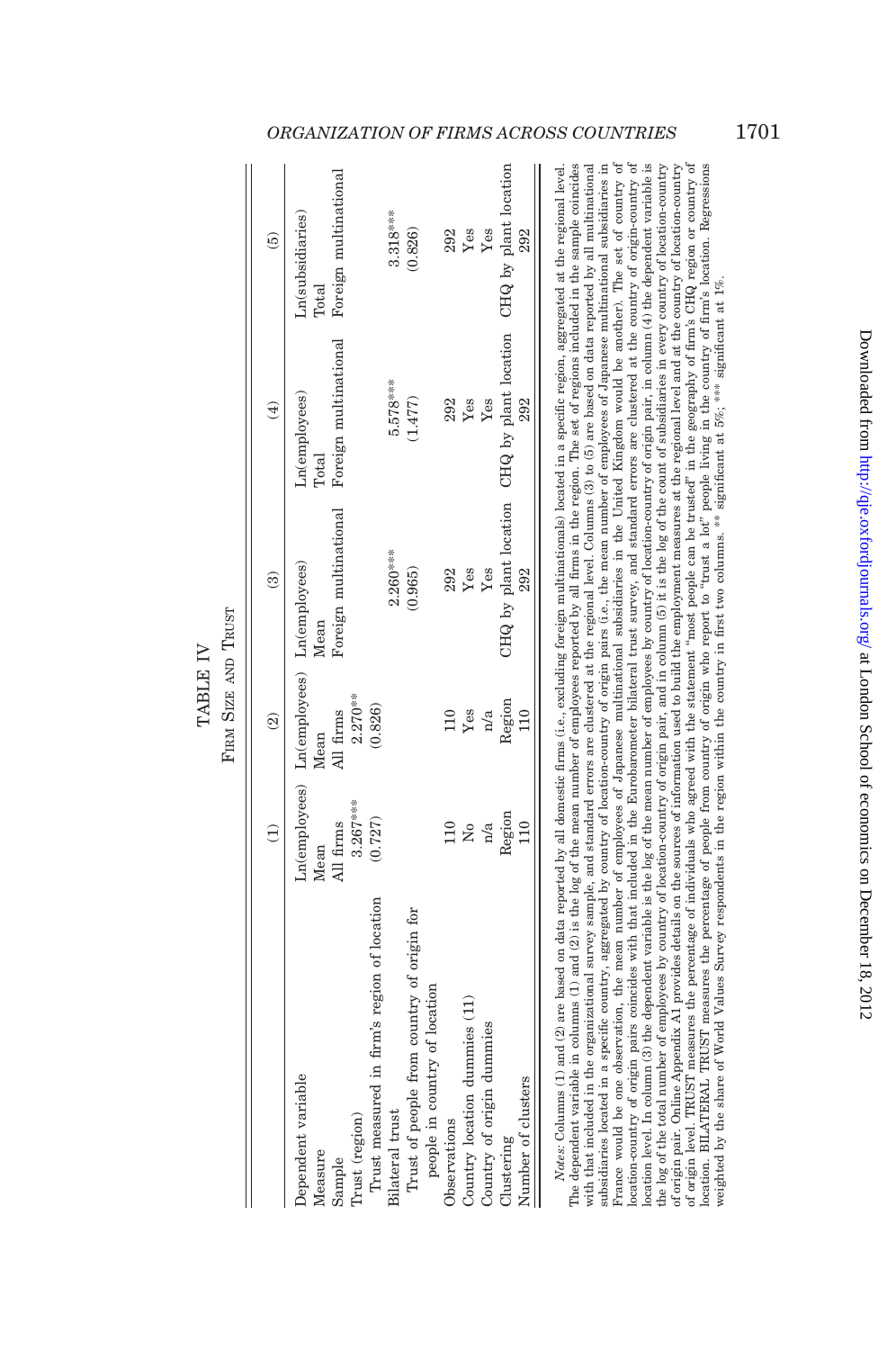## VI. CONCLUSIONS

We have argued that social capital as proxied by trust enhances aggregate productivity through affecting the internal organization of firms. Higher trust regions are able to sustain more decentralized and larger firms, which aids productivity through reallocation. Trust is even important when we look at subsidiaries of multinational firms—delegation is much more likely for pairs of countries with high bilateral trust. These findings are consistent with a simple model of trust and delegation based on [Garicano \(2000\),](#page-41-0) which predicts that higher trust leads to increased decentralization, larger firm size, and a higher marginal impact of information technologies on firm performance.

A second contribution of our article is to start to provide data infrastructure for the analysis of firm organization across countries. Despite many theoretical advances, the empirical literature on organizational economics lacks comparable measures of firms' internal organization. By collecting original data on decentralization across many thousands of firms in 12 countries, we start to address this gap.

There are many future directions for this work. One is running field experiments on organizational changes within large firms to obtain further micro organizational evidence. Another is to investigate the role of changes in information and technology. [Garicano \(2000\)](#page-41-0) and [Garicano and Rossi-Hansberg \(2007\)](#page-41-0) have stressed that information and communication technologies will increase decentralization. This can be tested using the kind of data developed here (see [Bloom et al. 2010\)](#page-40-0). Third, we have considered trust as being exogenously endowed on firms and countries due to long-run effects of history and culture (such as religion). But corporate cultures do change over time, and modeling the endogenous evolution of trust and incentives to invest in it would be a fascinating avenue for future research.

Stanford, Centre for Economic Performance, NBER, and CEPR Harvard University, Centre for Economic Performance, and NBER London School of Economics, Centre for Economic Performance, NBER, and CEPR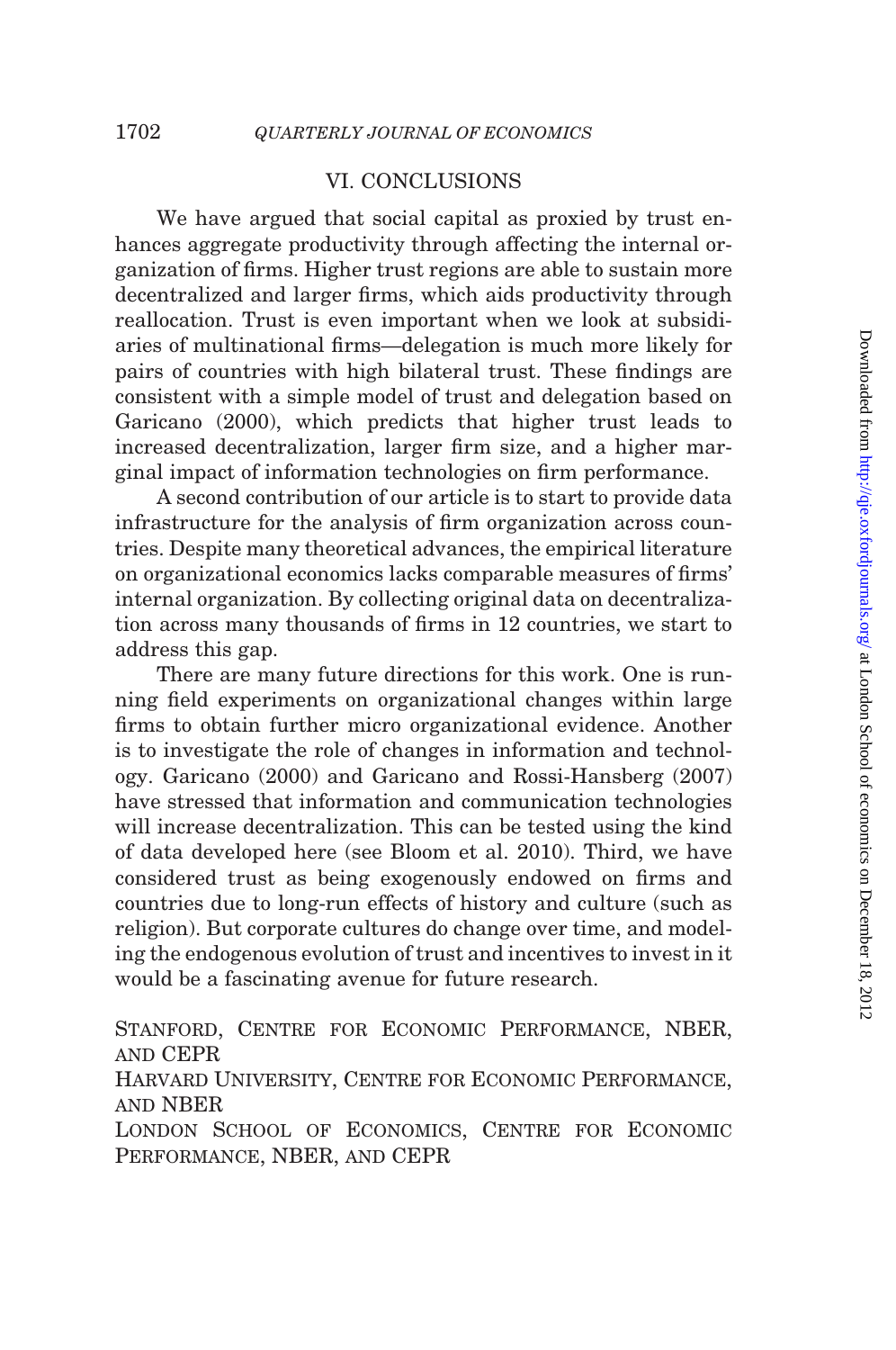#### Supplementary Material

<span id="page-40-0"></span>An [Online Appendix](http://hwmaint.qje.oxfordjournals.org/cgi/content/full/qjs029/DC1) for this article can be found at QJE online (qje.oxfordjournals.org).

#### **REFERENCES**

- Acemoglu, Daron, Philippe Aghion, Claire Lelarge, John Van Reenen, and Fabrizio Zilibotti, ''Technology, Information, and the Decentralization of
- the Firm," Quarterly Journal of Economics, 122 (2007), 1759–1799.<br>Aghion, Philippe, Yann Algan, Pierre Cahuc, and Andrei Shleifer, "Regulation and Distrust,'' Quarterly Journal of Economics, 125 (2010), 1015–1049.
- Aghion, Philippe, and Jean Tirole, ''Formal and Real Authority in Organizations,'' Journal of Political Economy, 105 (1997), 1–29.
- Algan, Yann, and Pierre Cahuc, "Inherited Trust and Growth," American Economic Review, 100 (2010), 2060–2092.
- Alonso, Ricardo, Wouter Dessein, and Niko Matouschek, ''When Does Coordination Require Centralization?'' American Economic Review, 98 (2008), 145–179.
- Antras, Pol, Luis Garicano, and Esteban Rossi-Hansberg ''Organizing Offshoring: Middle Managers and Communication Costs," In *The Organization of Firms* in a Global Economy, ed. Helpman, Elhanan, Marin, Dalia, and Verdier, Thierry (Cambridge, MA: Harvard University Press, 2008), 311–340.
- Arzaghi, Mohammad, and J. Vernon Henderson, ''Why Countries Are Fiscally Decentralizing,'' Journal of Public Economics, 89 (2005), 1157–1189.
- Baker, G., R. Gibbons, and K. J. Murphy, "Informal Authority in Organizations,"
- Journal of Law, Economics and Organization, 15 (1999), 56–73. Baker, George P., and Thomas N. Hubbard, ''Make versus Buy in Trucking: Asset Ownership, Job Design, and Information,'' American Economic Review, 93 (2003), 551–572.

———, ''Contractibility and Asset Ownership: On-Board Computers and Governance in U.S. Trucking," *Quarterly Journal of Economics*, 119 (2004), 1443–1479.

- Bloom, Nicholas, Benn Eifert, Aprajit Mahajan, David Mckenzie, and John Roberts, ''Does Management Matter? Evidence from India,'' forthcoming in The Quarterly Journal of Economics. Bloom, Nicholas, Luis Garicano, Raffaella Sadun, and John Van Reenen, ''The
- Distinct Effects of Information Technology and Communication Technology on Firm Organization,'' Harvard Business School Working Paper Series 11-023, 2010.
- Bloom, Nicholas, Raffaella Sadun, and John Van Reenen, ''The Organization of Firms across Countries,'' Centre for Economic Performance Discussion Paper 937, 2009.

———, ''Does Product Market Competition Lead Firms to Decentralize?'' American Economic Review, 100 (2010), 434–438.

Bloom, Nicholas, and John Van Reenen, ''Measuring and Explaining Management Practices across Firms and Countries," Quarterly Journal of Economics, 122 (2007), 1351–1408.

———, ''Why Do Management Practices Differ across Firms and Countries?'' Journal of Economic Perspectives, 24 (2010), 203–224. Bottazzi, Laura, Marco Da Rin, and Thomas F. Hellmann, ''The Importance of

- Trust for Investment: Evidence from Venture Capital,'' ECGI Finance Working Paper 187/2007, 2010.<br>Bresnahan, Timothy F., Erik
- Brynjolfsson, and Lorin M. Hitt, ''Information Technology, Workplace Organization, and the Demand for Skilled Labor: Firm-Level Evidence," Quarterly Journal of Economics, 117
- (2002), 339–376. Burstein, Ariel T., and Alexander Monge-Naranjo, ''Foreign Know-How, Firm Control, and the Income of Developing Countries," Quarterly Journal of Economics, 124 (2009), 149–195.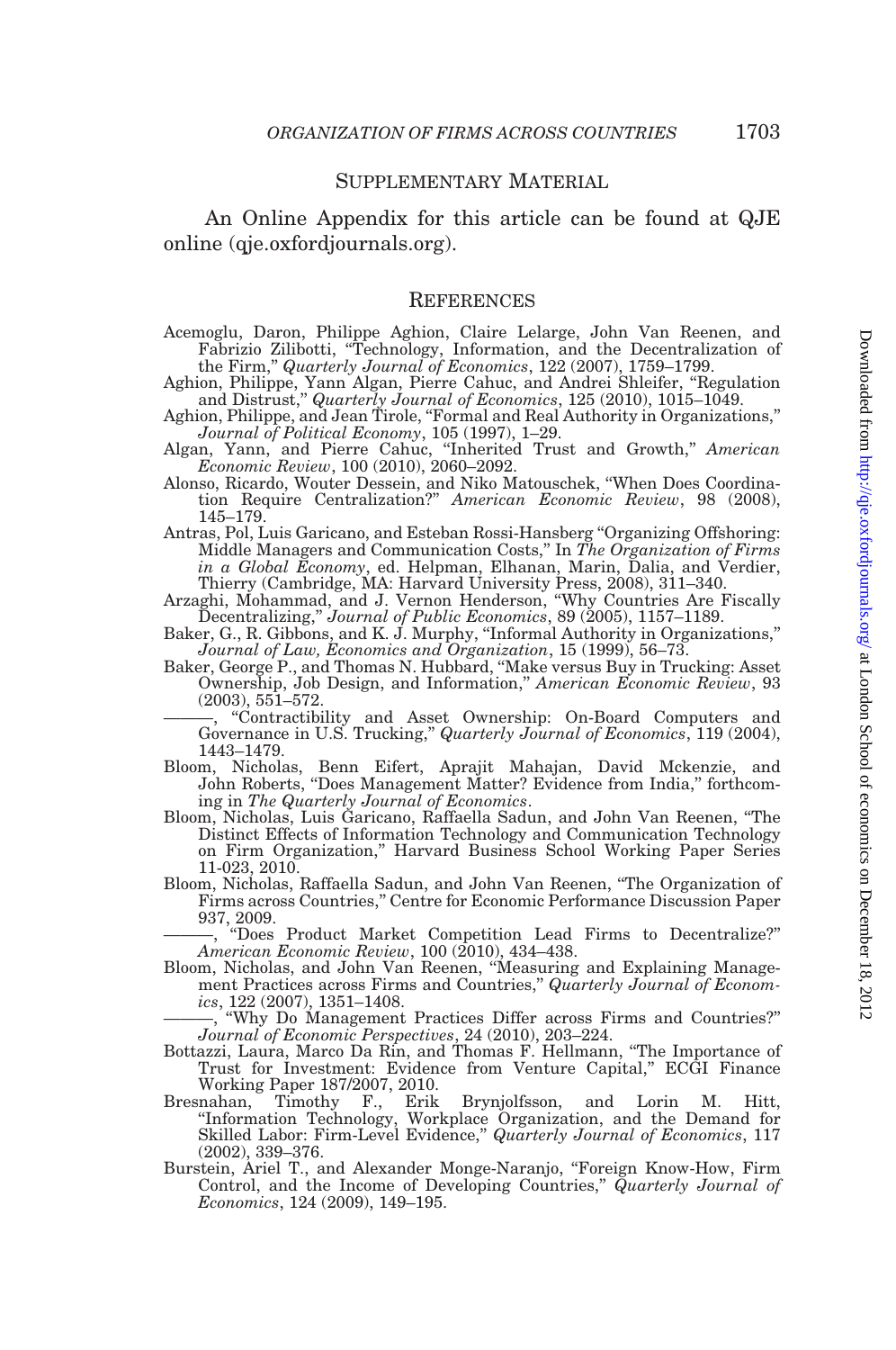- <span id="page-41-0"></span>Caliendo, Lorenzo, and Esteban Rossi-Hansberg, ''The Impact of Trade on Organization and Productivity," Quarterly Journal of Economics, 127 (2012), 1393–1467.
- Caroli, Eve, and John Van Reenen, "Skill-Biased Organizational Change? Evidence from a Panel of British and French Establishments,'' Quarterly Journal of Economics, 116 (2001), 1449–1492.
- Chandler, Alfred D. Strategy and Structure: Chapters in the History of the Industrial Enterprise. (Cambridge, MA: MIT Press, 1962).
- Colombo, Massimo G., and Marco Delmastro, ''Delegation of Authority in Business Organizations: An Empirical Test," Journal of Industrial  $Economics, 52 (2004), 53-80.$
- Durante, Ruben, ''Risk, Cooperation and the Economic Origins of Social Trust: An Empirical Investigation,'' Mimeo, Science Po, (2010).
- Fehr, Ernst, Urs Fischbacher, Jürgen Schupp, Bernhard Von Rosenbladt, and Gert Georg Wagner, ''A Nationwide Laboratory Examining Trust and Trustworthiness by Integrating Behavioral Experiments into Representative Surveys,'' CEPR Discussion Paper 3858, 2004.
- Fernandez, Raquel, and Alessandra Fogli, ''Culture: An Empirical Investigation of Beliefs, Work, and Fertility,'' American Economic Journal: Macroeconomics, 1 (2009), 146–177.
- Fisman, Raymond, and Edward Miguel, "Corruption, Norms, and Legal Enforcement: Evidence from Diplomatic Parking Tickets," Journal of Political Econ-
- omy, 115 (2007), 1020–1048. Foster, Lucia, John Haltiwanger, and C. J. Krizan, ''Market Selection, Reallocation, and Restructuring in the U.S. Retail Trade Sector in the 1990s,'' Review of Economics and Statistics, 88 (2006), 748–758.
- Foster, Lucia, John Haltiwanger, and Chad Syverson, ''Reallocation Firm Turnover, and Efficiency: Selection on Productivity or Profitability?''
- American Economic Review, 98 (2008), 394–425. Fukuyama, Francis. Trust: The Social Virtues and the Creation of Prosperity. (New York: Free Press, 1995).
- Gabaix, Xavier, and Augustin Landier, ''Why Has CEO Pay Increased So Much?'' Quarterly Journal of Economics, 123 (2008), 49–100.
- Garicano, Luis, ''Hierarchies and the Organization of Knowledge in Production,'' Journal of Political Economy, 108 (2000), 874-904.
- Garicano, Luis, and Paul Heaton, ''Information Technology, Organization, and Productivity in the Public Sector: Evidence from Police Departments,'' Journal of Labor Economics, 28 (2010), 167–201.
- Garicano, Luis, and Thomas N. Hubbard, ''Managerial Leverage Is Limited by the Extent of the Market: Hierarchies, Specialization, and the Utilization of Lawyers' Human Capital,'' Journal of Law and Economics, 50 (2007), 1–43.
- Garicano, Luis, and Esteban Rossi-Hansberg, "Organizing Growth," NBER Working Paper Series 13705, 2007.
- Gibbons, R., and John Roberts. The Handbook of Organizational Economics. (Princeton, NJ: Princeton University Press, 2012).
- Glaeser, Edward L., David I. Laibson, Jose A. Scheinkman, and Christine L. Soutter, "Measuring Trust," Quarterly Journal of Economics, 115 (2000), 811–846.
- Gorodnichenko, Yuri, and Gerald Roland, ''Which Dimensions of Culture Matter for Long-Run Growth?'' American Economic Review, 101 (2011), 492–498.
- Greif, Avner, ''Contract Enforceability and Economic Institutions in Early Trade: The Maghribi Traders' Coalition,'' American Economic Review, 83 (1993), 525–548.
- Guadalupe, Maria, and Julie Wulf, ''The Flattening Firm and Product Market Competition: The Effect of Trade Liberalization on Corporate Hierarchies,'' American Economic Journal: Applied Economics, 2 (2010), 105–127.
- Guiso, Luigi, Paola Sapienza, and Luigi Zingales, ''Does Culture Affect Economic Outcomes?'' Journal of Economic Perspectives, 20 (2006), 23–48.
	- ———, ''Long-Term Persistence,'' NBER Working Paper No. 14278, 2008.
	- "Cultural Biases in Economic Exchange?" Quarterly Journal of Economics, 124 (2009), 1095–1131.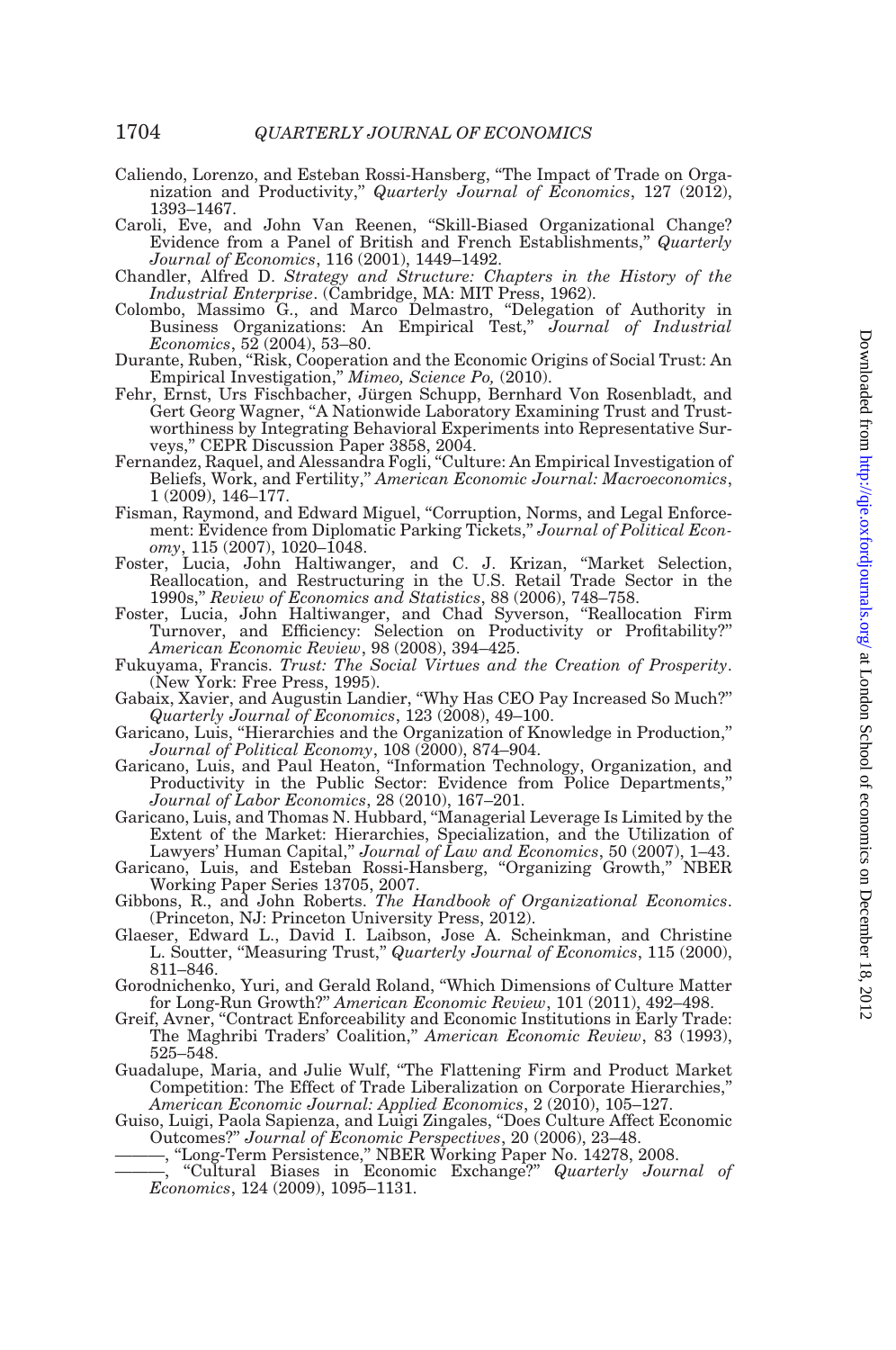- <span id="page-42-0"></span>Hart, Oliver, and Bengt Holmstrom, "A Theory of Firm Scope," Quarterly Journal of Economics, 125 (2010), 483–513.
- Helpman, Elhanan, Marc J. Melitz, and Stephen R. Yeaple, "Export versus FDI
- with Heterogeneous Firms,'' American Economic Review, 94 (2004), 300–316. Hofstede, Geert H. Culture's Consequences: Comparing Values, Behaviors, Institutions and Organizations across Nations. (Thousand Oaks, CA: Sage Publications, 2001).
- Hsieh, Chang-Tai, and Peter J. Klenow, ''Misallocation and Manufacturing TFP in China and India,'' Quarterly Journal of Economics, 124 (2009), 1403–1448.
- Johnson, Noel, and Alexandra Mislin, ''How Much Should We Trust the World Values Survey Trust Question?'' George Mason University Department of Economics Paper 11-44, 2011.
- Kastl, Jakub, David Martimort, and Salvatore Piccolo, ''Delegation and R&D Incentives: Theory and Evidence from Italy,'' (Stanford University: Mimeo 2008).
- Kaufmann, Daniel, Aart Kraay, and Massimo Mastruzzi, ''Governance Matters V: Aggregate and Individual Governance Indicators for 1996–2005,'' World Bank Policy Research Working Paper 4012, 2006.
- Knack, Stephen, and Philip Keefer, "Does Social Capital Have an Economic Payoff? A Cross-Country Investigation," Quarterly Journal of Economics, 112 (1997), 1251–1288.
- Kummar, Krishna, Rajan Raghuram, and Luigi Zingales, ''What Determines Firms Size?'' (Chicago GSB: Mimeo 2005).
- La Porta, Rafael, Florencio Lopez-De-Silanes, Andrei Shleifer, and Robert W. Vishny, "Trust in Large Organizations," American Economic Review, 87 (1997), 333–338.
- Lucas, Robert E. Jr, "On the Size Distribution of Business Firms," Bell Journal of Economics, 9 (1978), 508–523.
- Marin, Dalia, and Thierry Verdier, ''Corporate Hierarchies and the Size of
- Nations: Theory and Evidence,'' CEPR Discussion Paper DP6734, 2008. Mueller, Holger M., and Thomas Philippon, ''Family Firms and Labor Relations,''
- American Economic Journal: Macroeconomics, 3 (2011), 218–245. Penrose, Edith Tilton. The Theory of the Growth of the Firm. (New York: Wiley, 1959).
- Prendergast, Canice, ''The Tenuous Trade-Off between Risk and Incentives,''
- Journal of Political Economy, 110 (2002), 1071–1102. Putnam, Robert D. Making Democracy Work: Civic Traditions in Modern Italy. with Robert Leonardi and Raffaella Nanetti (Princeton, NJ: Princeton University Press, 2002).
- Rajan, Raghuram G., and Julie Wulf, ''The Flattening Firm: Evidence from Panel Data on the Changing Nature of Corporate Hierarchies," Review of Economics and Statistics, 88 (2006), 759–773.
- Rajan, Raghuram G., and Zingales Luigi, ''The Firm as a Dedicated Hierarchy: A Theory of the Origins and Growth of Firms," Quarterly Journal of Economics, 116 (2001), 805–851.
- Roback, Jennifer, "Wages, Rents and the Quality of Life," Journal of Political Economy, 90, no. 6 (1982), 1257–1278.
- Sapienza, Paola, Anna Toldra, and Luigi Zingales, ''Understanding Trust,'' NBER Working Paper Series 13387, 2007.
- Tabellini, Guido, "Institutions and Culture," Journal of the European Economic Association, 6 (2008), 255–294.